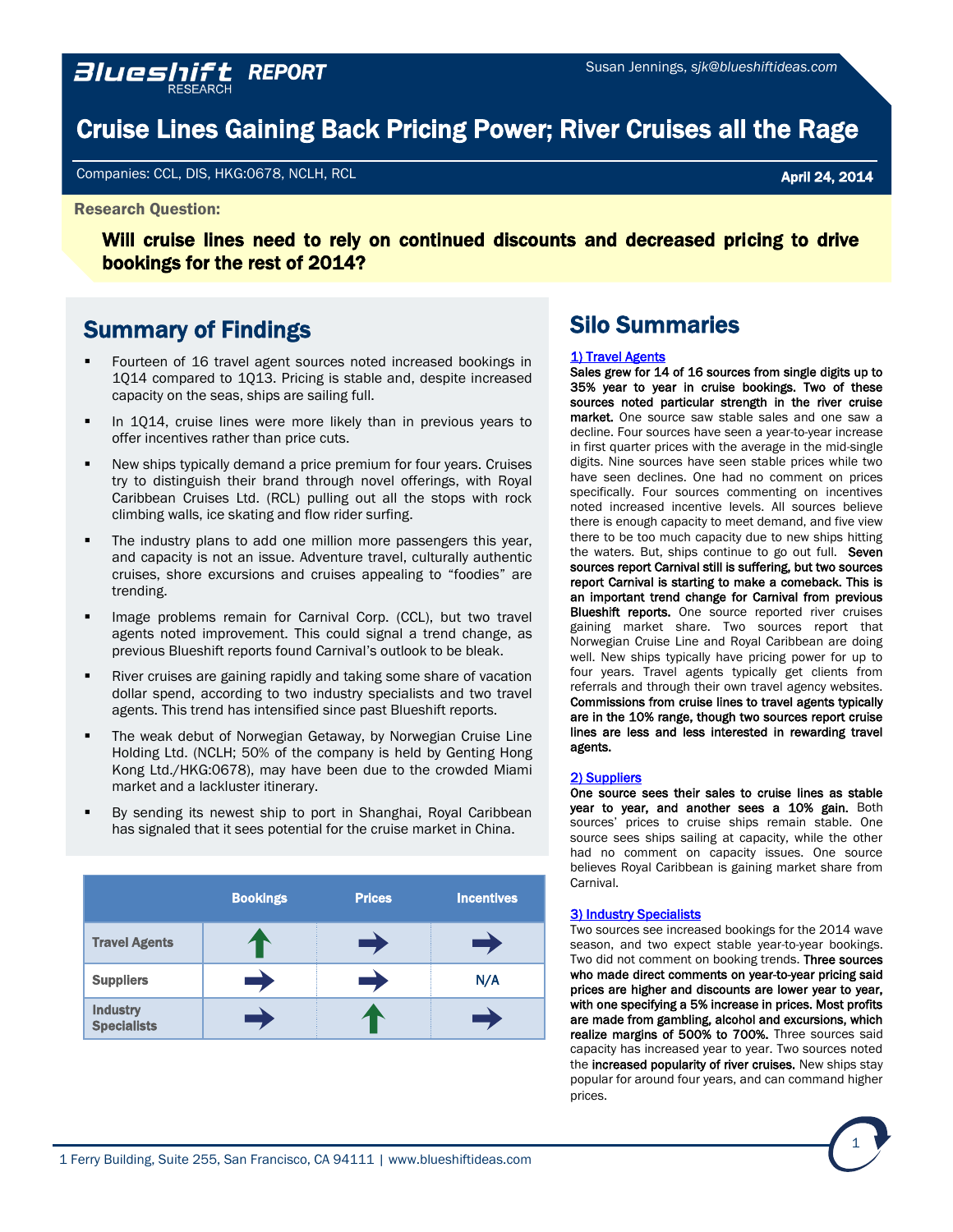# <span id="page-1-0"></span>**Background**

Carnival's Q1 2014 earnings showed increased bookings during a time of decreased prices, resulting in a 2% decline in revenue. [Discounted prices](http://www.howlifeworks.com/travel/VTG_joy_of_cruising?ag_id=166&wid=204647BE-F1C4-4B84-A30A-C46D4C859471&did=2750&cid=1005&si_id=3191) and [special deals](http://lifehacker.com/ask-for-hidden-cruise-discounts-and-save-big-bucks-on-y-1532466177) have been utilized across the industry to attract consumers to cruises and fill cabins. Competition between cruise lines has increased, adding further pressure on margins. To counteract these challenges and increase bookings at the end of the 2014 wave season, Carnival escalated its advertising investments by 20%.

The cruise industry as a whole has focused heavily on expansion and modernization. The industry expects to invest [approximately \\$8 billion in 24 new ships by 2015.](http://www.ibtimes.com/cruise-industry-invest-8-billion-24-new-ships-through-2015-1544115) Another developing trend is cruise [lines partnering with](http://www.cruisecritic.com/articles.cfm?ID=1129)  [preferred](http://www.cruisecritic.com/articles.cfm?ID=1129) conventional "brick and mortar" travel agents to help sell last minute inventory with "select agency special rates."

Blueshift's [Jan. 13 cruise report](http://blueshiftideas.com/reports/011402WaveSeasonBookingsSwellCarnivalFlounders.pdf) found that bookings for 2014's wave season swelled, while cruise pricing was stable to up year to year with travel agents reporting increases ranging from 10% to 25% for the 2014 wave season. The luxury cruise market was an area of particular strength, while Carnival was losing share to RCL and NCLH in the mass market and increasing incentives to cruise travelers and travel agents alike.

# Current Research

In this next study, Blueshift Research assessed whether cruise lines would need to increase incentives to drive bookings for the remainder of 2014. We employed our pattern mining approach to establish and interview sources in four independent silos:

- 1) Travel Agents (16)
- 2) Suppliers (2)
- 3) Industry Specialists (6)
- 4) Secondary sources (4)

We interviewed 24 primary sources, including eight repeat sources, and identified four of the most relevant secondary sources focused on cruise lines' efforts to entice passengers, increasing capacity, stock market perks used for cruises and special offers to travel agents.

# Next Steps

We will follow up on the potential comeback of Carnival. We will monitor any issues of over-capacity due to the new ships being built. Finally, we will monitor the strength of the Asian market for cruise lines.

# Silos

# 1) Travel Agents

Sales grew for 14 of 16 sources from single digits up to 35% year to year in cruise bookings. Two of these sources noted particular strength in the river cruise market. One source saw stable sales and one saw a decline. Four sources have seen a year-to-year increase in first quarter prices with the average in the mid-single digits. Nine sources have seen stable prices while two have seen declines. One had no comment on prices specifically. Four sources commenting on incentives noted increased incentive levels. All sources believe there is enough capacity to meet demand, and five view there to be too much capacity due to new ships hitting the waters. But, ships continue to go out full. Seven sources report Carnival still is suffering, but two sources report Carnival is starting to make a comeback. This is an important trend change for Carnival from previous Blueshift reports. One source reported river cruises gaining market share. Two sources report that Norwegian Cruise Line and Royal Caribbean are doing well. New ships typically have pricing power for up to four years. Travel agents typically get clients from referrals and through their own travel agency websites. Commissions from cruise lines to travel agents typically are in

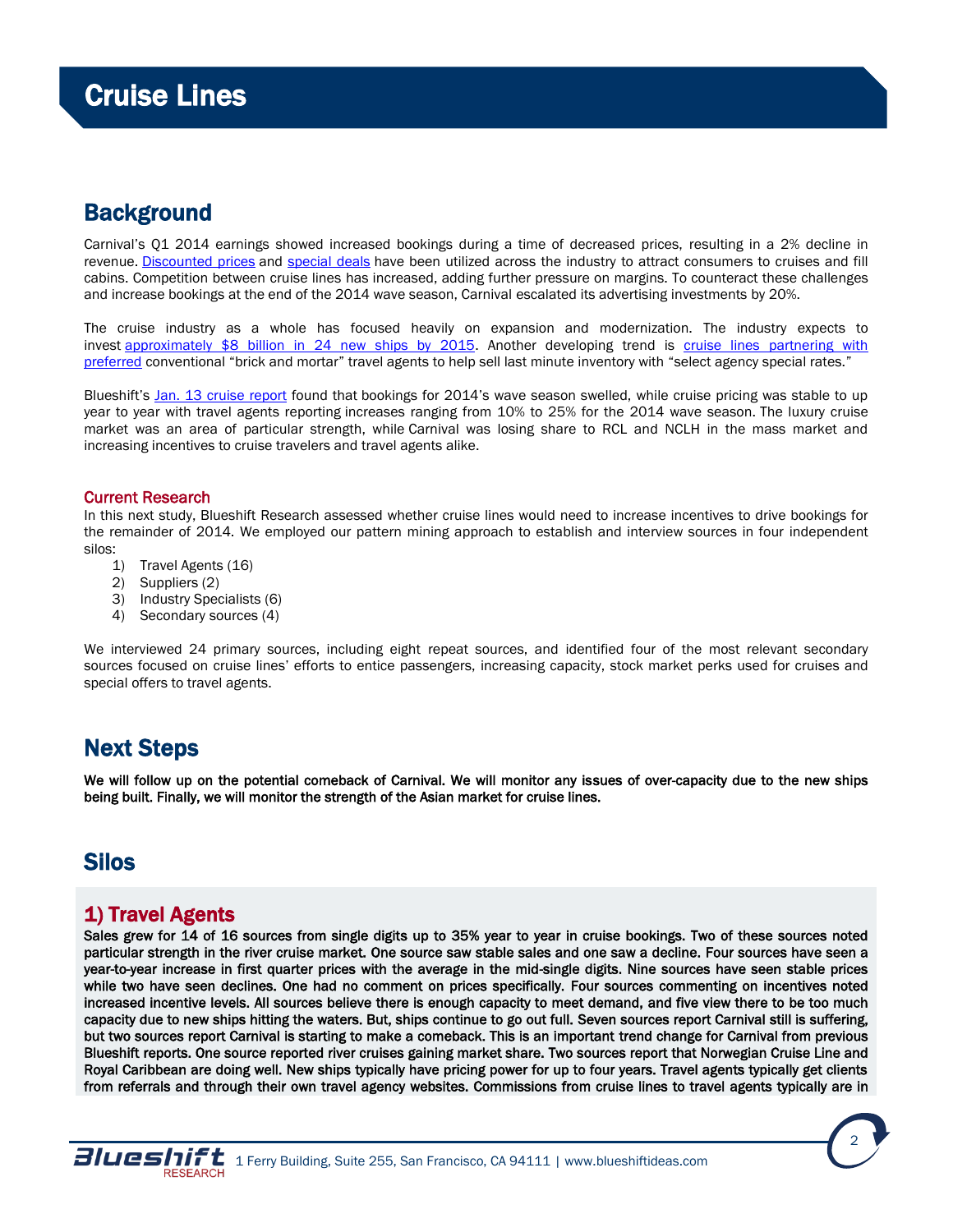the 10% range, though two sources report cruise lines are less and less interested in rewarding travel agents. In addition to payment, tickets and 'fam,' or familiarization, cruises are used as incentives.

# KEY SILO FINDINGS

### **Sales**

- 14 of 16 sources saw their 10 sales increase year to year; ranges were from single digit to 35% year-to-year growth.
- 2 of the 14 sources cited River cruises growth as a particular area of sales growth strength.
- 1 source saw their 1Q sales decline year to year.
- 1 source saw their 1Q sales stable year to year.

### Pricing/Incentives

- 4 sources have seen an increase in prices, mostly in the mid-single digits.
- 9 sources have seen stable pricing year to year.
- 2 sources saw declines in 1Q cruise pricing year to year.
- 1 source had no comment on pricing direction.
- 4 sources noted increased incentive levels.

### **Capacity**

- All sources believe there is enough capacity to meet demand.
- 3 sources have seen an increase in capacity year to year.
- 5 sources (separate from the 3 above) believe there is too much capacity due to new ships.
- But, cruise lines still succeed in sending out full ships, though via some incentives/discounting methods.

#### Market Share

- 7 sources report CCL still suffering.
- But, 2 sources report CCL is starting to come back, perhaps signaling the beginning of a trend shift.
- 1 source reports river cruises are taking share from regular cruises.
- 5 sources see strength from RCL.
- 2 sources see strength from NCL.

#### New Ships

- New ships are able to command higher prices for up to four years.
- Most sources were unaware of the Norwegian Getaway specifics, and one cited NCL's poor promotion of the ship.
- Cruisers ask more often about the age of ships than in previous years.

### Sales Process

- Travel agents get customers via referrals, their websites and repeat customers.
- Agents recommend cruises based on clients' budgets, desired port city, desired length of cruise and desired cruise destinations and activities.

# Travel Agent/Cruise Line Relationship

- Cruise lines offer commission of around 10%, but sometimes up to 15%.
- "Fam" trips, or familiarization trips, and prizes are also used as incentives.
- Most sources do not admit to booking passengers based on commission rates, but rather customer needs.
- 2 sources report decreased commissions and attention from cruise lines.

# 1. President of a travel agency in Florida; repeat source

Wave season bookings are up 10% to 15% from last year, but this source still is disappointed with the results. Cruise lines are offering fire sales and promotions to entice passengers. River cruises in particular have more beds available this year versus last year. In the luxury market, Nippon Yusen Kabushiki Kaisha's (TYO:9101/NPNYY) [Crystal](http://www.crystalcruises.com/) is struggling at the expense of [Regent Seven Seas Cruises](http://www.rssc.com/) (owned by [Prestige Cruise Holdings, Inc.\)](http://www.prestigecruiseholdings.com/), and [Oceania Cruises, Inc.](http://www.oceaniacruises.com/) Expedition trips are gaining attention, and travelers are more likely to pay higher prices for newer ships. Her agency prides itself on doing right by the client, and by asking several questions to match the client with the right cruise line and ship. While her agents appreciate incentives by cruise lines, that is not what drives their decision making.

### Sales

"Wave season bookings are up a little from last year, 10%, maybe 15%."



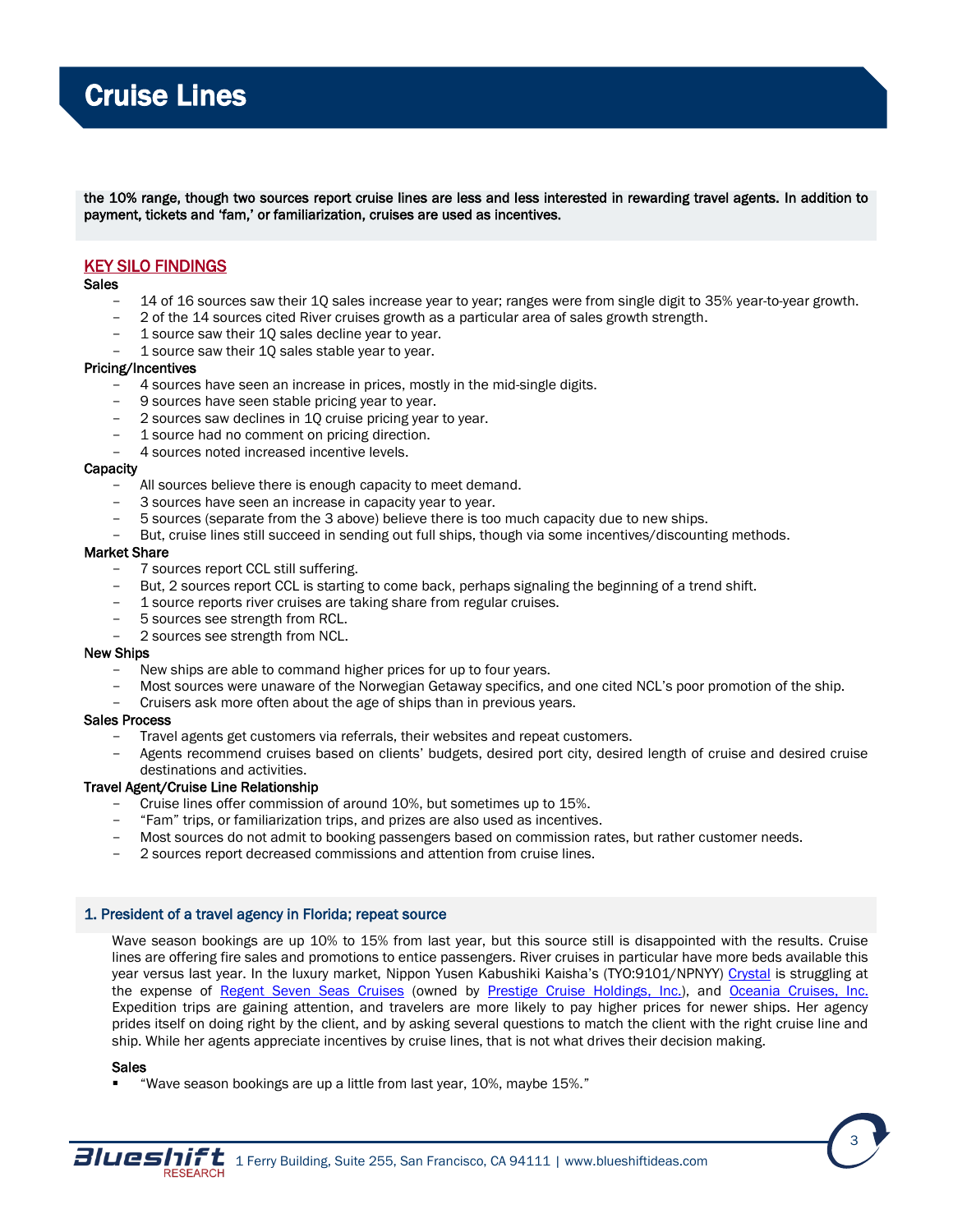- "Bookings were a little bit disappointing. I thought we would be pushing a little harder. People are making final payment and people are booking into 2015, but it is more lumpy than it usually is."
- "Cruise bookings this year should be up, definitely. Certain lines are up and I am surprised.

# Pricing/Incentives

 "Prices started maybe even a little bit higher this year than last year, but I am starting to see some very different fire sales on specific departures. Just in the last few weeks, even the river cruises are coming out with promotions that were better than before."

# **Capacity**

- "There are definitely more beds available this year versus last year, especially on the river cruises."
- "I do not know that there is too much capacity yet. Apparently not, especially in the mass market if you look at what Royal Caribbean is doing to their ships. The older, smaller ships in the mass market gradually are going away out to China. They are getting rid of some of the older spaces as they bring in the new. If river cruise lines keep adding to Europe they will choke themselves. Rivers now will not hold that much more."

### Market Share

- "River cruising is taking business away from ocean cruising."
- "We are definitely seeing Oceania and Regent pulling higher numbers, and **Seabourn** [owned by Carnival Corp.], Silversea [\[Cruises Ltd.\]](http://www.silversea.com/) and Crystal a little lower than we had last year. I do not know exactly what just means yet."
- "Crystal is struggling a little right now in as far as getting bookings and Regent and Oceania are doing pretty well they have got themselves fine-tuned in the market and are offering a value at some expense to quality. They are doing a good job at marketing."
- "The expedition product is gaining a lot more attention, a lot more bookings, and might be pulling away from the traditional luxury market. [Silversea Expeditions,](https://www.silversea.com/expeditions/) [Linblad Expeditions,](http://www.expeditions.com/) [Zegrahm Expeditions,](http://www.zegrahm.com/#axzz2ziGoEhaI) that sort of thing."

#### New Ships

- "The age of a ship can be important. You can upgrade and update, and that is what Crystal is doing, with two of the oldest ships in the market right now in the luxury category. They do a great job of taking care of them, but the suites are a little on the small size on the entry level, until you get into the really big dollar sites. There is no way around it—new ships attract people. Seabourn lost a bit as they are letting go of their small ships but their new ships have so outsold them and made price points. It got down to a point where it was difficult for them to sustain."
- "People are more likely pay a higher price for the newer ships. Because each time the ships comes out, each generation that comes out has so much more user-friendly, interesting unique additions just like Oceania with their ships and the whole culinary focus and their culinary kitchen. ... Viking

A lot of travel agents are online and they get customers by price and an online ad. They do not really have relationships. It is more transactional.

> *President, Travel Agency Florida*

is coming out with an ocean product in 2015 and another one in 2016 and they are fashioning this cruise product after the river cruise, because river cruise products are popular with people. Each time a new generation comes out it sparks a different passion for people."

- "In terms of how long a new ship will remain a big deal, it depends on how fast they bring in more new ships. Almost every time they go in for a substantial dry docking the cruise lines add new venues and specialty restaurants. They keep updating. I do not think it is easy to say there is an actual shelf life until they become obsolete in style. The ships of the '70s and '80s would not make it today. But as long as they are kept well, a lot of people get attracted to a particular ship or class of ship, and will continue to go that route."
- "You see a lot of loyalty to a cruise line, and there are great loyalty programs as well."

#### Sales Process

- "A lot of travel agents are online and they get customers by price and an online ad. They do not really have relationships. It is more transactional. For a small agency like ours and in part in the luxury market, it is all based on relationships and getting to know your clients and how to customize the shore excursions, so it is not just a transaction but a unique experience."
- "In our office we do both cruises and land-based packages."
- "Generally if it is a new customer we start off with qualifying as to what they have sailed on, and what they liked and did not like and what their price point is, what their values are, what speaks to them. We do a whole lot of asking and answering questions and getting in the head of the clients to make sure they are getting what they really want and sometimes they do not even know until we ask them the questions."



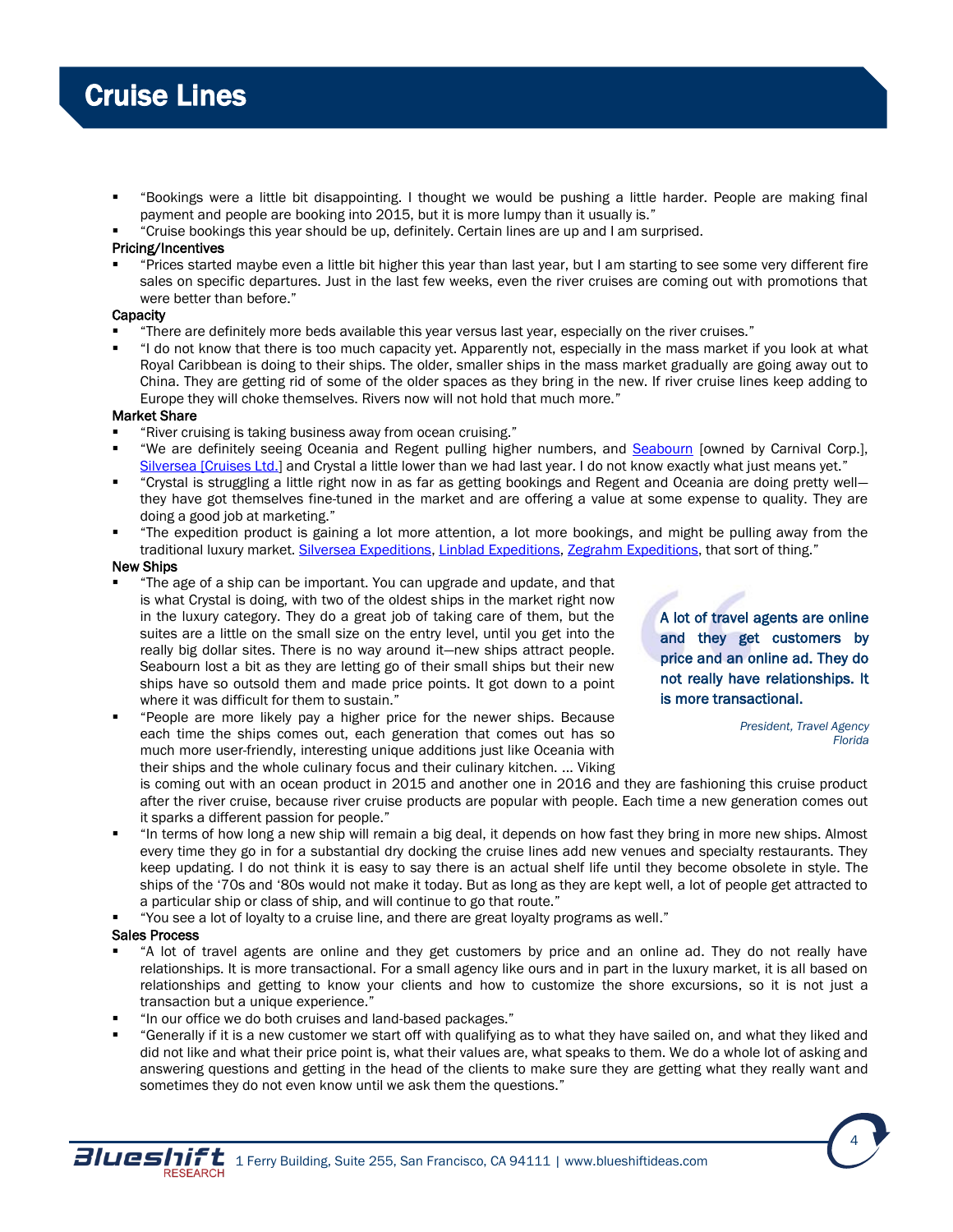- "In the process of asking these questions—and if we are doing our job and we know the ships—then it is a matter of trying to tie it down to at the most three ships, based on what kind of itinerary, what time of year they are trying to travel, what kind of activities, what kind of people they want to travel with."
- "I personally prefer the expedition-style cruising. But beyond that I like the smaller ships. I have clients who really prefer something like Norwegian Cruise Line or Royal Caribbean and taking the big suite because they like to gamble and have options and they will pay as much as if they went on a Regent-but Regent is too calm and quiet for them."
- "We have a fair amount of influence on customers' booking decisions, and if we are doing our jobs well it is a collaborative effort where we are working with the client. We consider ourselves travel advisors, and it is not so much a matter of influencing them but educating and telling them what we know about the product. We do not try to influence them to take a particular line because that is *our* favorite line, or because we have the biggest sales with them. That is not in our long-term best interest."
- "Gathering the info from clients and educating ourselves on the products that we use the most is what drives our recommendations. Clients have no point coming to me for a Carnival cruise. I do not know their ships and I do not know their deals. If you come to me wanting Regent, I have relationships in their reservation department. I can add value, and I know the line, the cabins and suites, and the amenities."
- "If agents sell a lot of cruises, they are extremely aware of the various assets and liabilities of the different cabins. ... I am sure our knowledge impacts decisions."

# Travel Agent/Cruise Line Relationship

- "On the cruise lines that we are most active with and most knowledgeable about, they have online training that we do, but they also have great reps that come to the office. And we have specific people we work with in reservations, and if we do not know the size of the closet, those people have access to all that information and they are a wealth ho information for us. We do not work in a vacuum."
- "Cruise lines have a fair amount of influence as to what education they provide for us, and the opportunities to travel with them. We definitely find that the more our advisors get out on the various products, if they come back and have a feel for what the company is like on the river, not on paper, [that is beneficial]. That personal experience is invaluable when talking to the clients."
- "We used to get free cruises and it was fun and games, but now typically if we take a familiarization, or 'fam' trip, it is with one of the cruise reps and they give us site inspections and a whole lot of education. It is a definite investment in continuing education."
- "There some cruise lines that give us \$100 gift cards for certain bookings. It is nice—the girls are happy if they get one—but that is not what drives our agents to sell. They are way more interested in taking care of their clients."

# 2. Owner of a full-service travel agency in Idaho

Wave season bookings are up about 20% this year, and cruise prices are about 10% lower, enticing customers to sail. Carnival in particular came out with some good specials, and is attempting to win back the travel agent. New ships may continue to get a premium booking price, but some patrons like older ships because they are more intimate. Her agency touts itself as a cruise specialist and they get many customers via word of mouth. While commissions can sway their recommendations, their main goal is to satisfy the customer and win repeat business. Travel agents are well informed about the various ships, either from personal experience or from watching webinars.

#### **Sales**

 "Wave season bookings in the first quarter this year were great, about 20% higher than last year. They exceeded my expectations."

# Pricing/Incentives

- "Prices are about 10% better this year. Carnival had a real problem so it has come out with pretty good specials. They are offering more things like ship-board credits or lower deposits."
- "Cruise lines will need to rely on continued discounts and decreased pricing to drive bookings for the remainder of the year."

### **Capacity**

"I do not think there is too much capacity on ships. I still see a lot that are sold out."

# Market Share

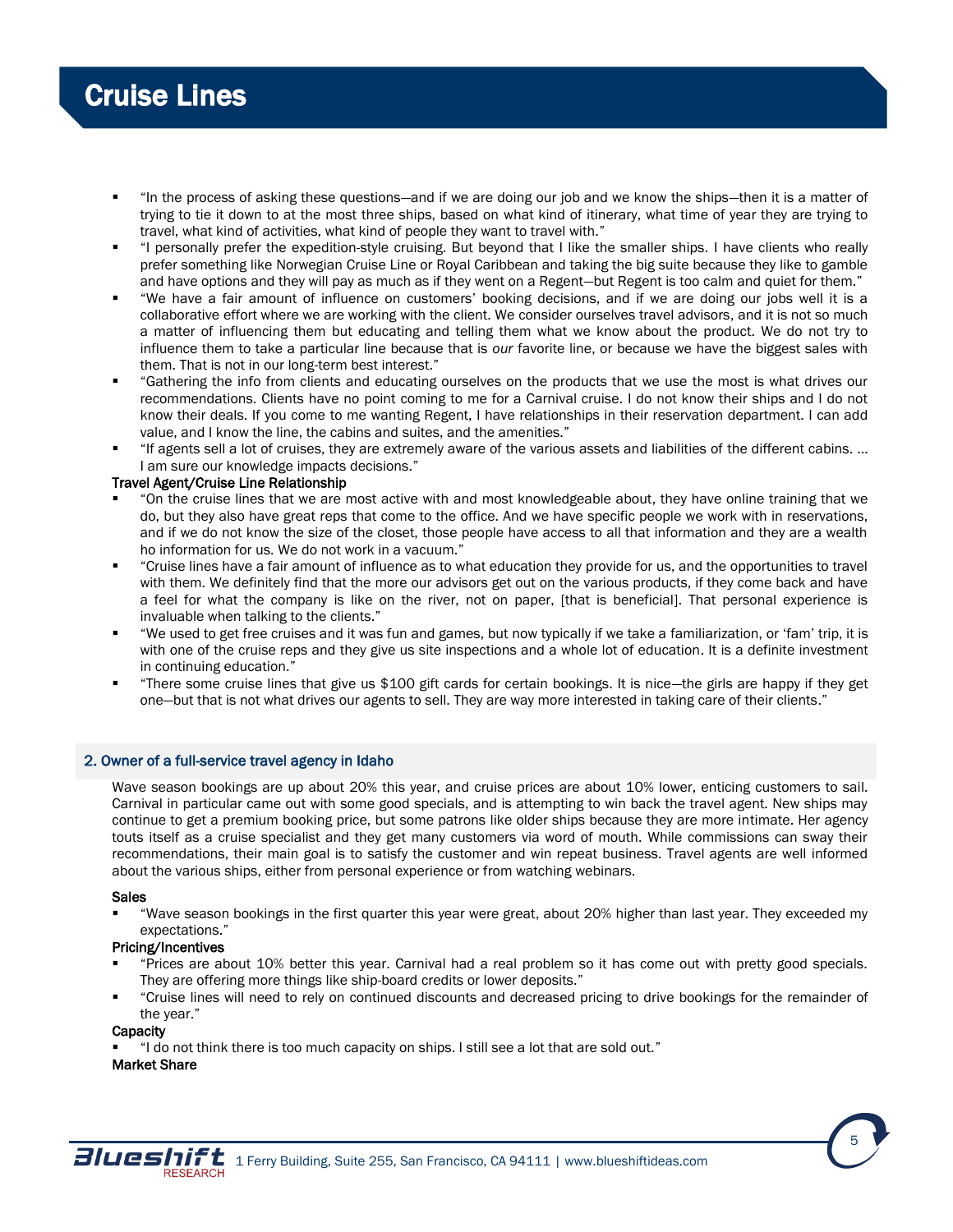- "Carnival is coming back. Last year Carnival really had a slump. They had a lot of problems. Carnival tried to cut out the travel agent and it bit them in the butt. We sold more Carnival this year than we did last year. But Carnival is still struggling the most."
- "It seems like luxury cruises are doing better."
- "Norwegian Cruise Line is an inferior product, with their ships, and their food."

### New Ships

- "In terms of the importance of a ship's age, it depends on the upkeep of the ship. Some people like the older ships because they are smaller and more intimate. A lot of people will come in for **Holland America [Line N.V.]** because that line has smaller ships and good products. It is more about the quality of the ship."
- "New ships can continue to get a premium price with bookings."
- "A new ship will be a big deal for about a year."

### Sales Process

- "We tout ourselves as cruise specialists so we get a lot of word of mouth. People will cruise and tell their friends about their cruise."
- "It is easy to decide which cruise line to send a customer on. Depending on what they look like you can decide. We will also sit down and ask them questions: 'What do you expect from a vacation?' You do not want to put the 'Beverly Hillbillies' on an upper class cruise ship—they would be very uncomfortable. Usually it also depends on when the ship goes and where it goes."
- "Travel agents have a lot of influence on their customers' decision making, especially in this day and age. If they are walking in the door to talk to a travel agent it is because they do not know what they are doing."
- "Most of us agents have been there, done that. We base our recommendations on personal experience."

#### Travel Agent/Cruise Line Relationship

- "Travel agencies have preferred suppliers, and [cruise lines] will send out sales reps to our office regularly to keep us abreast with what is going on with their cruise line—and they will up the commission to us based on how many cabins we sell in a year. But that does not mean we will put everyone on that ship."
- "Travel agents are very well informed about the features of each ship. Even if we have not been on the ships, there are webinars."
- "This knowledge impacts decisions and recommendations a lot. If somebody wants to be active on a cruise ship we will put them on Royal Caribbean. Yes, this knowledge impacts customer purchasing behavior."
- "Cruise lines have some influence on travel agents, but our main goal and the only way we have stayed in business for so long is providing someone with a vacation they will enjoy so they will come back and their friends will come back. Cruise lines can wine and dine us with commissions, but we want to give customers the best experience."
- "Mainly the cruise lines offer just commission incentives. Yes, if you have two ships that will offer the customer the same experience, and one offers 12% and one offers 10%, we'll go with the 12%."

# 3. Travel agent and owner of an East Coast-based agency; repeat source

Wave season bookings were up 40% for his agency from the same period last year, well exceeding expectations. He expects 2014 bookings to remain up by about 40% from last year. Prices seemed better in the first quarter but the cruise lines are confusing clients with a mix of incentives. Cruise lines will need to continue to offer good pricing and incentives to drive bookings this year. [The Walt Disney Co.](http://disneycruise.disney.go.com/) (DIS), Royal Caribbean and Norwegian Cruise Line are doing the best in the mass market, with Norwegian Cruise Line taking some business from Royal Caribbean, and both Norwegian Cruise Line and Royal Caribbean taking business from Carnival, which still is struggling. Holland America and [Princess Cruise](http://www.princess.com/)  [Lines, Ltd](http://www.princess.com/) (Carnival Corp.) also are losing their identities. Travel agents influence about 80% of their clients' bookings, and he says cruise lines now compete head-to-head with all-inclusive packages.

#### **Sales**

 "Wave season bookings for this first quarter this year were about 40% better for me than the same period last year. They exceeded expectations."



Carnival is coming back. Last year Carnival really had a slump. They had a lot of problems. Carnival tried to cut out the travel agent and it bit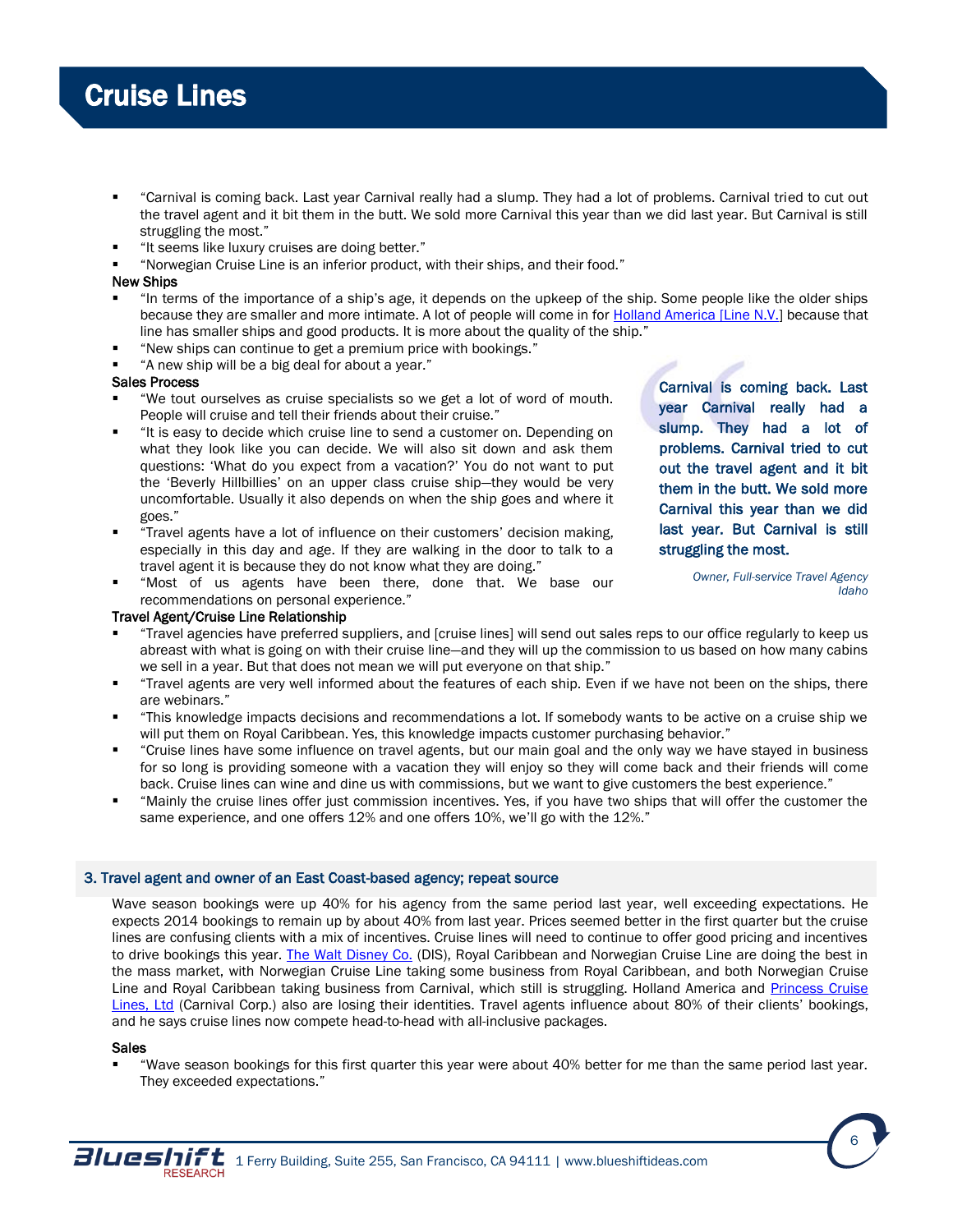"I expect 2014 cruise bookings to be much better than last year. I do not look at wave season as being the big driver for the business. The general clientele does not have a clue of what wave season is anyway. I expect 2014 cruise bookings to be up 40% throughout the year."

# Pricing/Incentives

- "Prices in the first quarter this year were better with an asterisk. They were more confusing, and they are getting more confusing. I do not know how to put a percentage on that. They are offering a lot of promotions, such as kids sail free, and free upgrades. Royal Caribbean and [Celebrity \[Cruises, Inc./](http://www.celebritycruises.com/home)RCL] came out with a 'pick three' promotion. All seemed like they did the same thing—follow the leader. They are offering more incentives than pricing changes. Some are now arguing that pricing has actually gone up in some cases. The cruise lines are confusing the clients with incentives."
- "Cruise lines will need to rely on continued discounts and decreased pricing to drive bookings for the remainder of the year."

### **Capacity**

"I believe there is too much capacity with all of these new chips added to the seas."

### Market Share

- "Norwegian Cruise Line has started to take some business from Royal Caribbean with some of the deals they have had. Agencies are looking at NCL versus Royal Caribbean—and all are taking business from Carnival."
- "The cruise lines doing the best are Disney, Royal Caribbean and NCL. Carnival is doing the worst. Princess and Holland America are lagging behind, too. They have lost their identity."

### New Ships

- "The age of a ship is very important in booking trends. Customers do care. Nowadays you determine the ship's age by the size. Newer ships are larger."
- "I do not believe new ships can continue to get a premium price with bookings. Clients are figuring out that the newer, bigger ships are grabbing a premium. More and more bigger ships are putting things on their ships and costing a surcharge."
- "I am guessing a new ship will be a big deal no more than 12 months, as soon as the other new ships come out. How long does a new car garner attention? Six months maybe? Ships are almost like a new car. The same thing is happening to the cruise lines. There are too many ships coming out-Allure of the Seas, Oasis of the Seas."
- "Unfortunately, the tragedy that happened on board—where a child drowned on the ship recently-- had a lot to do with the Norwegian Getaway's disappointing debut. But the biggest issue that NCL has is it is going out of Miami. For more and more clientele, the port that a ship goes out of is an important factor. The cost of getting to port is becoming an important factor."

# Sales Process

- "Travel agents typically get cruise customers through social media or through referral. A lot of my cruise customers are former cruise customers. I do not do direct advertising for the cruise industry. I am not cruise specific—I do both cruises and land-based packages. And if it is an opportunity for Europe and a budget is tight, a cruise can be an alternative to a Europe vacation because of the cost. The cruise lines are competing with the all-inclusives."
- "I decide which cruise line to send customers on based on personal preference and personal experience. Royal Caribbean is my number one go to, the line I have had the best experience on. NCL is starting to gain more of my business. Their business development managers are more in tune with the travel agencies, and are starting to get my business because they are starting to reach out and say we want you guys. Royal Caribbean is losing some sight of that and I think they will feel it."
- "I will choose a ship for a client largely by the port and the itinerary. If a client says they want a seven-night cruise and their budget is tight—that is the Freedom of the Seas out of Port Canaveral because you can drive there. It depends on the age of the client, too."
- "I personally value one cruise over another based on itinerary, service, food and aesthetics. That is why Royal Caribbean has done so well. They aesthetically appeal to a very broad base, and their food and service are generally better than what you might find on a competing line."
- "About 80% of the booking decisions come from travel agents' recommendations."
- "Service is big for driving my recommendations, along with ease of booking and personal experience. Most any travel agent will think of a cruise based on their personal experience."

# Travel Agent/Cruise Line Relationship

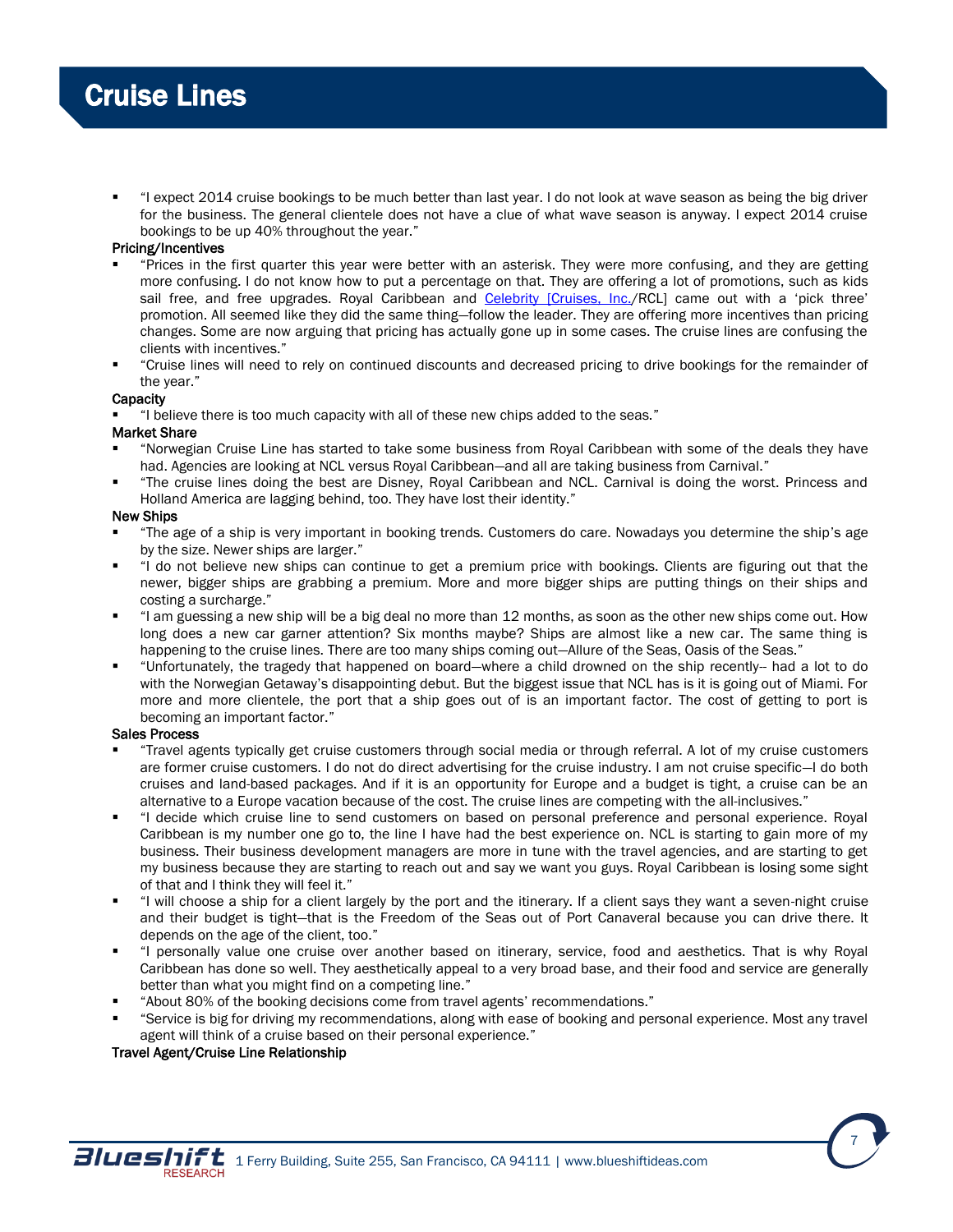- "Travel agents are fairly well informed on the features of each ship. The cruise lines do a good job of webinars that they offer for agents, to get in tune with the features of the newest vessels. But unless the agent is doing a lot of cruises they will not be in tune."
- "A travel agents' knowledge influences their recommendations a lot. Families want to know that their kids have a lot of options to keep them entertained."
- "Cruise ship companies do sway travel agents. That is where Royal Caribbean does a worse job than NCL. As an agency owner, I know which cruise lines have reached out to me. It also comes down to incentives. Some cruise lines will bump you from a 10% commission to a 12% commission."
- "Cruise lines are offering very few incentives other than commission levels, which is the biggest way of compensating agents. For the most part

Cruise lines are offering very few incentives other than commission levels, which is the biggest way of compensating agents. For the most part commissions are going down. They average about 10%.

> *Travel Agent & Owner East Coast-based Agency*

- commissions are going down. They average about 10%. Bumping up does not happen very often." "The problem that cruise lines face now is they are playing a shell game. They have shifted 50% of the cruise costs into non-commissionable fees and taxes."
- "In our industry right now, everybody is getting leery of cruise lines as we are making less money and doing a whole lot of work. If a client goes to the Caribbean, an all-inclusive package is cheaper. We get paid on the land, and sometimes even part of the air is considered part of our contract. Cruise lines only pay us on the base fare. That is where the cruise line has a big, big problem. At the same time, they are becoming a miniature Disney, dong a lot onboard marketing with customers."

# 4. Office Manager for a large full-service travel agency in Minnesota

Wave season bookings were flat this year versus last year, and he expects the remainder of the year to be flat as well over 2013. Cruise prices continue to be inexpensive and a good deal for passengers. Cruise lines will need to continue discounting and dropping prices to attract travelers. This source said Carnival is off his radar screen; he prefers to book Princess and Royal Caribbean. He gets most of his business through referrals and said travel agents do influence customer decision making. He gives a lot of business to Princess and Royal Caribbean because those lines' representatives regularly visit his agency and the bookings have been a positive experience.

# Sales

- "Wave season bookings were about the same this year as last year. They met my expectations."
- "I expect 2014 cruise bookings to be flat. Cruises in the press have gotten hammered."

# Pricing/Incentives

- "I thought prices were inexpensive last year and inexpensive this year. Cruises are a great value."
- "Cruise lines will need to rely on continued discounts and decreased pricing to drive bookings this year."

# **Capacity**

- "I did not have issues getting anyone on any ship this year. There was one on spring break that was crowded."
- "I think there is now too much capacity with all of the new ships added to the seas."

# Market Share

- "For us last year, Carnival was off the map, and Norwegian Cruise Line took bookings. This year it was the same thing. We do more Royal Caribbean and Princess than any other line."
- "Carnival is struggling the most. They are trying but they have not convinced me this year. I have not had any problems with Royal Caribbean last year or this year—it is to the point where I really confidently sell them. The highend ones, they are doing fine. We are selling tons of river cruises. More people are going to Alaska than Europe."
- "Norwegian is still seen as a lower end, and not as a premium product."

# New Ships

- "To me personally, the age of a ship is not important. With customers, it gets brought up probably half the time. Yes, customers care about the age of a ship."
- "The Oasis and Allure of the Seas can continue to get a premium price with bookings. I do not know of any others that can get away with it, but somehow they have managed to do it. I still have a demand for it. I can put you on the



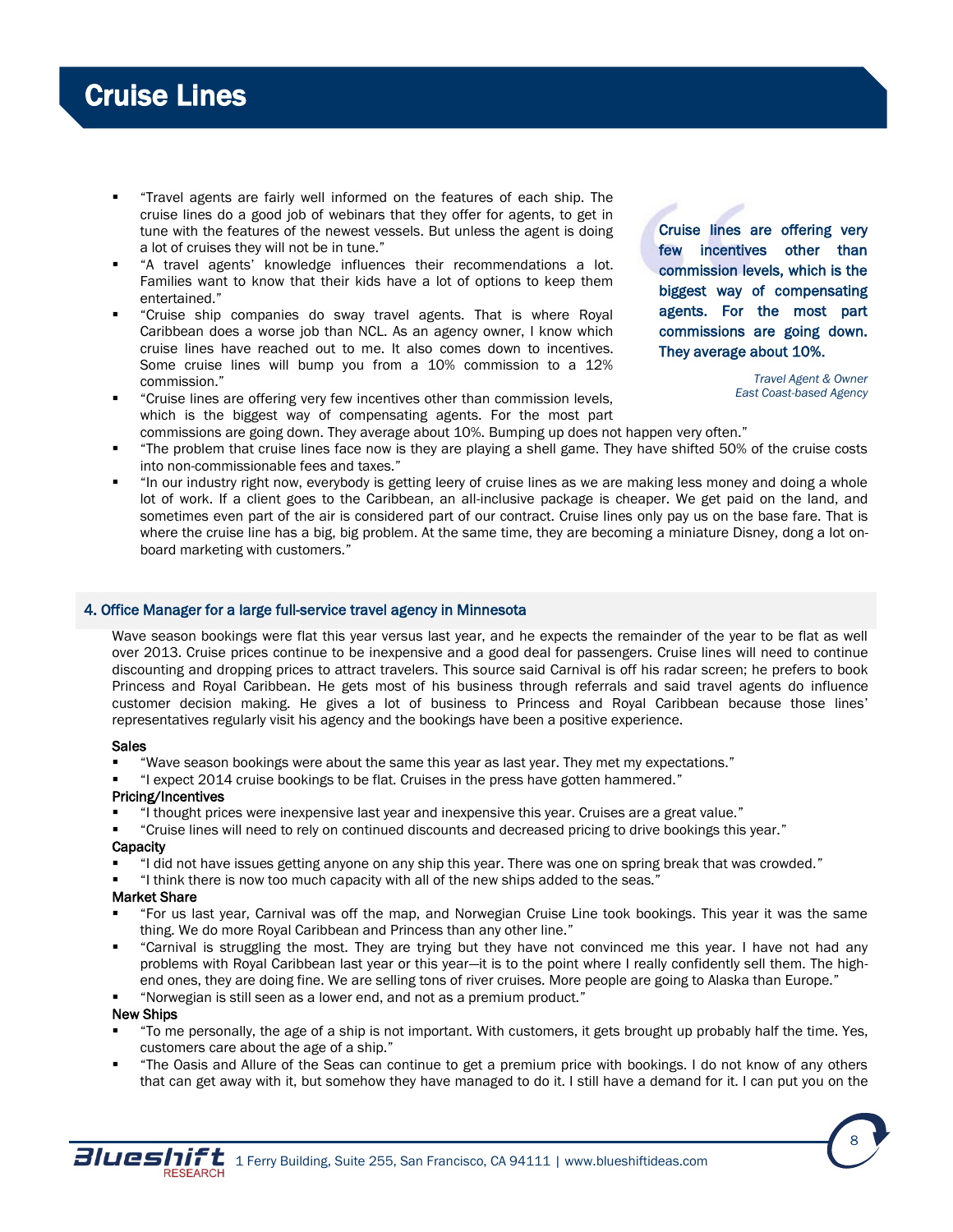

Allure of the Seas for \$2,000. The Splendor of the Seas is \$1,400—and it is a coin toss. Customers want those two ships—the Oasis and Allure."

 "The Oasis is at three years now and it is still popular, and still expensive. But I would say three years is typically the age when a ship becomes 'just another ship.'"

#### Sales Process

- "Travel agents typically get cruise customers by word of mouth and referrals."
- "We decide which cruise line to send customers on by Interviewing them. Once we have an idea of which cruise line or the category of cruise line we think will work for them, then we work on the dates and itineraries."
- "I personally value one cruise over another based on past experience, and how they have treated my customers lately. We have sold more Royal Caribbean than anyone else over the last couple of years and have not had any issues."
- "Travel agents have a lot of influence on customers' booking decision making. Some people call up and know what they want. But if they do not know what they want, especially with cruise lines, we have a huge amount of experience."
- "Personal experience drives travel agents' recommendations. And then seeing the representative stop in the office, that makes a difference. It makes you think of that cruise line—so yes, rep visits do sway you, absolutely."

# Travel Agent/Cruise Line Relationship

- "It is hard to keep up on the features of each ship. I read a fair amount but it is hard to keep up with them. We have webinars going on in our office, with one cruise a week and one or two various suppliers. And they are helpful. But my office is right in the downtown area, and people walk in and people call, and I am lucky if I get to see half a webinar."
- "Our knowledge impacts our recommendations, very much so. Most people that come into our office and want a cruise, maybe one-third of them know what they want. And the rest do not know and they can kind of care less.

They want to be put on something that they like or have a good time on. So current or fresh knowledge is a good thing and it impacts customer purchasing behavior."

- "Cruise lines have quite a bit of influence on travel agents. I see reps from Royal Caribbean and Princess far more than anyone else. We sell far more Royal Caribbean and Princess than anyone else. Carnival stopped doing brochures a couple years ago—I stopped selling Carnival."
- "We are a [large, corporate-affiliated] agency so almost every cruise line is a preferred supplier. So we get an extra percentage. I honestly do not pay attention to travel agent promotions, but lots of people do. For some people, any promotion that benefits the agent, they are all over it. But I have been doing this for over 20 years and have never paid much attention to those promotions. Commissions start at 10%, and being we are [large], they are 14% or 15%."

#### 5. Luxury Travel Manager for a large national agency; repeat source

Wave season bookings are down slightly from last year, but river cruises are hot and have stolen the limelight. Cruise lines are offering specials year-round and bookings should be up about 20% for the year, compared to 2013. Cruise lines will need to continue to discount and keep prices low enough to entice passengers. Customers also want newer ships, and her particular agency does not book older ships if at all possible. This source gets most of her business via referrals, and says personal experience and cruise line representative visits play a part in decision making, along with finding the right match for the client. She is taking an [Azamara Club Cruise](http://www.azamaraclubcruises.com/) soon to re-familiarize herself with the brand.

#### Sales

- "Wave season bookings this year are a little less than last year. You cannot count the river cruises. River cruises are so hot, and I do not know if that is part of wave season. River cruises have taken the limelight."
- "The wave is a thing of the past as we have moved on to other things."
- "This year's cruise bookings should be about 20% better than 2013's bookings, especially the river cruises."



*Office Manager Full-service Travel Agency, Minnesota*

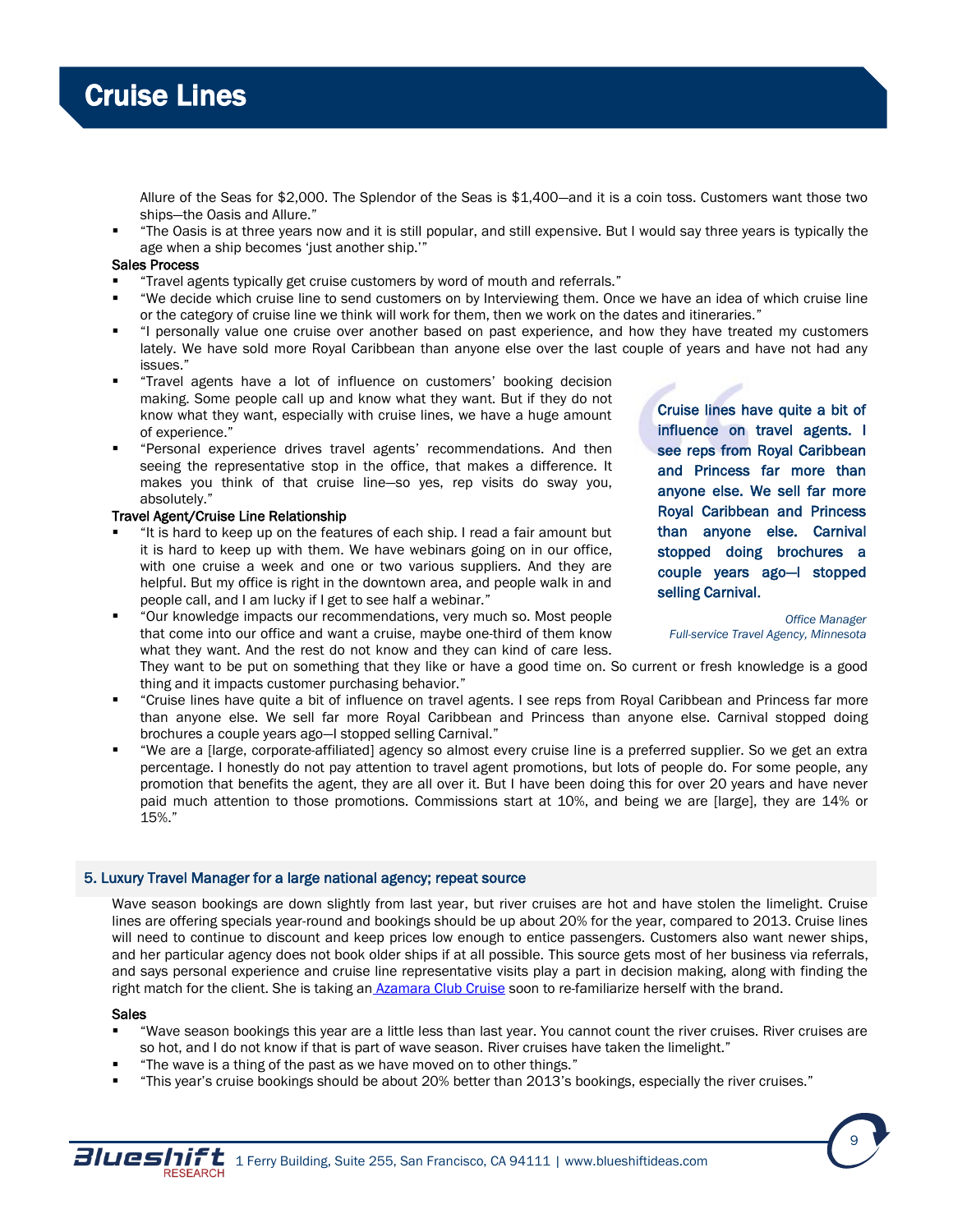"The Baltics continue to be the strongest for us, and the Mediterranean."

# Pricing/Incentives

- "We have not noticed that the prices are different. There seems to be specials going on year-round."
- "Prices in the first quarter this year are comparable to cruise prices in the first quarter of 2013."
- "Cruise lines will need to rely on continued discounts and decreased prices to drive bookings this year. Everyone is wanting value. They see so much advertising and expect to be getting some kind of a deal. Also, there are more and more boats floating out there."

# **Capacity**

- "Wave season capacity in the first quarter this year was comparable to the year-ago period."
- "There is probably too much capacity with all of these new ships added to the seas."

# Market Share

 "I do not think a cruise company is taking share from another, not from our vantage point. Viking [\[Cruises\]](http://www.vikingcruises.com/) is always sold out and is aggressive with its marketing. [Ama\[Waterways\]](http://www.amawaterways.com/) is always sold out. Avalon [\[Waterways,](http://www.avalonwaterways.com/) a Group [Voyagers Inc.](http://www.groupvoyagers.com/) brand] advertises a little bit more with some discounting, and has been reaching out to us. Carnival is still struggling. We do not book Carnival."

Wave season bookings this year are a little less than last year. You cannot count the river cruises. River cruises are so hot. River cruises have taken the limelight.

> *Luxury Travel Manager Large National Agency*

# New Ships

- "For river cruises the age of a ship is very important. We stay away from the older boats if we can on the river cruises. Unless someone is really price driven they will want one of the newer boats. Customers ask about the age of ships."
- "If new ships have the bells and whistles that the people want, if they can stay unique, new ships can continue to get premium prices with bookings."

# Sales Process

- "We do not advertise in the paper anymore. For us it is word of mouth, or maybe something on our website. Some people have read about trips we have taken if they have used [Google.](http://www.google.com/) We seem to come up quite often."
- "We decide which cruise line to send customers on by talking with clients and finding out what they want and what is important to them, such as the itinerary."
- "I personally value one cruise over another if I have been on that particular cruise, plus the relationship with the representative and what they can do for us and for the client. We have a wonderful Silversea rep. She is always willing to go just a little farther to give them an on-board credit."
- "We direct customers in what we present to them. Our commission level has to appear in our bookings, too."
- "What drives my recommendation is the right match. If someone is interested in food, or if they like a special kind of entertainment etc."

# Travel Agent/Cruise Line Relationship

- "It is hard to say in general how well informed travel agents are about each ship. We certainly can be well informed. There are not as many visits by the sales reps anymore, and not as many training sessions. I cannot even remember when one had a big event like that."
- "If cruise lines give us more commissions, we stand up and take notice a little bit more. Or if they visit us, or invite us for inspections."
- "I did notice an incentive where the agent would get \$100 directly for a booking."

# 6. Travel Counselor for a family-owned agency in Missouri

This source expects an increase in cruise sales this year as sales are trending up, with river cruises being the most popular. Cruise prices remain stable, though cruise lines continue to offer promotions, specials and added amenities for passengers. She expects this to continue as cruise clients are trained to look for such promos. New ships lose their luster fast—as soon as something newer comes along. This source's agency typically sells more land-based packages. She bases her recommendations on interviews with customers and their likes and desires for a particular type of vacation and itinerary. The cruise lines do not influence her very much because, she says, they all think their product is wonderful.

Sales



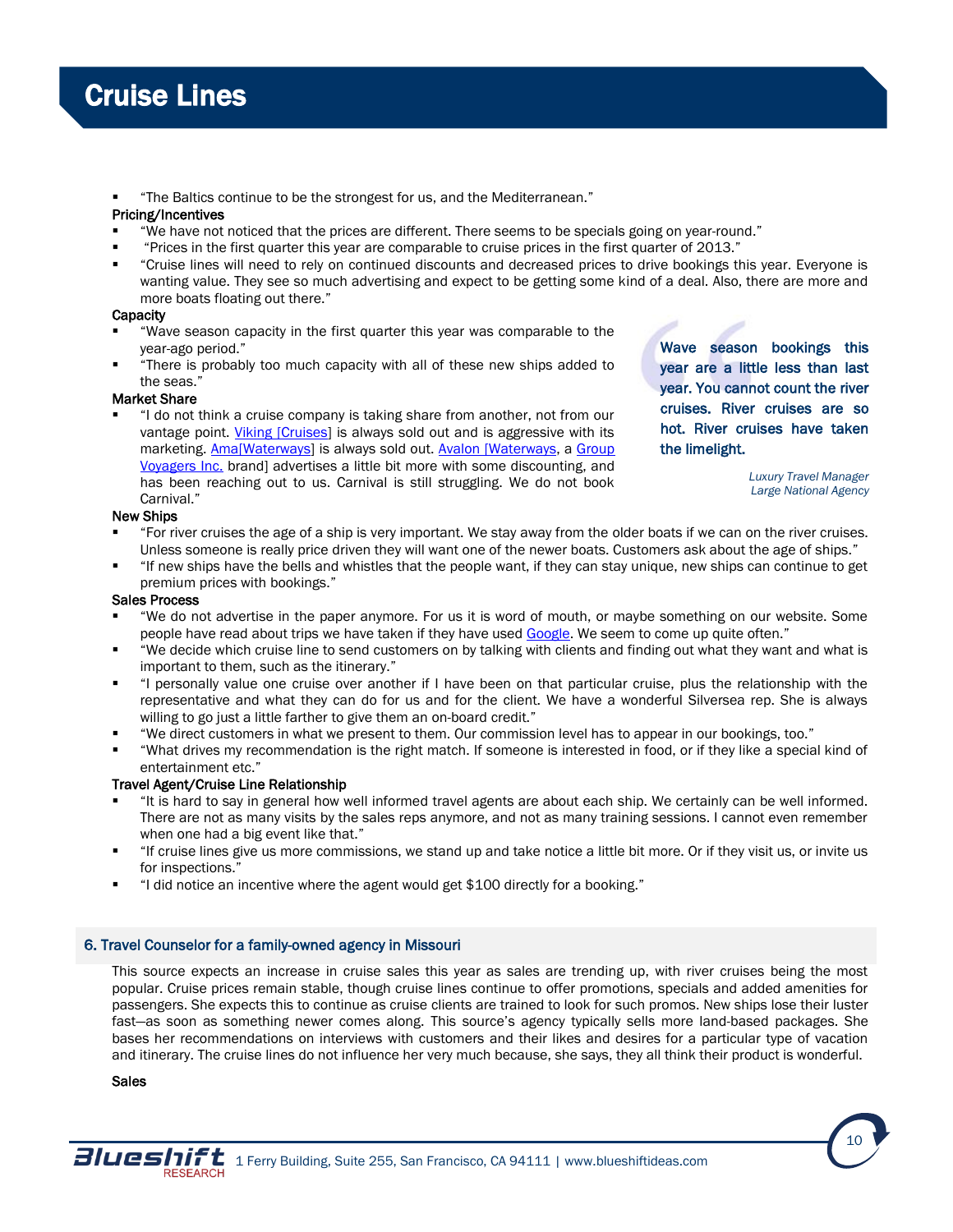- "This year we will see perhaps an increase in cruise sales, as generally sales are trending up for the year."
- "Currently river cruises are one of the products that we are selling the most of."

## Pricing/Incentives

- "There was not much of an increase in cruise prices across the board. There were many promos and specials with added amenities for clients, [such as] on-board credits or pre-paid gratuities."
- "Cruise lines will need to continue to discount and decrease prices. Clients have been trained to look for promos."

# **Capacity**

- "There was more availability for Alaska this year it seems."
- "We are getting close to too much capacity with the new ships added to the seas."

# Market Share

N/A

# New Ships

- "Age of a ship is not all that matters to clients. [But] there are some who like to be first on board the new builds."
- "I do not think new ships are getting that much of a premium right now."
- "A new ship will not be a big deal for long, as there are new ships every year."
- "[The Norwegian Getaway has had a disappointing debut with weak pricing], because there are a lot of cabins to be filled."

# Sales Process

 "Personal and client past experience with the line or specific ship drives a travel agent's recommendation, along with experiences had by other agents and their clients. Each ship and cruise line appeals to specific clients. You need to interview clients well to determine what their goal truly is and what type of atmosphere they are looking for."

# Travel Agent/Cruise Line Relationship

- "Most agents are relatively well informed about the features of each ship. Each cruise line offers online training opportunities. Often the business development managers of the various lines will do in-house presentations in our office."
- "Cruise ship companies do not have much influence on me. All of them think that their product is wonderful."
- "I have seen some emails about cruise-line incentives to travel agents. I do not really pay much attention to them. I sell what would best suit the client and do not steer clients based on 'incentives.' The incentive would be a nice bonus if it worked out."

# 7. Travel Consultant for full-service agency on the West Coast; repeat source

This source expects a 25% boost in cruise bookings this year over 2013, with cruise prices remaining about the same and cruise lines continuing to discount. River cruises are continually popular. New ships are not generating the frenzy as they have in the past, and the Norwegian Getaway was nothing special. She stays in tune with her clients to find the best cruises that match their preferences, looking at destination, price point and duration. She prefers cash in the pocket over a free cruise, if cruise lines are offering incentives to travel agents. Good cruise line sales representatives will help drive sales with agents. This source believes each agent should at least "ship inspect" each line so they can offer some knowledge to their customers.

# Sales

- "Wave season bookings exceeded the 2013 first quarter. Clients are looking for the 'bucket list' trips and planning a year or more in advance."
- "I expect an increase of 25% or more in cruise bookings this year over 2013."

# Pricing/Incentives

- "Cruise prices in the first quarter this year were about the same as in 2013."
- "Cruise lines will need to rely on continued discounts and decreased pricing to drive bookings, in some markets. The saturated markets of the Caribbean will continue to have price wars."

# **Capacity**

- "Wave season capacity in the first quarter this year was about the same as first quarter last year."
- "So far ... there is not too much capacity with all the new ships added to the seas."



# A new ship will not be a big deal for long, as there are new ships every year.

*Travel Counselor Family-owned Agency, Missouri*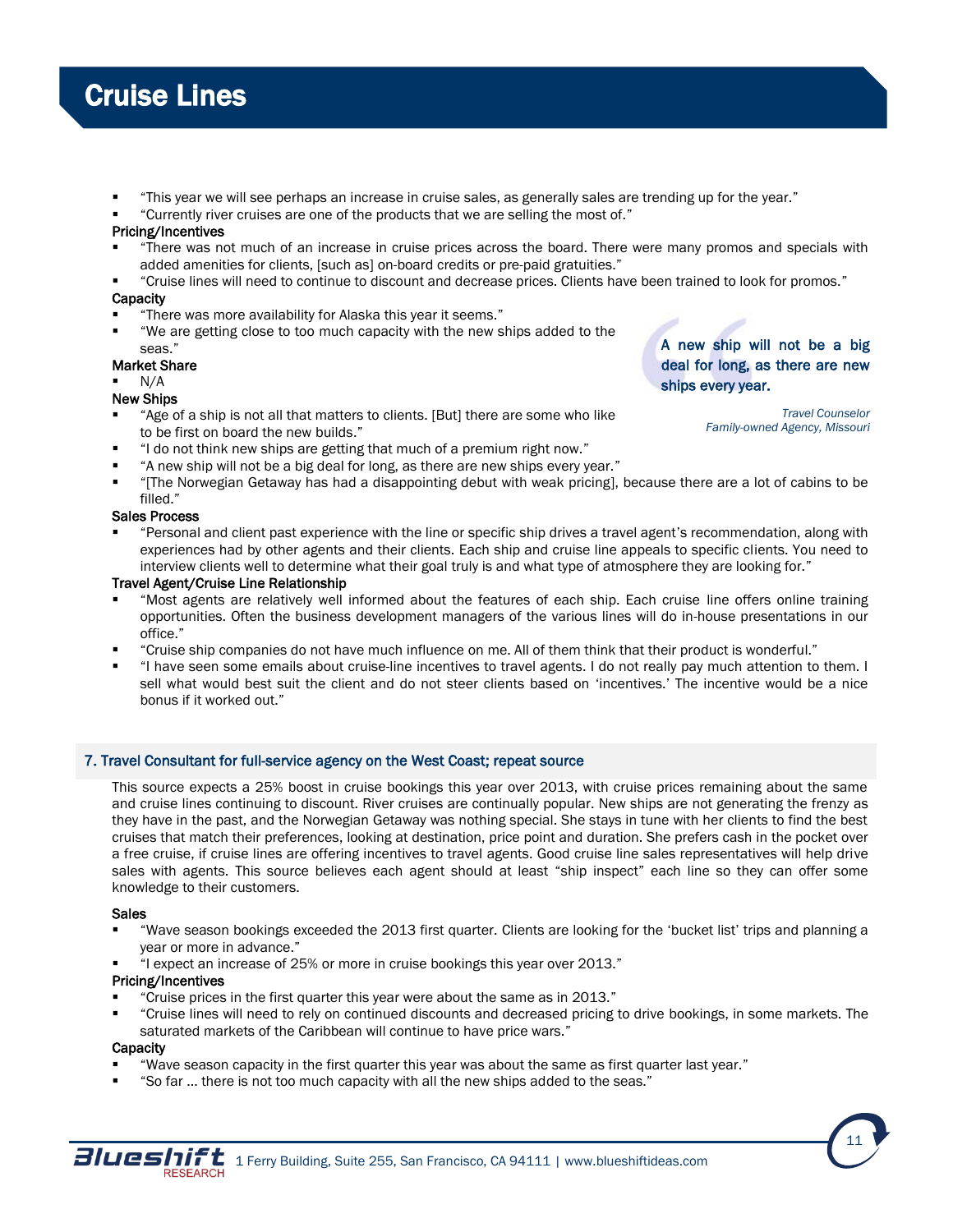"River cruises continue to have sold-out itineraries."

# Market Share

N/A

# New Ships

- "New ships do not seem to be creating the 'must buy now' frenzy seen in past."
- "It is cruise-line specific in terms of how long a new ship will be popular. Norwegian Cruise Line, Royal Caribbean International and Carnival seem to have reached the 'just another ship' status."
- "The Norwegian Getaway did not offer anything that is not already out there."
- "Clients who are cruise-line loyal are ship specific. Bargain shoppers are price sensitive and not as concerned about the ship as long as it is delivering the basics and the required itinerary."

# Sales Process

- "When clients become line loyal, then I really do my homework on the ship they tend to prefer, the cabin style they repeat, and the amenities offered. Then I keep watching the promo emails to see if I can make a sale with a client already primed!"
- "Most certainly [this knowledge impacts recommendations and customer purchasing behavior], or there would be no reason to reach out to an agent."
- "Cruise lines are like hotels, and clients have a level of expectation and experience in mind when I first talk to them. I match the experience offered on the line to the expectation of the client. Then it is a matter of destination, price point, and duration."
- "Confidence and knowledge of the product drives travel agents' recommendations."

# Travel Agent/Cruise Line Relationship

- "It depends on the agent and the years of experience, in terms of their knowledge about ship features. An agent does not have to 'sail' but should at least ship inspect each line to understand it, preferably on an embarkation day."
- "Of course, some lines and ships simply are not accessible without considerable travel and time involved. I have only seen the Queen Elizabeth 2 in the Cunard fleet, and it is no longer in service. I have not toured a river boat on any line. I have only toured one ship in the Oceania fleet. I have not been on a Carnival ship in 20 years because I choose not to sell that line whenever possible. So on the ships I have not seen, I attend the webinars, the in-city trainings, read the brochures, study the deck plans on websites, to broaden my information base."
- "A good rep who is motivated will ensure agents have booking incentives and knows about sailings with promotions that will drive in sales."
- "The best incentive for agents is and always will be cash in the pocket. Premium and luxury market lines do that. After that, it is a sales volume to earn a free cruise."

# 8. Independent Travel Agent in Texas; repeat source

Cruise bookings in the first quarter of 2014 are healthy and meet expectations, but cruise lines will need to continue offering discounts to fill ships, especially luxury lines. This veteran agent expects sales to be a little higher this year, compared to 2013. He has noticed Carnival cruises selling out faster than last year and other ships seem to be filling up faster, too, with kids-sail-free and summer sale offers expiring in 30 days. Customers do not ask about the age of a ship, since most are continually upgraded, but new ships do command premium pricing. He gets most of his customers from referrals and is offered monetary and travel incentives from cruise lines, but it does not affect his booking practices. Travel agents who cruise regularly know ships, ports and customs inside and out. They offer exceptional value to cruise passengers, who are often misled by the internet and need someone they can count on if they run into problems.

# Sales

- "The first quarter [in 2014] is good in terms of bookings. It's not very different from first quarter last year. It's meeting my expectations."
- "I expect sales to be a little higher this year, compared to last year."
- "Carnival recently reported record sales. We had a customer eager to take an August trip on Carnival—well, it sold out as of last week. The ships are filling up faster. We're seeing last minute travel offers that are on for a week and then

The best incentive for agents is and always will be cash in the pocket. Premium and luxury market lines do that. After that, it is a sales volume to earn a free cruise.

> *Travel Consultant Full-service Agency, West Coast*

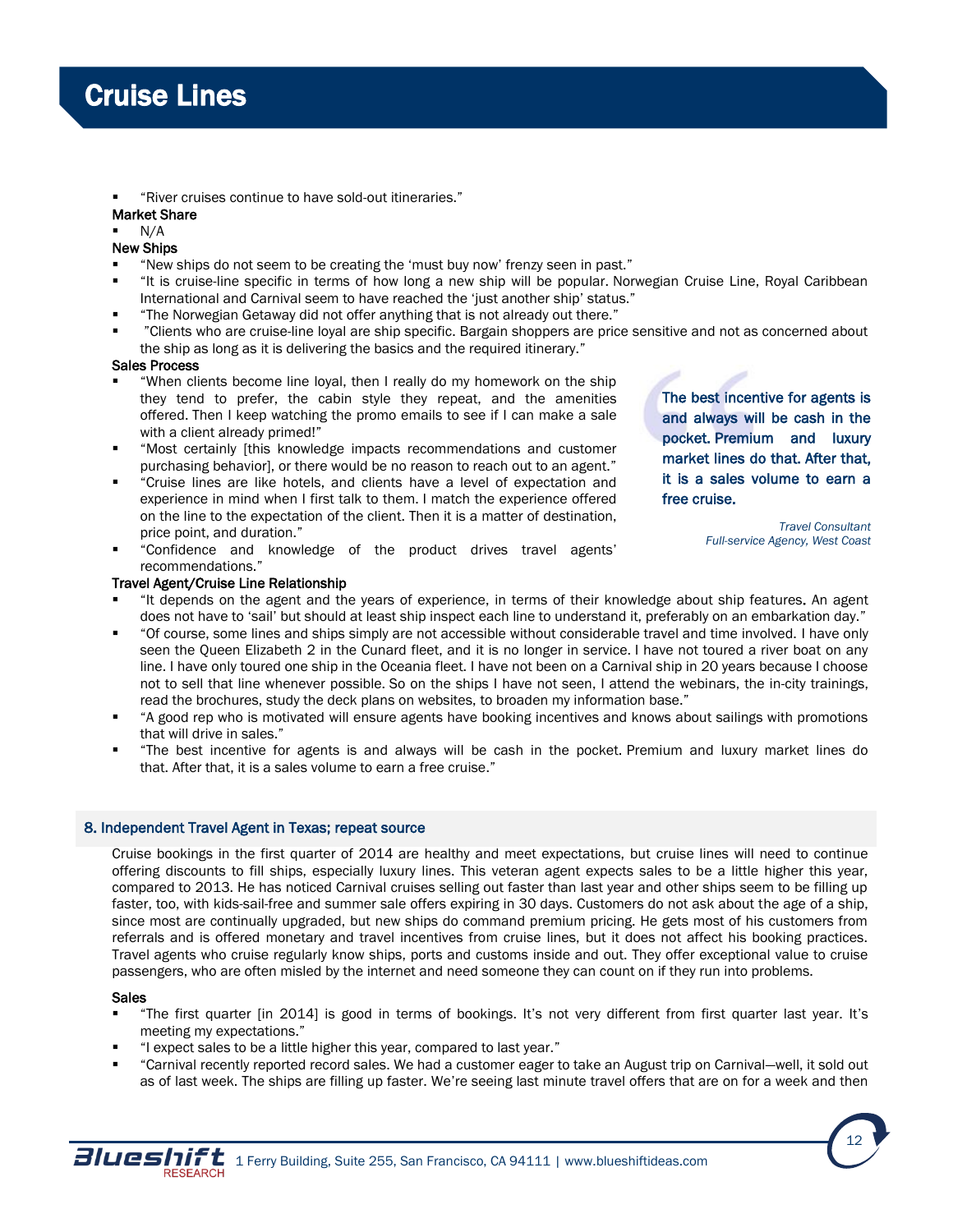

gone. There was a kids-sail-free offer, and it expired in 30 days. There was a summer sail offer, and in 30 days it expired too. Usually they last longer."

# Pricing/Incentives

- "The pricing is pretty much the same, although incentives are different and more aggressive."
- "Cruises will continue to rely on discounts and sales most of the year. It seems the more expensive lines aren't filling as fast as the others, so they may have to offer more incentives."

### **Capacity**

- N/A
- Market Share
- N/A

# New Ships

- "We've never had someone ask us about the age of a ship. Maybe it's because they update them so often when they go into dry dock."
- "Cruise lines absolutely can and do charge a premium for new ships."
- "That ship will remain a new ship, or the newest, until something else comes out."
- "I did not hear about the Norwegian Getaway's disappointing debut."

### Sales Process

- "As travel agents, we get most of our business from referrals."
- "When we're recommending cruises to clients, our first priority is where they live."
- "The length of the trip and the price people want to pay also makes a difference. I might recommend the Carnival for price and convenience."

Carnival recently reported record sales. We had a customer eager to take an August trip on Carnival—well, it sold out as of last week. The ships are filling up faster. We're seeing last minute travel offers that are on for a week and then gone.

*Independent Travel Agent, Texas*

- "I'd say 70% of our clients don't go with family. They're trying to take a break from their families. Often the adults leave the kids with grandma, or the women do a girls-getaway. … There are definitely some family reunions, but most do it to get away from family and get some time to themselves."
- "Some clients feel they don't need a travel agent because they can shop on the internet. But cruise internet sites can be very misleading."
- "As to whether a travel agent knows the features of a ship, I'd have to say yes to that. I do because I cruise a lot. I know the ship inside and out. I know customs, I know the cabins, I know the ports, I know the excursions and parties. A travel agent who is active as a passenger has the knowledge that passengers need."

# Travel Agent/Cruise Line Relationship

"Yes, we do get incentives from the cruise lines such as discounts and 'fam' tours, but it doesn't affect our booking."

# 9. Travel agent with a full-service Florida agency

This Florida-based travel agent says the cruise lines are showing solid booking up slightly in Q1 compared to the same period last year. She expects class reunions and family groups to drive sales through the rest of the year, as these two categories are robust. The cost of a cruise is up about 5% year to year, but deals are almost always available to the flexible traveler. Royal Caribbean leads in its class, while luxury liners and European cruises are the most popular right now. People ask about a ship's age and amenities. Newer vessels are going out on the long cruises. Most agency business is repeat and word-of-mouth.

# Sales

- "[Sales are] probably the same, maybe a little higher."
- "We could always use more business, but we have several group bookings right now for class reunions and family reunions on the books right now. So you could say we're satisfied with the bookings so far this year."
- "I'd say bookings this year will be at least equal to last year."

# Pricing/Incentives

- "[Prices are] probably the same, maybe a little higher. We saw some issues last year that saw people avoiding Carnival but not anybody else."
- "Prices are a little bit higher this year, maybe 5%."

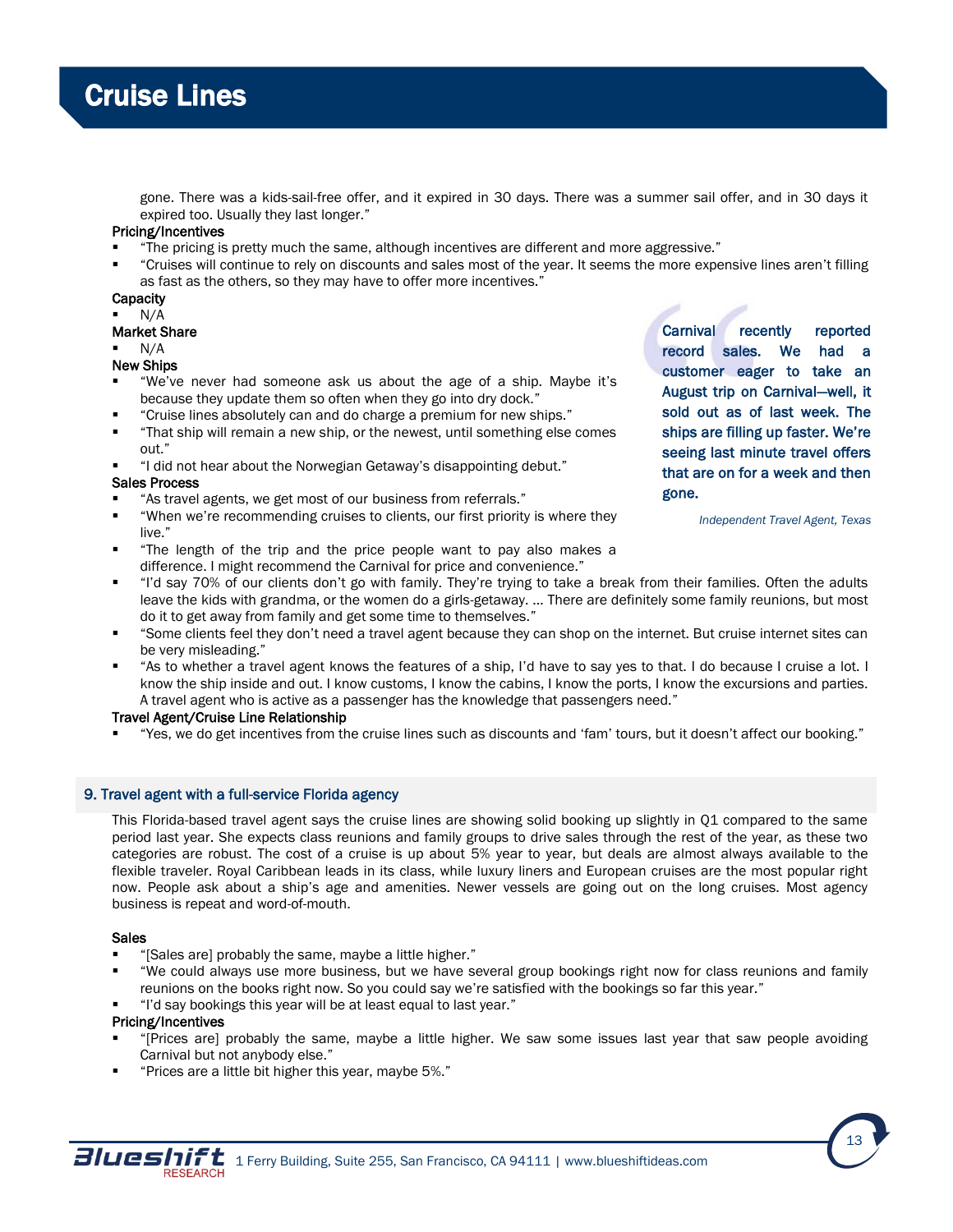## **Capacity**

"There was more capacity during the first quarter, but cabins are filling up as we head into summer."

# Market Share

- "We saw some issues last year that saw people avoiding Carnival but not anybody else."
- "Royal Caribbean seems to be doing better than Carnival in that class range."
- "Luxury cruise lines like the Silver Seas are doing the best. Princess and many of the European river cruises are above Carnival and Royal Caribbean."

## New Ships

- "People do ask 'how old is this ship?' It's easy to find out if they've been refurbished. The newer ships are running on the longer cruises."
- "Newer ships are getting good prices, but they are so big and they have so many cabins that you can still get a decent deal."
- "They're still building ships so the cruise lines apparently don't think they've reached capacity."
- "[Customers] do ask about the age of the ship, the amenities on board, things like that."
- "It takes 3-4 years until somebody comes up with something bigger, newer or different and the last new ship loses some of its appeal."
- "They're [Norwegian Getaway] more independent. A lot of ships are under the Carnival, Royal Caribbean or Celebrity banner. Norwegian is out there by themselves. Now everybody is doing the dine-anytime concept. They don't have enough support from a larger company."

### Sales Process

- "A lot of our business is repeat and word of mouth. We are part of a franchise so we do have marketing materials we send out to target people."
- "Customers come from all over the place. Our location gets a lot of Florida customers."
- "We do a little bit of everything for tours, cruises and vacation as well as business travel."
- "It's not so much the ship but the destination, or a ship that offers certain things like gambling or luxury cabins."
- "We try not to influence a customer's decision so much as steer them toward what they're looking for."
- "We do have preferred vendors, but we won't send anyone away if the preferred vendor doesn't offer what the customer wants. We look out for customers first."

# Travel Agent/Cruise Line Relationship

- "Everybody here knows what's on a ship. Or we will find out before we do a lot of talking with the customer."
- "We do get from time to time specials or incentives for a particular cruise. We don't get nearly as many as there used to be."

# 10. Travel Agency office manager in Florida

This agency manager said cruise sales are up nearly 35% in the first quarter compared to last year, and he is confident bookings will exceed last year's. Several discount trips are available, while luxury and European cruises are popular this year. Royal Caribbean and Princess are leading the way, while Carnival is still trying to bounce back from last year's difficulties.

# Sales

- "Our sales were close to 35% higher in the first quarter [compared to 1Q13]. We've been here 33 years and group sales have just gone through the roof. Lots of repeat business from groups, and spinoffs of those groups."
- "It definitely did exceed our expectations. It was very nice. And it's growing some more. The European-market river cruises are really growing."
- "Oh, yeah, bookings are definitely going to be higher this year. I think the weather is also prompting a lot of people to take a cruise."

#### Pricing/Incentives

 "Prices are about the same. Cruise lines are discounting their product quite a bit. Especially the megaships with a lot of berths to fill."



We do get from time to time specials or incentives for a particular cruise. We don't get nearly as many as there used to be.

*Travel Agent*

*Full-service Florida Agency*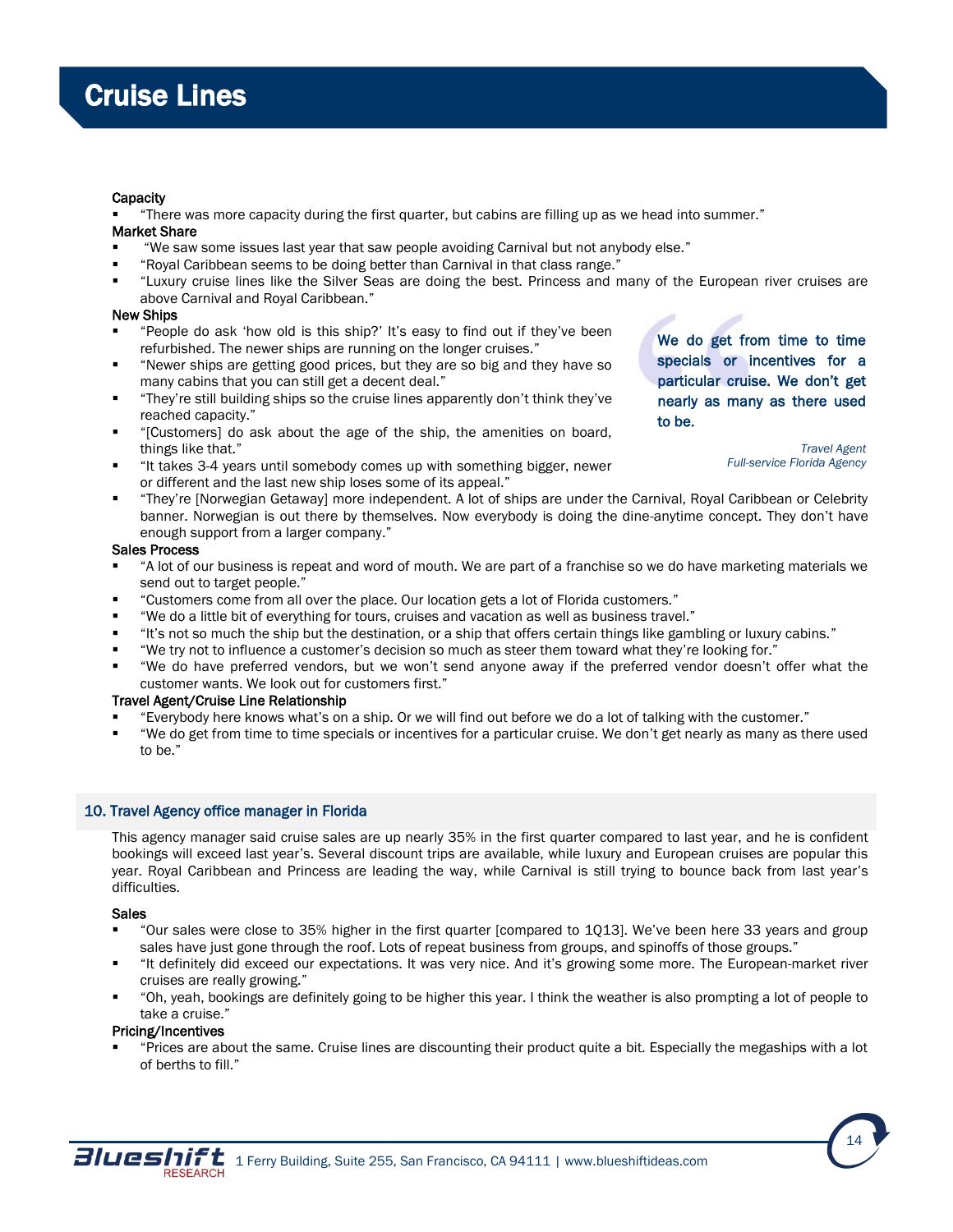"I've always said cruise lines could actually let people ride for free and they'd still make money. There's on-board gambling, premium food and drink, an opportunity to buy something around every corner of the ship."

# **Capacity**

"Capacity is a little greater so far this year. More boats in the water."

# Market Share

- "I think they're all doing well. Of course Carnival's had its problems in the last year. They had stopped printing brochures, but now they're coming back with that. We had nothing to hand customers about Carnival."
- "The megaships are really popular. I used to be able to tell the names of every ship. Now there are so many."
- "Royal Caribbean and Princess are probably doing the best right now."

# New Ships

- "Customers come to us by word of mouth and our marquis out front. We've tried every advertising you can think of. It's all word of mouth."
- "Customers come mainly from north Florida."
- "We generally try to qualify the client, to put them on a cruise that's good for them. You're not going to get a quiet vacation on a Carnival ship, for instance."
- "There are some agencies that try to push the higher commission cruise, but we don't do that."

# Sales Process

- "Customers come to us by word of mouth and our marquis out front. We've tried every advertising you can think of. It's all word of mouth."
- "We generally try to qualify the client, to put them on a cruise that's good for them. You're not going to get a quiet vacation on a Carnival ship, for instance."
- "There are some agencies that try to push the higher commission cruise, but we don't do that."

### Travel Agent/Cruise Line Relationship

- "[Travel Agents] should be well informed. It's very easy to get informed. Everybody in the office goes through training programs."
- "Our knowledge of the business helps customers find the best cruise for their travel needs."
- "The influence of a cruise line depends on the agency. They don't have influence on us. We recommend what's best for the customer, based on what we're told."

# 11. Travel Agent in Florida

Sales are up 15 percent for first quarter 2014 compared to the same period in 2013, and expectations are that the increase will carry throughout 2014. Prices are stable for the most part. Capacity is higher due to new ships hitting the waters. Princess and Royal Caribbean are showing strength. Newer ships are doing well but Norwegian Cruise Line did a poor job of marketing the Getaway. Most customers come from referrals and although some agencies push cruises depending on cruise incentives to the agents. This agent says she books to customer preference over cruise company incentives to agents.

#### Sales

- "Sales are up maybe 15% so far this year."
- "We're looking at an increase in bookings this year versus last. I'd say if it continues this way it will be up 15%."

# Pricing/Incentives

 "Prices are still pretty much the same. Depending on your schedule, you can get some sweet deals on some very nice cruises to the Caribbean. Alaska specials are also popular."

#### **Capacity**

"Capacity is higher this year. The cruise lines keep adding ships to their fleet."

# Market Share

- "Royal Caribbean and Princess are strong. Also Silversea. Princess is probably the top line as you move into more of the luxury cruise packages."
- "Any ship with a new feature is doing really well right now … the newer ships."

#### New Ships

"The new ships are going out on the longer cruises, which cost more."

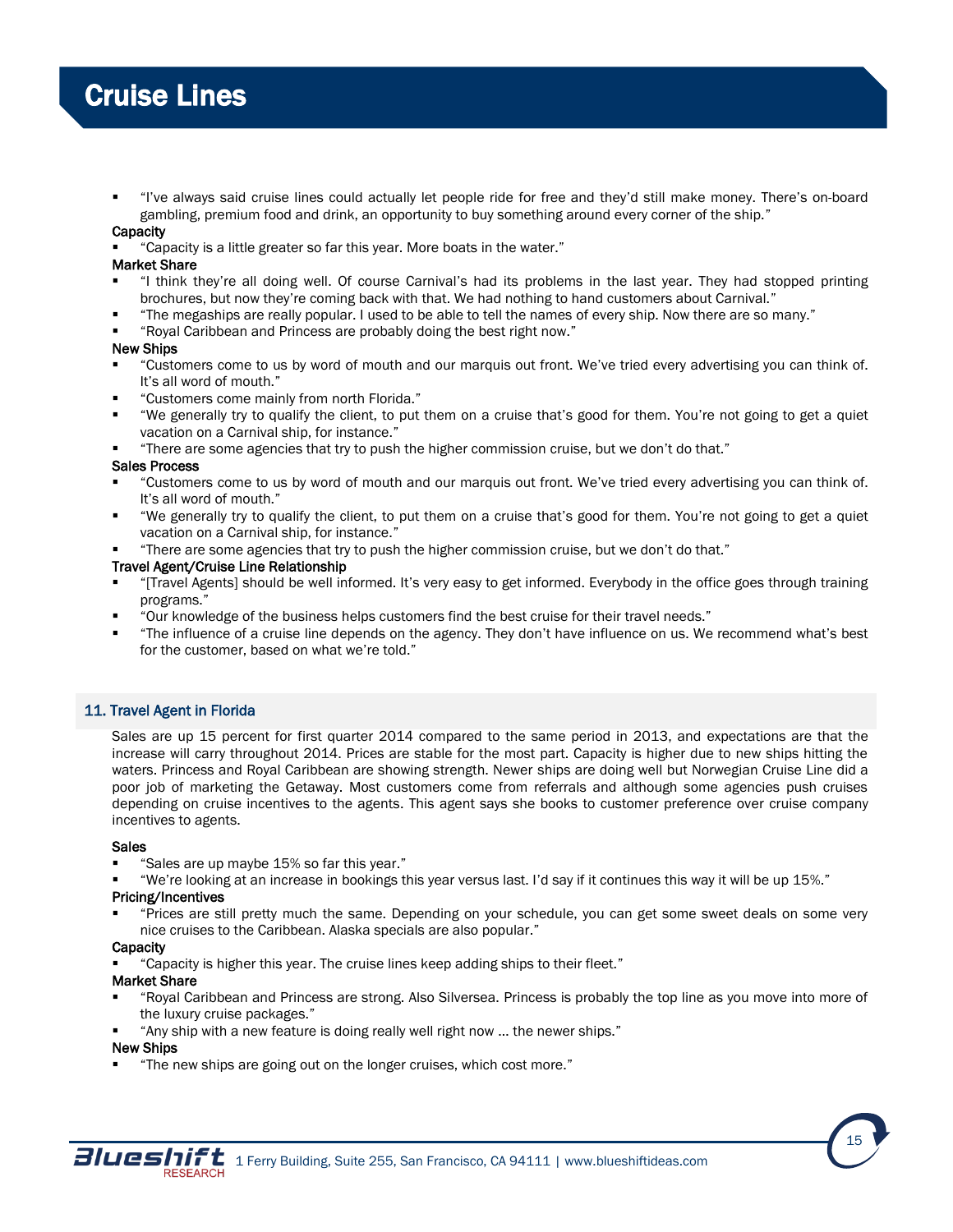- "Our customers often ask about the ship, how long it's been in service, so it does make a difference to some people."
- "The newest ships are booking up the fastest."
- "One thing about new ships is they also tend to be the megaships and some of our customers want to cruise on a smaller vessel that's less crowded and not so big on the partying."
- "I don't know if Norwegian ever really got the word out on the Getaway. It's their newest ship, but the awareness doesn't seem to be there."

# Sales Process

- "We do a lot of word-of-mouth business. Experienced cruisers can also book their own trips through our website. "
- "We get customers from all over the United States, mostly."
- "We focus on cruises."
- "Customers who book through our website probably already know what they want. With walk-ins, we meet with the customer and learn about what they're interested in doing, then match a cruise to their desires."
- "We do have preferred vendors, like Royal Caribbean."
- "Cruise value can mean different things. It might be price, but it's also the experience you get for a certain price."

# Travel Agent/Cruise Line Relationship

- "All our agents are very familiar with all the cruise lines and their ships."
- "A travel agent is almost always someone who loves to travel, so there's a certain insider experience that we can offer. And I think we're able to find the best deals."
- "Some agencies really push the preferred vendors, but so much of our business is repeat business that it's really important to put the customer on the best ship for their vacation. If that happens to be the preferred vendor, then that's great."

# 12. Travel agent with a Florida agency

This agent in central Florida reports a 10% sales increase for the first quarter compared to the same period a year ago. Group sales such as class reunions are pushing this growth, while overall bookings for 2014 may increase 10-12%. Customers are becoming more conscious of ship age and quality, and are asking more questions in the wake of Carnival's publicized problems last year. This has given an edge to Royal Caribbean in sales this year. The agent says cruise line's incentives don't influence his interactions with customers, as the agency is dependent on repeat business built on customer satisfaction.

# Sales

- "Sales are up more than 10% so far [1Q14 vs. 1Q13]."
- "Group sales are strong. We've seen a fair number of class reunions book cruises for the summer."
- "We're probably going to see a nice increase in our bookings this year. If I had to guess, say 10% to 12%."

# Pricing/Incentives

- "There are a lot of deals running right now. Summer tends to tighten up, but early in the year and after Labor Day you can get a real bargain."
- "Prices are up this year about 5%."

# **Capacity**

- "Most cruise lines have room for anyone who wants to book a cruise."
- "We hear about more ships under construction and older ships in dry-dock for refurbishing, so I don't think the cruise lines have hit their capacity just yet."

# Market Share

- "We're seeing more interest in Royal Caribbean than Carnival and all the ships under their umbrella."
- "We're selling a lot more luxury cruise packages this year. I think the economy is a factor, but also people see the value of spending a little more to get a really first-class experience, especially people who've gone on a lot of cruises."

# New Ships

- "Customers are asking more and more about the age and the condition of the ship. Carnival's troubles have brought that awareness. People still want to cruise, but some are wary."
- "The newest ships can command the highest prices, but they also have a lot of space to fill. Last-minute cruisers can sometimes find a great package. None of the cruise lines want to send out a ship that isn't close to capacity."

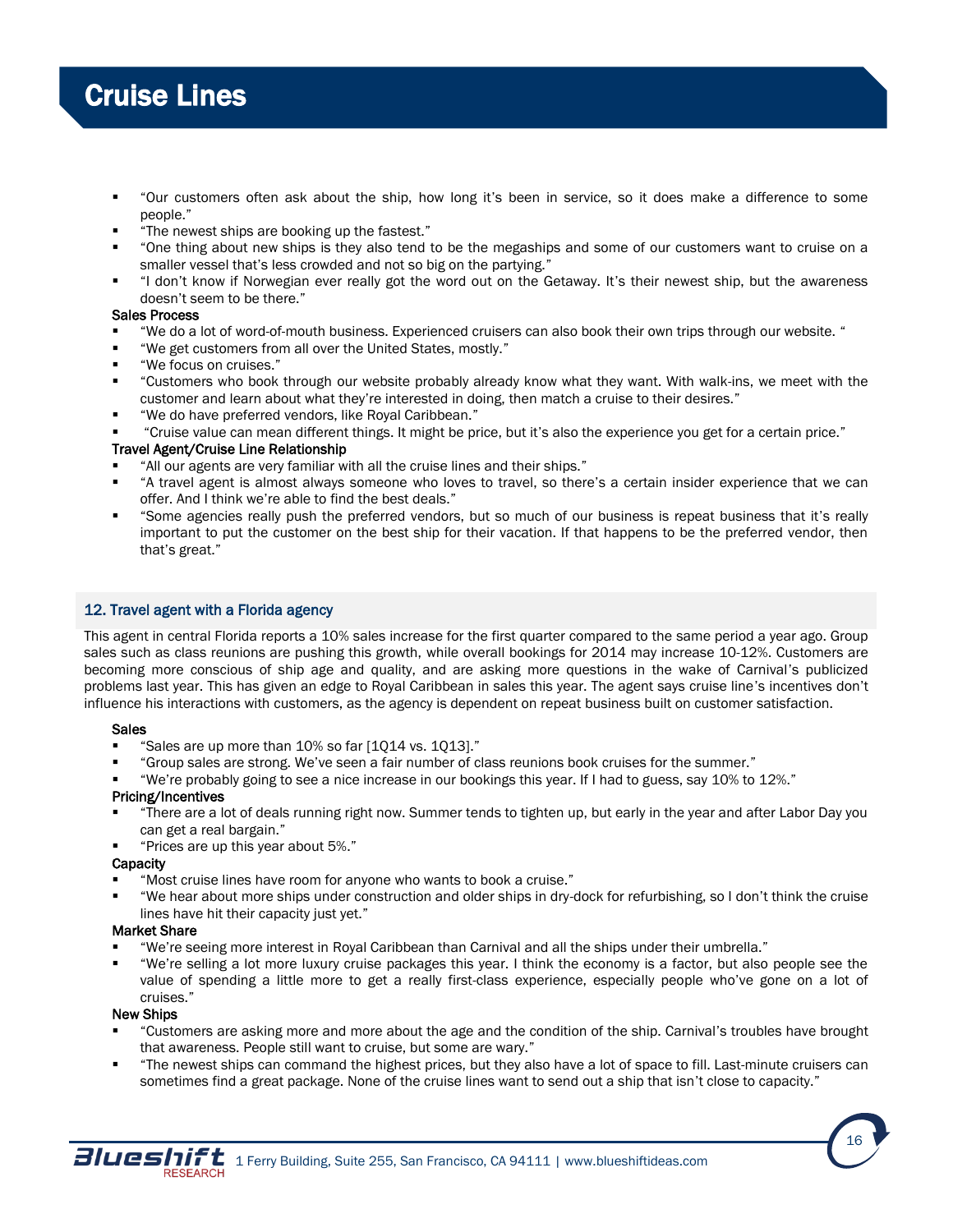"I'm not familiar with the Norwegian Getaway."

# Sales Process

- "We get a lot of return customers. Maybe half want to go on the same type of cruise they went on before and the other half want to try something new. We try to accommodate everyone. I'd say most of our business right now is repeat customers."
- "People usually find us through our website and they can book a cruise on there. So we're not dependent on a physical location for customers to come to."
- "We listen to the customer. I don't push one package over another.

# Travel Agent/Cruise Line Relationship

- "All of us keep up to date on what the different cruise lines offer and that includes the different amenities on each ship."
- "Sometimes a cruise line will run promotions and contact us about them. I wouldn't say it has an influence on how we work with our customers. I share the information, but it's the customer's decision."

# 13. Travel agent in Florida

Wave season sales rose 25% for 1Q14 versus 1Q13. Bookings through the balance of the year are expected to be up 25% compared to 2013. Princess and Royal Caribbean are the most requested cruise lines due to name recognition, but customers do not always book with them. This agent does work with preferred vendors, but puts the customer's interests first.

# Sales

- "Our sales increased about 25% in the first quarter."
- "It definitely met our expectations. The pricing is very competitive right now and people are taking advantage of that."
- "At this rate, we'll probably see a 25% increase from last year."

# Pricing/Incentives

- "I haven't seen any big price hikes. I think where the ships make up a lot of their money is on-board purchases, addons, gambling; things like that. The packages attract people to take a cruise, then they spend some more."
- "There are always deals available."

# **Capacity**

 "The numbers show you can book pretty much any cruise you want. I think there is more capacity for passengers because of all the new ships launched last year, and we're seeing a good mix of specials and packages because of that."

# Market Share

- "Princess and Royal Caribbean are our most requested cruise lines. That doesn't mean everyone who asks about them ends up buying one of their cruises, but a lot of our customers do."
- "All the new ships are filling up. I do tell my customers on a budget that some of the best deals are on the older ships. '

# New Ships

- "Very popular. There's a cachet to being on a new ship. It's like a new car. Cruises on the megaships are costing more, but people are buying."
- "I get more questions now about the age of a ship than I probably have in the last 5 to 6 years. No one is interested in having an experience like Carnival saw last year in the Gulf."
- "New ships are nice, but you have to remember that you will be out there with 4,000 maybe 5,000 people. A lot of people prefer something a little more sedate, peaceful."
- "From what I know, the Getaway is an excellent cruise ship. No one asks me about Norwegian and there are a lot of good values in the same class right now."

# Sales Process

- "I get a lot of referral customers and repeat cruisers."
- "Royal Caribbean is a preferred vendor, but it's always the customer's choice and I will take the time to go over all their choices."

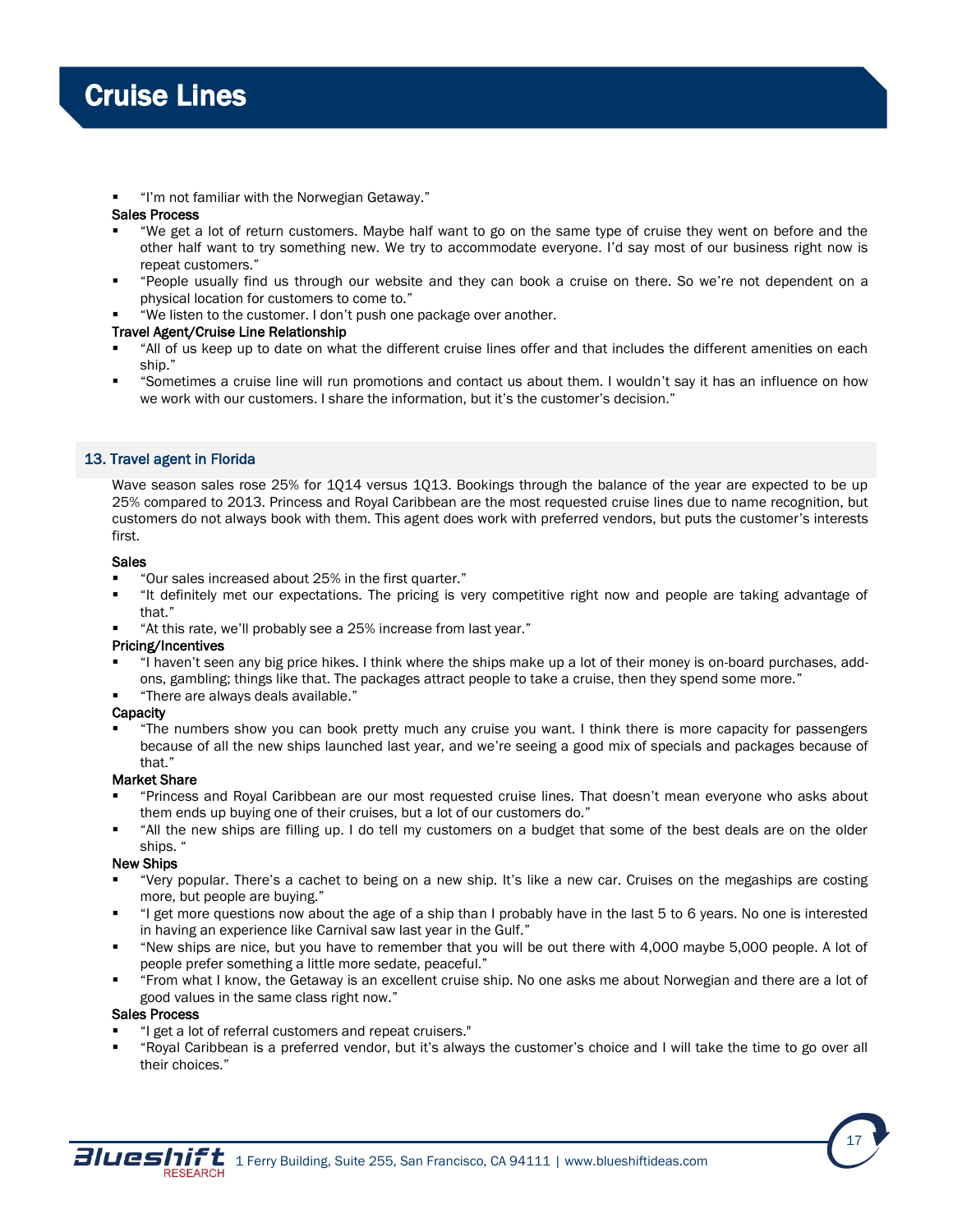"Value is such a subjective thing. I think of it as the cost of a cruise relative to the quality. If you can line up your price with what you want in a cruise, then that's value."

# Travel Agent/Cruise Line Relationship

- "I think I am knowledgeable about the different cruise lines. What I might not know about a particular ship I can quickly find out."
- "I enjoy cruising and have been all over the world on boats. That experience is helpful in pointing out the advantages and features of different cruise packages."
- "I get a lot of repeat business because I know my customers. I'm not going to promote one cruise line if my customer would benefit from a different cruise."

# 14. Travel agent in Florida

Cruise sales are up 30% for 1Q14 compared to the same period last year, with bookings on target to surpass 2013 bookings by at least 25% for the year. Upscale cruises are gaining market share, while Carnival appears to be rebounding from last year's troubles as people look for discount cruises and party ships. Travel agents know their business, but the ones who last in the industry listen to the customer, not the cruise lines pushing a particular package.

### Sales

- "We had a nice increase in the first quarter, about 30%."
- "Bookings exceeded my expectations."
- "I think we will see at least a 25% increase in bookings this year from what we had last year."

### Pricing/Incentives

 "I haven't really seen any price increases. Lots of discounts, though, and incentives like free upgrades if certain conditions are met."

#### **Capacity**

 "I can get you on almost any cruise you want. There is capacity. There are some good deals out there as well."

### Market Share

- "Despite all the bad press, I think Carnival is coming back this year. People are looking for bargains and the younger crowd wants to have a good time,
- so they're looking at Carnival. Royal Caribbean is also doing well. Disney and Princess are popular in their class, too."
- "The megaships are really popular. I used to be able to tell the names of every ship. Now there are so many."
- "I think Princess is doing the best of big cruise lines."

# New Ships

- "I've had more customers ask about the ship and its condition before they commit."
- "New ships and the megaships are very popular. They do cost more, but the competition is so strong right now I don't think the cost is going to go up any time soon."
- "Summer trips are filling up pretty fast."
- "Interest in a brand-new ship kind of depends on the individual. The newest ships are more likely to be crowded, so if you're looking for a more peaceful cruise, that may not be your best option."
- "I don't think Norwegian did the greatest job promoting the Getaway. No one has asked me about it, and there are so many comparable cruises with just about the same features that it doesn't really stand out, besides being a new ship."

#### Sales Process

- "We have a website and we get a lot of repeat business."
- "I listen to the customer and make suggestions based on what they say they're looking for in a cruise vacation."
- "There are agents in this business who promote whichever cruise makes them the most money. Over the long haul, I think good customer service and paying attention to the customer's needs will be better for business."

# Travel Agent/Cruise Line Relationship

"I think most travel agents know their business. If you specialize in cruises, then you need to know the ships."

Despite all the bad press, I think Carnival is coming back this year. People are looking for bargains and the younger crowd wants to have a good time, so they're looking at Carnival.

*Travel Agent, Florida*

There are agents in this business who promote whichever cruise makes them the most money.



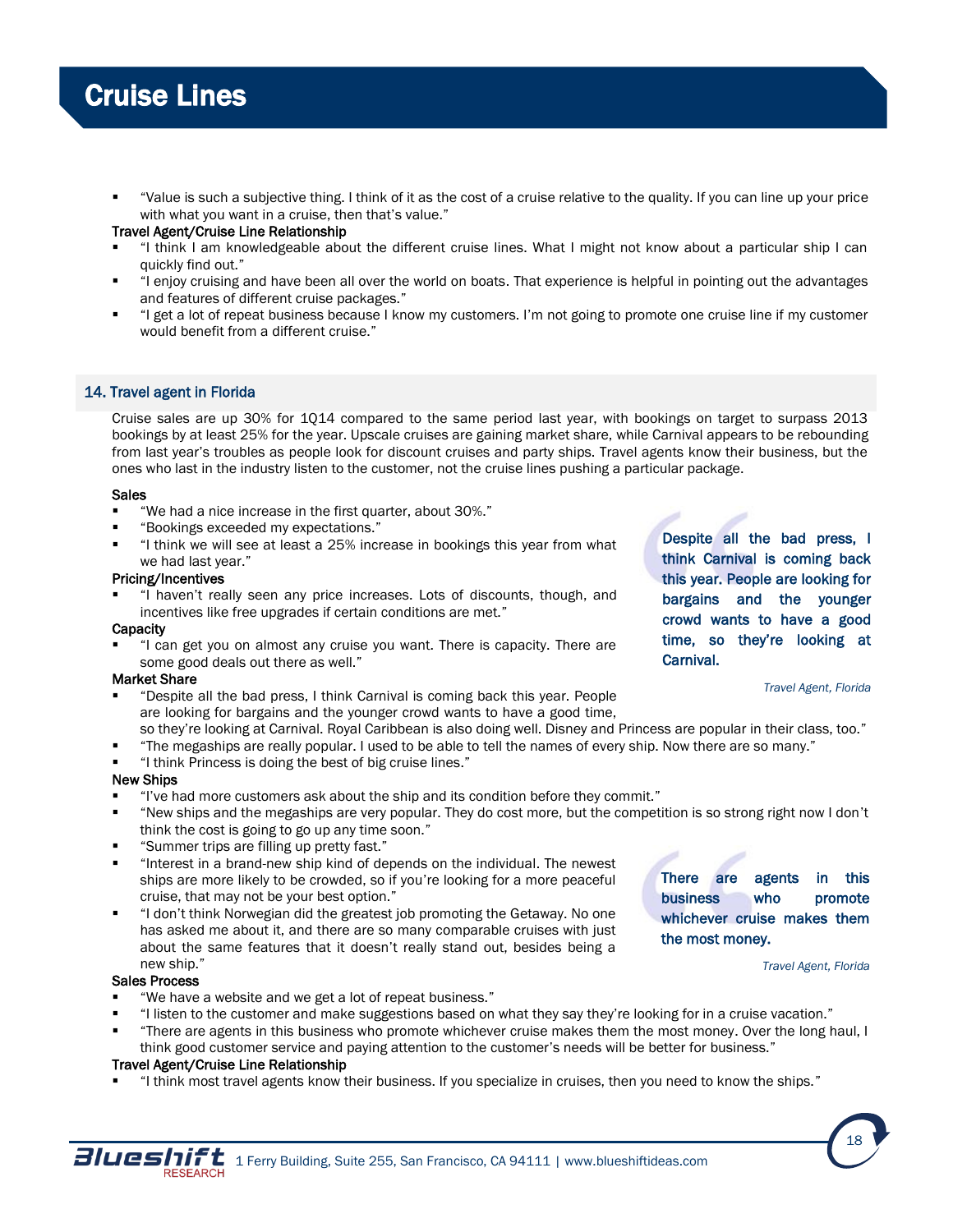- "I'm set up to find the best match for my customers."
- "I'm not influenced by any of the cruise lines. If the customer wants the cruise, I'll book it, but I don't favor any cruise line over another."

# 15. Cruise consultant in Florida

Luxury cruise sales are up 25% for 1Q14 compared to the same period last year. Sales could increase 30% in 2014 versus 2013, due to strong interest in more expensive destination packages such as transcontinental cruises to Ireland and Spain. While people are interested in the age and condition of the cruise ships, this consultant tends to deal with more experienced and affluent cruisers who steer clear of the bargain lines in favor of more upscale trips.

# Sales

- "We were up about 25% for the first quarter this year."
- "Sales met my expectations."
- "If it stays like this, and there's no reason why it shouldn't, we should have an increase this year of about 25%."

### Pricing/Incentives

 "Prices are up maybe 8 to 9%. I think it's mainly due to the rising cost of fuel and provisioning for many of the trips we book across the Atlantic."

### **Capacity**

"There is still capacity, but I think a lot of our cruises are going to fill up. The demand is there."

#### Market Share

- "We tend to deal with the more specialty cruise lines, the niche market. As for the big lines, I think Royal Caribbean is pulling ahead of Carnival. We do book Royal Caribbean and sales are brisk. They almost always have a deal or promotion running. Celebrity Cruises is also popular."
- "Princess probably offers the best value for the cost among the large cruise lines."

# New Ships

- "Not too many of my customers ask about the age of the ship. Most of them are seasoned travelers and have either taken a cruise on a particular ship or one like it."
- "The newer the ship, the more the cruise is likely to cost."
- "Summer trips are filling up pretty fast."
- "Some people like the idea of cruising on a new ship, but the major lines are building mostly the megaships that can accommodate thousands of people. Most of my customers aren't looking to party every day. They have a particular destination, a place they want to visit."
- "The Getaway doesn't seem that much different, in terms of amenities, from other ships in its class."

# Sales Process

- "Many of our customers use our website to educate themselves before they contact us."
- "Usually, a customer knows what she wants before we sit down. I try to answer any questions and make suggestions based on what's available."
- "We don't try to sell one cruise line over another."
- "Most of my customers place a high value on the destination, and getting there in style."

# Travel Agent/Cruise Line Relationship

- "Any travel agent who's been around for more than a few years knows the business and the boats."
- "I don't give preferential treatment to any single cruise line. It's really not necessary. The customers are there; I just need to find the right cruise for the customer."

# 16. CEO and founder of a travel agency on the East Coast; repeat source

This source's agency now books land-based vacations in addition to cruises, partly because of the changes in the cruise industry and partly because commissions are higher for land-based packages. He says he did not have any expectations for wave season because he rarely does significant business during this time. Cruise prices were down 10% to 15% for the first quarter of 2014, compared to last year, and he expects cruise lines to heavily discount for the remainder of the year. The cruise lines continue to extend promotions and provide incentives to agents to drive bookings. Royal

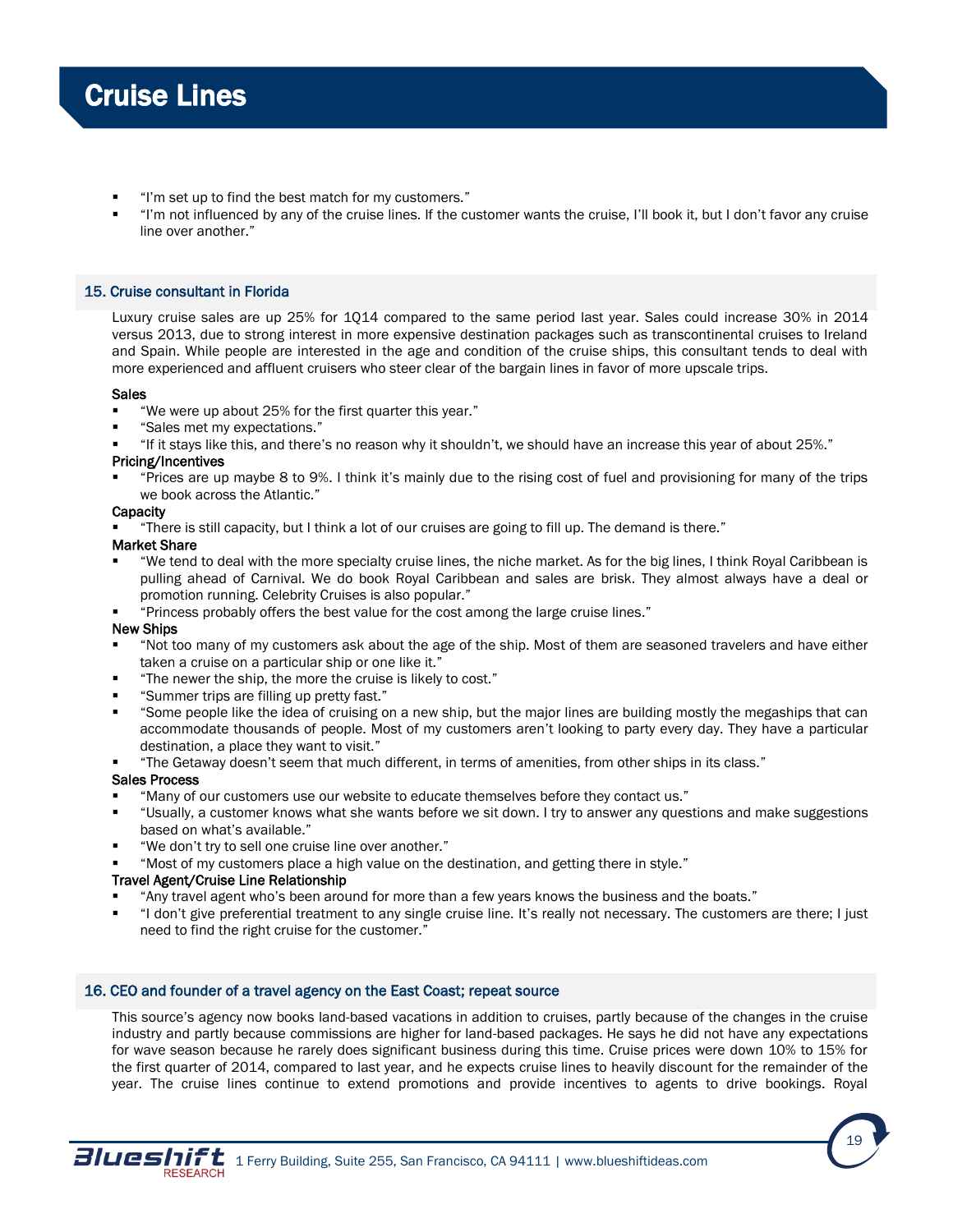Caribbean's largest ships are doing phenomenally well, as passengers—particularly new cruisers—like sailing on them and like the bells and whistles, at least initially. Travel agents, too, are doing all they can to reel in new customers by offering price guarantees and service. In general, though, passengers simply want the lowest price and have a know-it-all attitude. Agents, too, no longer have the friendly relationship with cruise lines, as cruise company representatives rarely come calling.

## **Sales**

- "Wave season bookings in the first quarter of this year were pathetic compared to last year. In March business was up, but there was no wave season."
- "The cruise lines have been running way too many promotions every week, and they are extending them every week."
- "If you are talking about dollar-wise, cruise bookings in 2014 will be down compared to last year. Passenger-wise, it will be equal—meaning the cruise lines will do anything to put anything on their ships. Passenger-wise, the ships are going out at about the same full load—100% according to their numbers—but dollar-wise, no."
- "The Freedom of the Seas, Oasis of the Seas and Allure of the Seas are selling quite well in the summer, July and August."

# Pricing/Incentives

- "Prices in the first quarter this year are down 10% to 15% compared to cruise prices in the first quarter of 2013."
- "I think cruise line pricing will be more heavily discounted for the remainder of the year."
- "Celebrity is supposed to be above Royal Caribbean in quality and yet pricing is lower. Why? To induce people to come on."

# **Capacity**

- "Ships are going out full, period, but there are a lot of fire sales and a lot of dropping of the drawers to get the business."
- "Consumers are waiting until the last minute. They are waiting longer than they ever did to book."
- "There is ample capacity."

# Market Share

- "The only share one cruise line is taking from another is on the basis of price. People are still shopping on price. They want the cheapest one."
- "Which one is taking market share from another? The only way they take market share is how low they go on a price."
- "Carnival is still struggling the most. They have a ways to go."
- "Princess has some unique on-board charges. Their prices have been lower on a lot of stuff. Holland America does not even know where Holland America is anymore. They are so confused with their own identity. My prediction is they will be merged into one cruise line. Their demographics are identical."

# New Ships

- "Normally we will look at the bells and whistles on the new ships. The Oasis and Allure and the Quantum of the Seas, the newest, is drawing at a much higher rate. And I mean a phenomenal rate. It is mind boggling what they are getting on the Allure and Oasis."
- "Flip it over to Norwegian Cruise Line. The Epic is the oldest, and they moved it to Europe because of poor construction. The Breakaway is sailing out of New York and is still sailing but has drawn a number of complaints. The Getaway, which is the sister, is doing extremely poorly in Miami, so poorly that it is a penny sale. It is that pathetic."
- "Pricing predicates on demand. The Getaway has a poor itinerary. Take a look at three of Royal's largest ships, the Oasis, the Allure and the Freedom. What they do is an alternating itinerary, one is the Western Caribbean, and the following is the Eastern Caribbean. … When Norwegian introduced the Epic, it was doing the Eastern Caribbean every week. Now the Getaway is doing the Eastern Caribbean every week. Nobody at NCL has given an answer as to why they are doing that. The Eastern Caribbean has always been the entry level itinerary, for first-time cruisers."
- "The Epic was not well received here, as they are hoping it will be in Europe. The Getaway is not getting well received either. Nor the Breakaway for that matter. The balconies are half the size of your bathroom."
- "There is a percentage of people—and most of those are newbies—who want a new ship. They do not know why they want a new ship. Misrepresentation and misinformation and our electronic age has taken over. Professionals or experienced cruisers want the older ships."
- "The newest ship will always get a premium price until the fanfare dies. We are probably seeing more and more firstand second-time cruisers on the newest ships, as they want to experience them."

The Getaway is not getting well received either. Nor the Breakaway for that matter. The balconies are half the size of your bathroom.

> *CEO & Founder, Travel Agency East Coast*

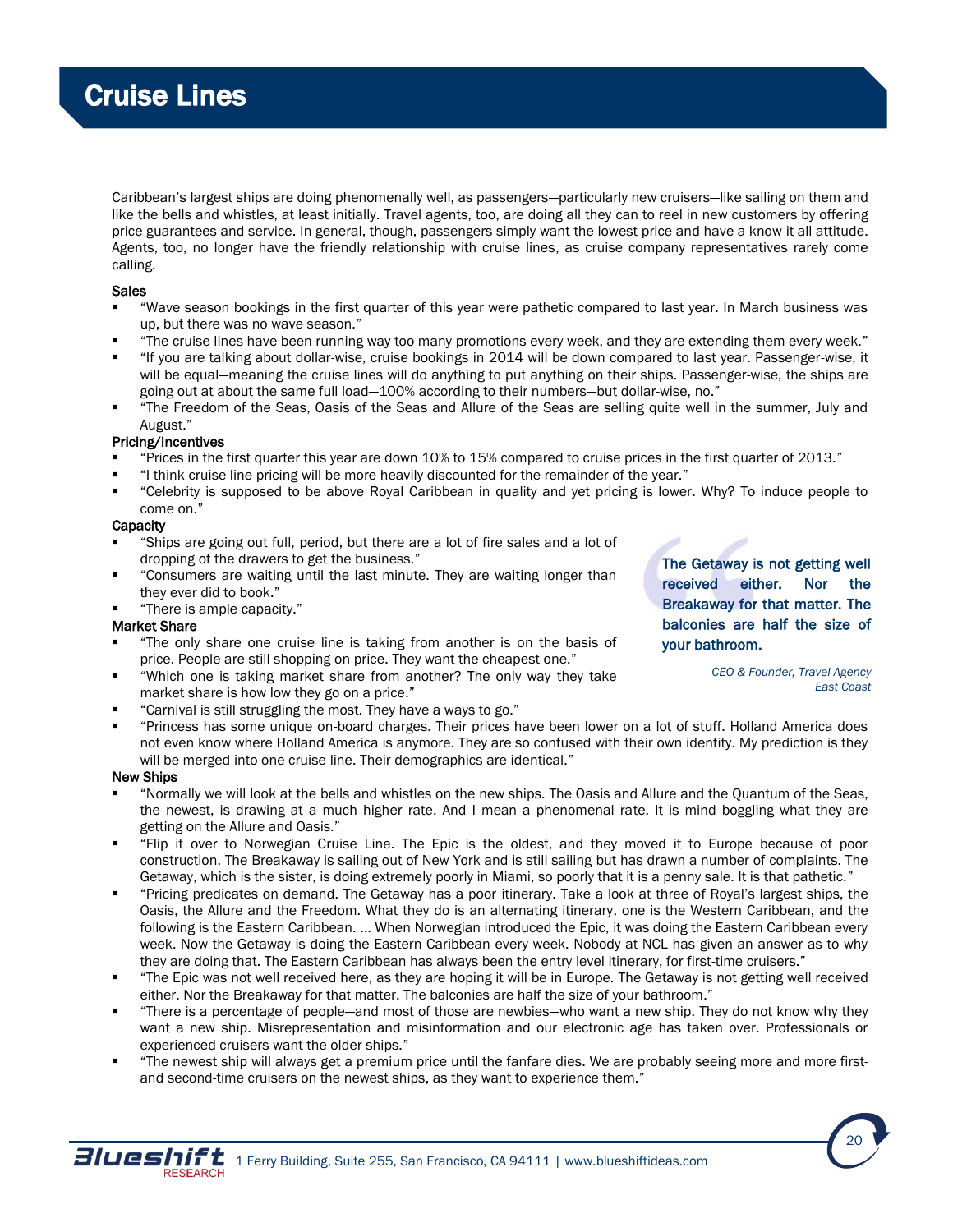- "Royal Caribbean came out with an ice skating rink. Oasis and the Allure had an Olympic diving program. That became old in a hurry. All of the ships are keeping the water slides. That has not faded yet but all these other things are fads. The Quantum has bumper cars on the ship. The Oasis and the Allure also have a merry-go-round and a zip line. People want to go on that ship because they want the bumper cars or because they want the zip line. Once you have done it-or waited in line to do a 30-second zip line-you have been there, done that. The cruise lines have got to keep coming up with newer things."
- "Older ships are cheaper to run as they have a smaller mortgage."
- "There have not been any new ships added recently. Five and 10 years ago cruise lines were adding one or two ships every year. In 2013, one or two ships were added. In 2014, we have a couple being added. So there are not a lot of new ships."
- "If Royal [Caribbean] does not add more ships, they can increase their charges and then make a bigger profit."
- "A new ship will be a big deal until the next new ship comes out. A ship does not have the shelf life that an Oasis and Allure do. What is now commanding attention is the new Quantum from Royal Caribbean. People are no longer paying attention to others."

### Sales Process

- "Travel agents advertise and try to find the gimmick, in order to get cruise customers. … Everything is pricing now. We are the advocate to the traveler."
- "We are now offering cruises and tours [when previously we just sold cruises]. I am a holdout. I started doing it slowly about two or three years ago."
- "The cruise lines have taken advantage of the electronic world."
- "Years ago, whether it was my agency or any other agency, the district sales manager would call on you every two weeks. ... When the cruise line reps stop in it is nothing short of once a month. We have not seen a Christmas gift in four years."
- "I will choose a cruise line based on which one is not screwing up the most and which one we are getting the most money from. A client called Saturday morning and told me what he wanted and I knew I had a good rate. I booked

Years ago, whether it was my agency or any other agency, the district sales manager would call on you every two weeks. ... When the cruise line reps stop in it is nothing short of once a month. We have not seen a Christmas gift in four years.

> *CEO & Founder, Travel Agency East Coast*

> > 21

it. I got confirmation from the cruise line. The rate was \$1,900 a person. The customer picked the ship and the suite he wanted. I had no input. Come Monday morning, another confirmation shows up on email. Now the price is \$2,100. I'm holding one that says \$1,900. I was on the phone for almost 90 minutes going through a fiasco. I got a supervisor, who told me if I keep up with my attitude he was hanging up. That is money out of my pocket. If you called up today and said, 'Do I want to go on Royal Caribbean or on Celebrity?'—the last one I am going to give you right now is the one who screwed up recently."

- "Normally there is a system in how I choose the ships for customers. I will ask a series of questions and customers will tell me different things about them. Within 10 minutes they will have told me the name of the ship."
- "I personally value one cruise over another by a set of standards, including how many times do they screw up on internal bookings."
- "Within a month of sailing we will call and try to speak with every one of our clients. We can also determine which client is full of chopped liver and which is a neurotic psychotic. With us calling and speaking with our passengers we are finding out from them different things."
- "Travel agents have less influence now on their customers' booking decisions, compared to five or 10 years ago. Ten years ago, we had 90% influence. We are down to 50% and even 40% now. Part of it is I do not try to influence them anymore because they know it all."
- "People will call us and we will ask how they heard of us. If they found us on the Internet, that is already telling us info. If they say they want to go on Carnival and Carnival shows a price of \$399 and they want us to give them a cheaper rate, I say, 'We will look into it for you.' But it is not worth it. That is the type of client I will not get repeat business from. They will shop around. It took me awhile to understand this."
- "The consumer does not care about whether we know the product better anymore. They know it all."

#### Travel Agent/Cruise Line Relationship

 "The brick-and-mortar travel agents are the ones who know the ships and would know the information. That is slowly dying."

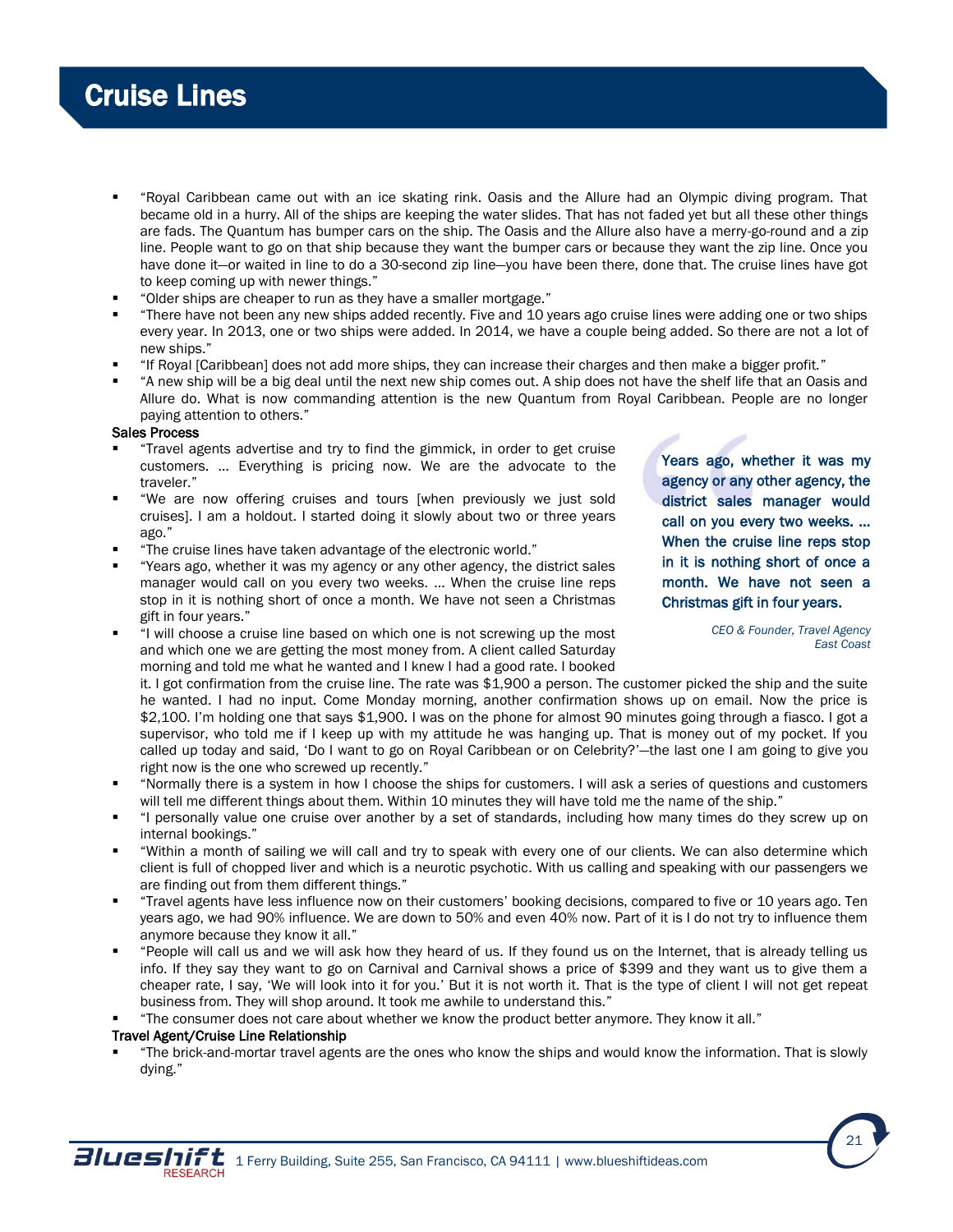- <span id="page-21-0"></span> "Princess is the only [cruise line with] a decent training program for agents. Its training modules are phenomenal. Going through all of their different products, and you have to take a test—and you cannot cheat. … Princess has four levels—an associate bachelor of arts degree, a bachelor's degree, a master's degree. The highest one is a Commodore. If you make Commodore they give you a free cruise. No other cruise line has done that."
- "All of the cruise lines have a training module program, but Princess is giving the most reward. For the other cruise lines, if I do a booking within three months of graduating I will get a \$50 bonus commission. That is nothing. It is nothing because even if I graduate, what's to say I can book a client within three months on their ship and if I don't, there is no reward for me. With Princess, there is no other stipulation."

What will influence me to book Norwegian versus Royal Caribbean are my long-term perks and my relationships. If I have a problem, who can I go to?

> *CEO & Founder, Travel Agency East Coast*

- "What will influence me to book Norwegian versus Royal Caribbean are my long-term perks and my relationships. If I have a problem, who can I go to?"
- "Cruise ships are offering bonus commissions to travel agents. The latest one was on Celebrity Cruise Lines: 'Book four sailings to Bermuda this summer within 30 days and we will give you a \$50 bonus.' Here is what they got out of that promotion: 300 travel agents booking one and two cruises and not one of them getting to four. You have to realize it is not worth it. Or, they will say if we book certain cruises we will be entered to win an iPod. Last summer Celebrity said that for every booking to Bermuda over a two-week period, the agent will be entered to win two tickets to the Red Sox against Cincinnati on a certain day. ... Those are the types of promotions and I am sure Celebrity got 10, 20, 30 bookings out of it. They figured it is an investment that was worth it."

# 2) Suppliers

One source sees their sales to cruise lines as stable year to year, and another sees a 10% gain. Both sources' prices to cruise ships remain stable. One source sees ships sailing at capacity, while the other had no comment on capacity issues. One source believes Royal Caribbean is gaining market share from Carnival.

# KEY SILO FINDINGS

# **Sales**

- 1 source sees sales as stable year to year.
- 1 source sees sales up 10% year to year.

# Pricing/Incentives

Both sources see pricing for their products as stable year to year.

# **Capacity**

- 1 source sees ships sailing at capacity.

# Market Share

1 source sees Royal Caribbean gaining market share from Carnival.

# 1. Executive at an East Coast linen company

This source's revenues and pricing have remained on par this year with that of 2013, and wave season sales met his company's expectations. Overall, his business has increased over the years because of the sheer number of ships sailing and the increased amenities on each ship. He says ships are full when they set sail, even though cruise prices have dropped to entice passengers.

#### Sales

- "Our business is even compared to last year. In fact, we have lost some business and gained some business, but overall I am happy to say it is on par."
- "Wave season sales met our expectations this year."

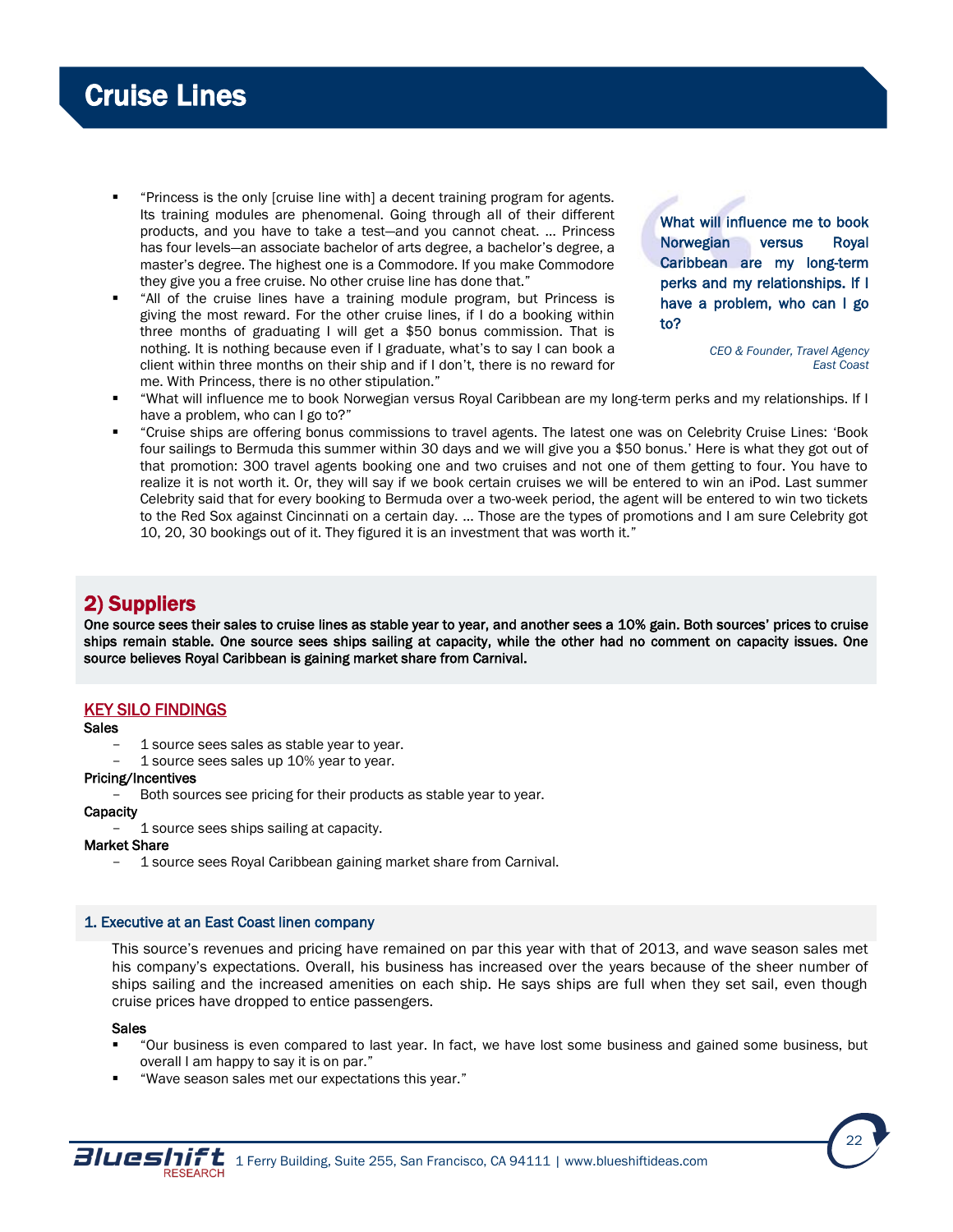<span id="page-22-0"></span>"Cruise bookings this year will remain even compared to last year."

# Pricing/Incentives

- "The prices we will charge cruise lines this year will remain even, also. In all the bids we are doing everything is holding steady."
- "It depends on a cruise line by cruise line basis as to whether they will need to rely on continued discounts and decreased pricing to drive bookings for the remainder of the year."
- "For a cruise line like Carnival, which has had some hardware issues, they are pushing the prices down."

**Capacity** 

 "I believe the [cruise lines] are sending out ships full. There have been some hardware issues but what I have been told is that prices for cruises have dropped, but they are making sure those ships go out full."

# Market Share

N/A

# 2. Florida based hardware supplier to multiple cruise lines

This sales consultant to a cruise line supplier says sales are up nearly 10% in 1Q14 versus 1Q13, mainly due to companies refurbishing older ships. The pricing on basic supplies is flat, but electrical and mechanical parts are up nearly 5%. No price increase is expected, although this source said it will raise prices to keep its margins if its own costs go up. Royal Caribbean is gaining market share from Carnival, mainly due to Carnival's well-publicized problems last year. Disney and princess also are strong, with people upgrading to more luxurious cruises.

# Sales

- "Our sales last quarter are up almost 10% from last year. A lot of it was for mechanical parts and electrical parts. A lot of the companies are refurbishing some of their older vessels."
- "We had a decent increase. I think it's about what we expected."
- "Since our sales are fairly strong, that tells me the cruise lines expect to do good business this year."

# Pricing/Incentives

- "Most of our room supplies, stuff like mattresses and lockers, minibars and room accessories, are the same price as last year. Mechanical and electrical parts have gone up maybe 4% to 5%."
- "I am not aware of any plans for a price increase at the moment. If our costs go up, we'll probably raise prices to keep the margins."

# **Capacity**

N/A

# Market Share

- "Royal Caribbean is gaining from Carnival's bad press, but I can't say by how much."
- "Carnival still has image problems. I think the people who can afford to upgrade to more of a luxury cruise are doing that. We do a lot of business with Disney and Princess, too. People who like to cruise are probably kicking it up a notch to go with Princess. They have a good reputation for the more upscale cruises."

# 3) Industry Specialists

Two sources see increased bookings for the 2014 wave season, and two expect stable year-to-year bookings. Two did not comment on booking trends. Three sources who made direct comments on year-to-year pricing said prices are higher and discounts are lower year to year, with one specifying a 5% increase in prices. Most profits are made from gambling, alcohol and excursions, which realize margins of 500% to 700%. Three sources said capacity has increased year to year. Two sources noted the increased popularity of river cruises. New ships stay popular for around four years, and can command higher prices. New ships often are used on newer routes, while older ships are used on popular routes. One source noted Royal Caribbean, by sending its newest big ship—the Quantum of the Seas—to port in Shanghai, is signaling that it views the potential market in China as enormous. Travel agents usually garner customers through referrals, although social media is gaining a larger role. Cruise lines offer agents education, commissions, prizes and trips as incentives. One source says these offers to travel agents from cruise lines are less frequent than in the past.

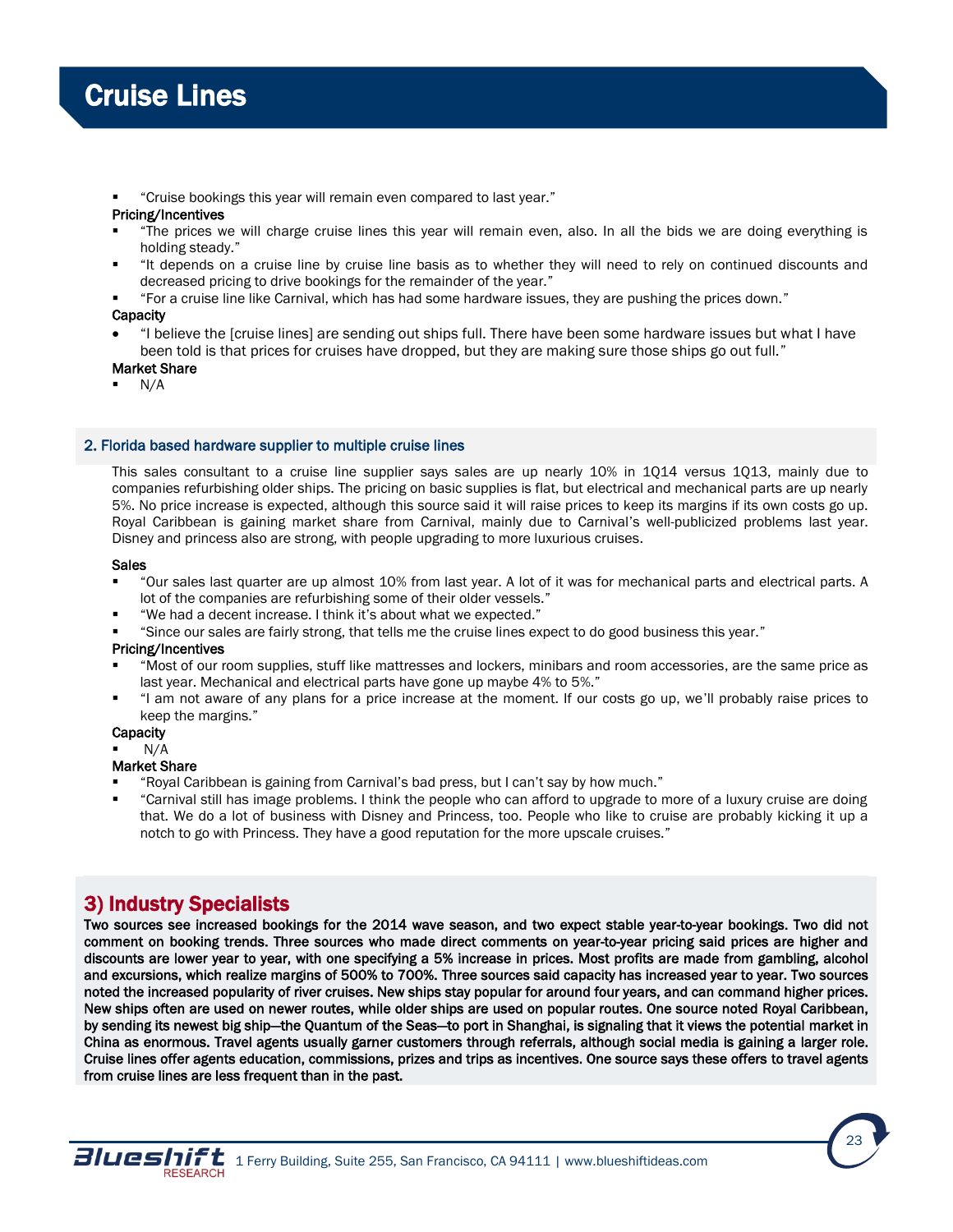# KEY SILO FINDINGS

# Sales

- 2 sources see increased bookings in the first quarter.
- 2 expect stable bookings.
- 2 did not comment on year-to-year booking trends.

# Pricing/Incentives

- 3 sources who commented directly on year-to-year pricing trends reported less discounting or increased pricing. One specified a 5% price increase year to year.
- 1 source noted margins on excursions are 500% to 700%.
- Most profits come from onboard gambling, alcohol sales and offshore excursions.

### **Capacity**

- 3 sources who commented said capacity has increased year to year.

### Market Share

- 2 sources note that river cruises are gaining popularity.
- 1 notes Norwegian Cruise Line is doing best with respect to reputation.
- 1 source says Carnival and Royal Caribbean are the most popular.

# New Ships

- New ships stay popular up to 4 years, and can command higher prices.
- New ships often are used for unusual routes, old ships are used for the popular routes.
- New ships are more frequently hitting the waters.
- 1 source says the Norwegian Getaway had a weak debut in part due to coming out of the Miami port with a lackluster itinerary.
- Royal Caribbean sending its newest big ship to port in Shanghai is a signal that the cruise line sees enormous potential in the Chinese cruise market.

#### Sales Process

- Travel agents garner customers through advertising and referrals.
- Social media plays a bigger role in gaining customers.

# Travel Agent/Cruise Line Relationship

- Cruise lines offer travel agents commissions, trips and prize incentives.
- 1 source says commissions are lower than in the past.

# 1. Founder and editor of an online cruise website and professor at a Canadian University; repeat source

This source said that, while cruise lines may want the world to believe they are doing great, 2013 was a tough year and bookings were stable at best. Cruise prices were slightly higher in the first quarter than the same period last year. The bottom line is, cruise lines will need to continue to rely on discounts and decreased pricing to drive bookings, especially in light of all the negative publicity surrounding the attacks on both Holland America and Disney ships recently. Carnival continues to struggle the most, with Norwegian Cruise Lines and Royal Caribbean faring better. Travel agents are playing a role in securing bookings, with most wanting to make sure their customers have a memorable vacation, but they also are quick to grab incentives if they can.

# Sales

- "2013 was a bit depressed. Even though the cruise lines are claiming they are having a great year, it is about the same. The industry wants to always sound optimistic, but with the depressed pricing and certainly the consumer survey research results, I do not think they are doing as well as they would like people to believe."
- "The booking levels ... were about what I would expect."
- "2014 cruise bookings will be stable but some companies will have more difficulties than others. ... Last week, according to a national survey, the level of confidence in the cruise industry and level of likelihood to take a cruise was lower this year than a year ago. So if we trust the poll results, we may see nothing better than what we have been seeing."

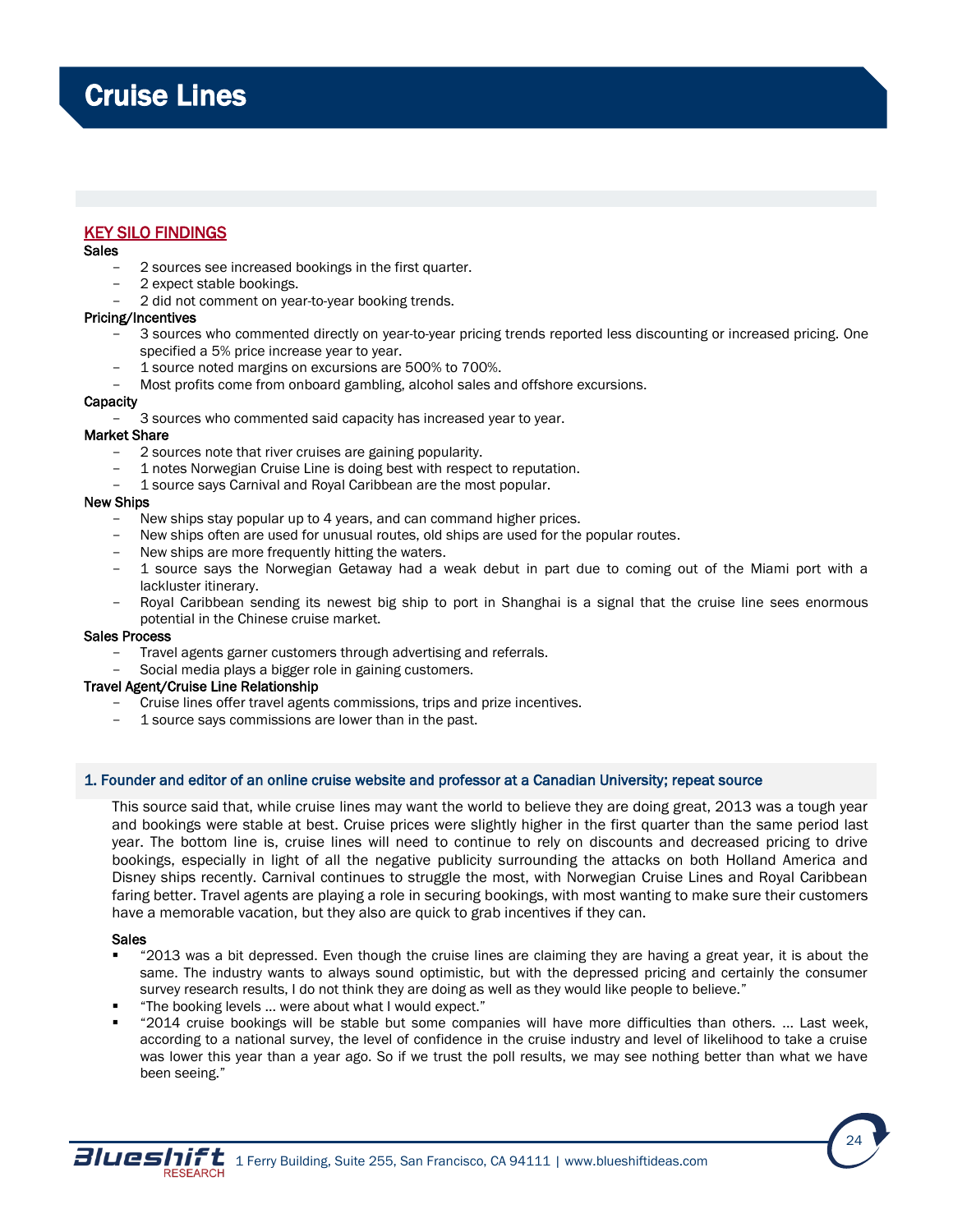## Pricing/Incentives

- "Probably early in the year prices may have been a little bit higher than they had been the year before, but as the year went on [prices] became softer. We are talking less than 10%, maybe only 5%. Not a huge change."
- "Most definitely cruise lines will need to rely on continued discounts and decreased pricing to drive bookings for the rest of the year, given the most recent negative publicity on the illness outbreak, … ships failing their health inspections, and some very visible media coverage about the rapes on cruise ships. A woman was almost killed on a Holland America ship, and was attacked in her cabin by a crew member waiting for her. He was going to throw her overboard, but she was able to escape out the door. And then there was the 13-year-old girl [molested] on the Disney ship last week. Disney has had four or five of these a year; 34% of all sexual assaults on cruise ships involve children."

#### **Capacity**

- "My guess is that wave season capacity in the first quarter this year was on par with the [same period a] year ago. Some ships were moved to non-developed world regions."
- "I would not say there is too much capacity on all of the new ships. As long as they are manipulating prices, the capacity is fine. They are increasingly moving capacity into other markets. Australia, New Zealand is growing exponentially."

# Market Share

- "Carnival as an individual cruise line and as a corporation is struggling the most. And a lot of it is not just that Carnival gets labeled, but when anything happens on any ship that they own—it gets referred to as a Carnival ship. They take the brunt of the mishaps that may not involve Carnival. Holland America is owned by Carnival."
- "Of the mass market cruise lines, probably Norwegian Cruise Lines is probably doing the best in terms of reputation. Royal Caribbean is probably doing fairly well but they have a huge debt service given the new ships they have built, so their economic bottom line may not be as strong."
- "You do not hear a whole lot about the luxury cruise lines. Silversea used to be the leader. Seabourn is expanding. I have my own concerns about Regents of the Seas but that is a personal thing."

#### New Ships

- "When ships become very old, age becomes an issue, but usually the cruise lines are moving the ships to another market before they reach that age. The age of the ship may be more related to what per diems they are getting."
- "People who are experienced cruisers may be affected by the age of a ship, but for people who are relatively new cruisers—having taken five cruises or less—probably age does not make a whole lot of difference. It has more to do with the products that are provided."
- "The industry is conscious that the market in North America is somewhat saturated, and so they need to move these ships into markets that have some growth potential."
- "Generally a new ship will remain popular for two to three years, maybe four years. The exception to that is the Allure of the Seas and the Oasis of the Seas, because they are so unique in terms of their size that they probably will continue to have that attraction. People want to go on the largest ships afloat. They will be more long lasting."

#### Sales Process

- "Travel agents typically get cruise customers partly through advertising. They try to appeal to people who do not feel the confidence to do things on their own. When my wife and I were cruising a lot, agents used to give incentives but many of those incentives have disappeared."
- "Most people who use an agent for cruises are mostly committed to cruises, but may alternate between cruises and all-inclusive land-based vacations."
- "Sandal [\[Resorts International\]](http://www.sandals.com/) gives travel agents commissions of minimally 18%. Cruises are given maybe 10% if agents are lucky."
- "I hate to say it but travel agents choose the cruise lines for their customers partly because of the incentives that they receive. Cruise lines set up thresholds and benefits for agents encouraging them to seal a particular line. And of course the unknowing passenger—they do not care, they just take the advice."

Cruise lines are trying to increase their influence on travel agents. A year or two ago they were losing their hold on travel agents. They are now trying to increase their connection and their influence on travel agents again.

> *Founder & Editor, Cruise Website & Professor of Canadian University*

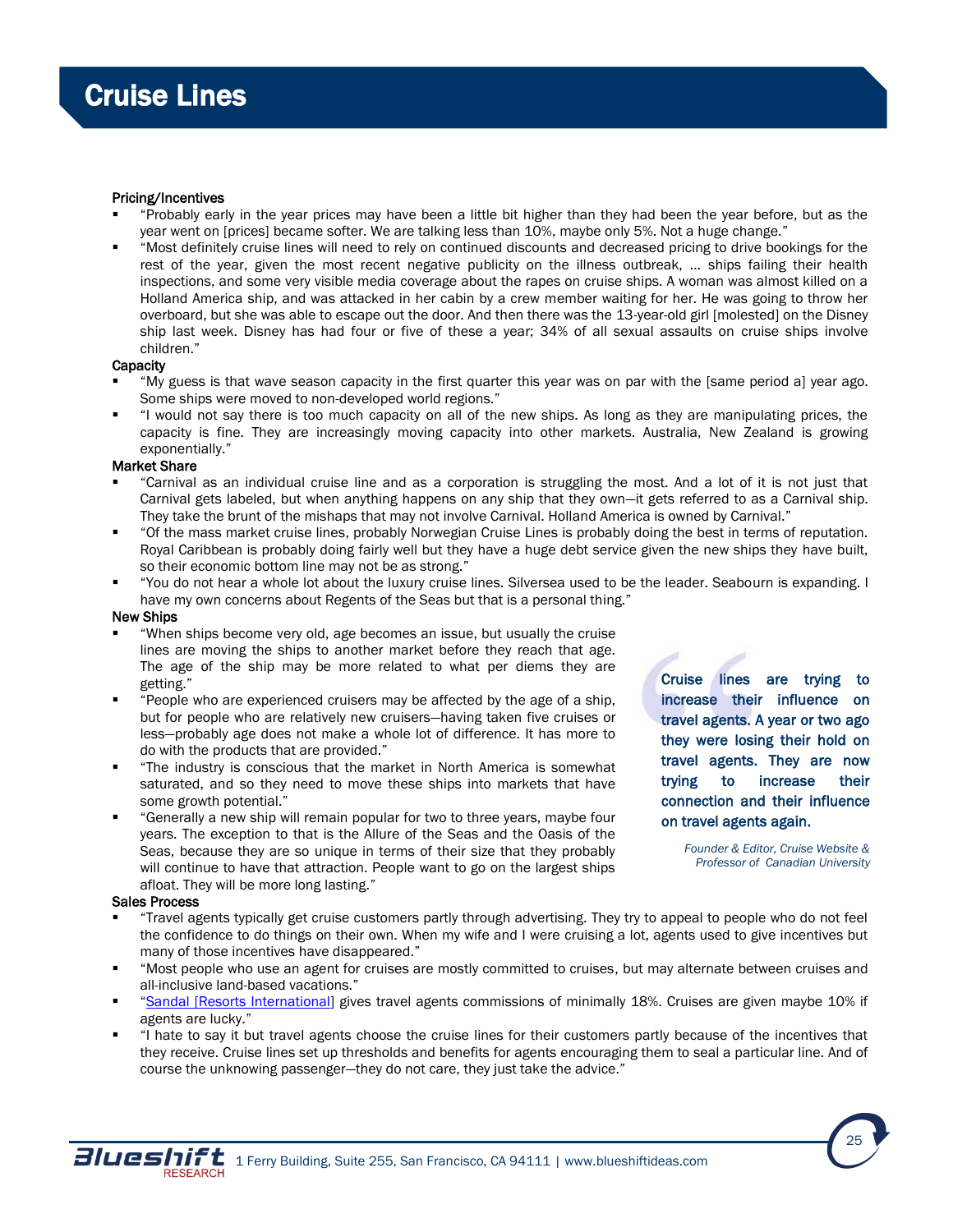- "My guess is that travel agents choose the ships for their customers partly where they are located. They identify cruises that are easily accessible. And, they determine what kind of itinerary a person wants. I know a lot of people want to do a Mediterranean cruise, etc. Also, the age of the passenger is a factor; if you are younger with kids, you are more likely to go toward Carnival, Norwegian, Disney."
- "Travel agents have a high level of influence on what product people book but not necessarily on whether to book a cruise versus a land-based vacation. People go to a travel agent with the idea of, 'Oh, I want to do a cruise and what do you recommend is best for me?'"
- "A combination of things drives travel agents' recommendations. The economic value is a high priority but at the same time, I do not think they will try to sell something that they know the person is not going to be happy with, as they are interested in the return business. If you are going in and saying, 'What should I do?' then they may push you toward the cruise that gets them the best benefit."

# Travel Agent/Cruise Line Relationship

- "Travel agents are marginally well informed on the features of each ship. I know that is not being very kind—but they can read the brochure. More importantly, agents do not go on a ship as a passenger. They do not experience quite the same thing."
- "Cruise lines are trying to increase their influence on travel agents. It ebbs and flows. A year or two ago they were losing their hold on travel agents. They are now trying to increase their connection and their influence on travel agents again."
- "Cruise lines are offering all kind of incentives to travel agents. Sometimes it is increased commissions. There are the incentives where if people buy cruises on this ship, you can get a free cruise yourself. Some of the promotions are quite appealing, and you know they are going to influence decisions to sell certain products."

# 2. Researcher, tourist bureau at a major U.S. port; repeat source

Cruise lines appear to be doing fine this quarter, but it's hard to say because data reports are sent out quarterly rather than monthly. Cruise lines are positioned to add almost one million more passengers this year, and they are having no trouble absorbing them. At this port, Carnival and Royal Caribbean are the most popular lines. The Norwegian Getaway's weak debut and pricing stemmed mostly from the polar vortex that caused snow and ice storms throughout the Midwest, Southeast and Northeast, making travel to the cruise destination impossible for some passengers. Cruise ships are trying to make their brand stand out by offering amenities, such as ice skating, which other lines don't have.

# Sales

- "No one's talking, but it seems to be business as usual. We used to get statistics every month from the cruise industry, but now the reports are quarterly and the one for this quarter hasn't come out yet. I would think it was a conscious decision to withhold this information as long as possible. It gives the cruise lines more time to better position themselves. But it makes it really hard for researchers."
- "In Florida, Port Miami is still the cruise capital. Cruises contribute \$27 billion annually to the local economy and employ about 200,000 people, mostly in the tourism industry."

# Pricing/Incentives

- "Ships have added multiple layers of dining—specialty dining in addition to the regular dining room. They're trying to separate their brands by who doesn't offer this or that. Some now offer ice skating, or cabins more fancy that the beds that pull off the wall. If you're not an experienced cruiser, those things are important."
- "Experienced cruisers know that the cabins are not all that important. I would hope that on my vacation I'm not spending all my time in the room. I need a bed to sleep in at night."
- "As for pricing, it depends on the time of year you're sailing. Seasonality largely determines the price. For example, it's 30% higher to stay at a hotel in Orlando in the winter, because winter is when everyone wants to be in Florida."

# **Capacity**

 "I understand the cruise lines are going to add about one million people this year, and they are absorbing them quite easily. So I'd say they're not over capacity if lines can still absorb them."

# Market Share

 "The industry's cruise report doesn't break things out by individual ship, unfortunately. Here Carnival, the Royal Caribbean and Royal Cruise Line seem to be the most popular."

# New Ships

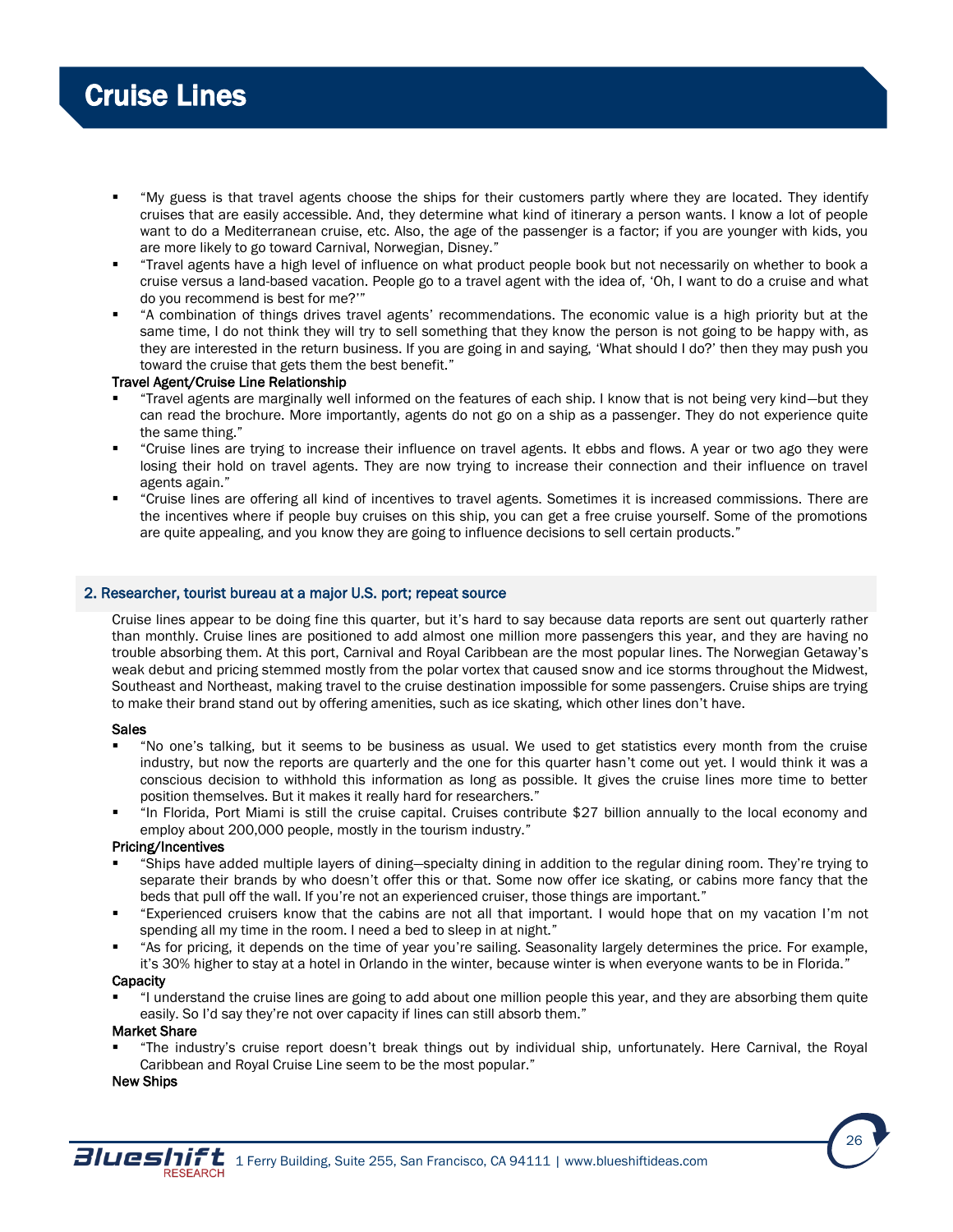- "A new ship is new until someone comes up with a new concept, which seems to be a lot faster than in the old days."
- "The new ships seem to be a big draw, that and adding new amenities. The cruise lines are able to charge more for them, otherwise they wouldn't be adding so many. And other cruise lines are retrofitting their ships to look newer. Some are repositioning older ships to other destinations, or reducing their overall fleet."
- "As for the Norwegian Getaway's disappointing debut, I'd say it had a lot to do with the weather this January. It was the [polar] vortex. You may remember all the snow and ice storms in the Midwest, Southeast and Northeast. Many people simply could not travel to the port city."

# Sales Process

 "Some customers still feel more comfortable with a travel agent, especially if they are a little older and less internetsavvy; people 45 and under are going online more. Travel agents help them look and more distinctions between the lines. Carnival, for example, is a party ship, so you wouldn't book it for a quiet get-away."

# Travel Agent/Cruise Line Relationship

- "Cruise lines do offer incentives and education to travel agents. It's like the hotels—they invite us to see what they're offering. You'd be at a disadvantage if you didn't go."
- "Travel agents do get incentives from cruises to sell their products. But a lot of customers are bypassing them and booking through the internet. There are 25% more people now, so it seems to be working [for the cruise lines]."

# 3. Former Corporate Employee, Leading Cruise Line

Cruise lines will offer whatever discounts are necessary to fill their ships to capacity, and cruises try to overbook, according to this former corporate cruise line employee. Cruise lines make their profits in three main ways: liquor, gambling, and shore excursions. Even though gambling is only allowed in foreign waters, gaming has formidable profit margins, and shore excursions typically have profit margins of 500% to 700%. Specialty dining is another source of profits. Incentives from cruise companies have traditionally influenced travel agents to book more passengers on certain lines than others.

# Sales

 "Cruise lines definitely want to fill their ships, and they will do whatever it takes to fill them to capacity: discounts, sales, whatever it takes. If the ships are full to capacity, that covers the expense of running the ship and they break even. That's why you see discounts, like sail with us next week for X days and pay \$299 a person. That means they haven't filled the ship, although managers will always try to oversell the ship by about 20%. They'll just bump passengers to another ship if they need to."

# Pricing/Incentives

- "You don't make a profit booking a cabin at \$599 per person. Filling the cabins is not how cruise lines make their profits. The top three ways cruises profit are shore excursions, booze and gambling."
- "Drinks on cruise ships are not covered in the bookings, and they are ridiculously expensive. And cruise gambling brings in a huge amount of money. There's blackjack, roulette, slot machines, even bingo. … You have to be out of U.S. waters to gamble onboard, it's not allowed in internal waters. You see less gambling on, say, cruises to Alaska, because they are mainly in U.S. waters. But even in the short time the ships are out of U.S. waters, enough gambling goes on to make it profitable."
- "Shore excursions are also huge profitable because of the mark-up, which typically ranges from 500% to 700%. Take the shore excursion to the [Barcardi Rum Factory.](http://www.puertoricodaytrips.com/bacardi-rum-factory/) Passengers are charged \$70 a person to go there. But if you went there on your own, the taxi would cost about \$5 to \$7 and the tour is free. Some shore excursions can run up to \$1,200 a person. Dog sledding in Alaska can run from \$400 to \$600 per couple."
- "Specialty dining is another revenue opportunity. Regular dining on-board is covered, no one goes hungry on a cruise ship. Specialty dining costs extra, ranging from \$20, \$45, \$85 a meal or more. You can choose to eat in, say, the Italian dining room, or the Steakhouse, and pay more."

**Capacity**  N/A Market Share N/A New Ships

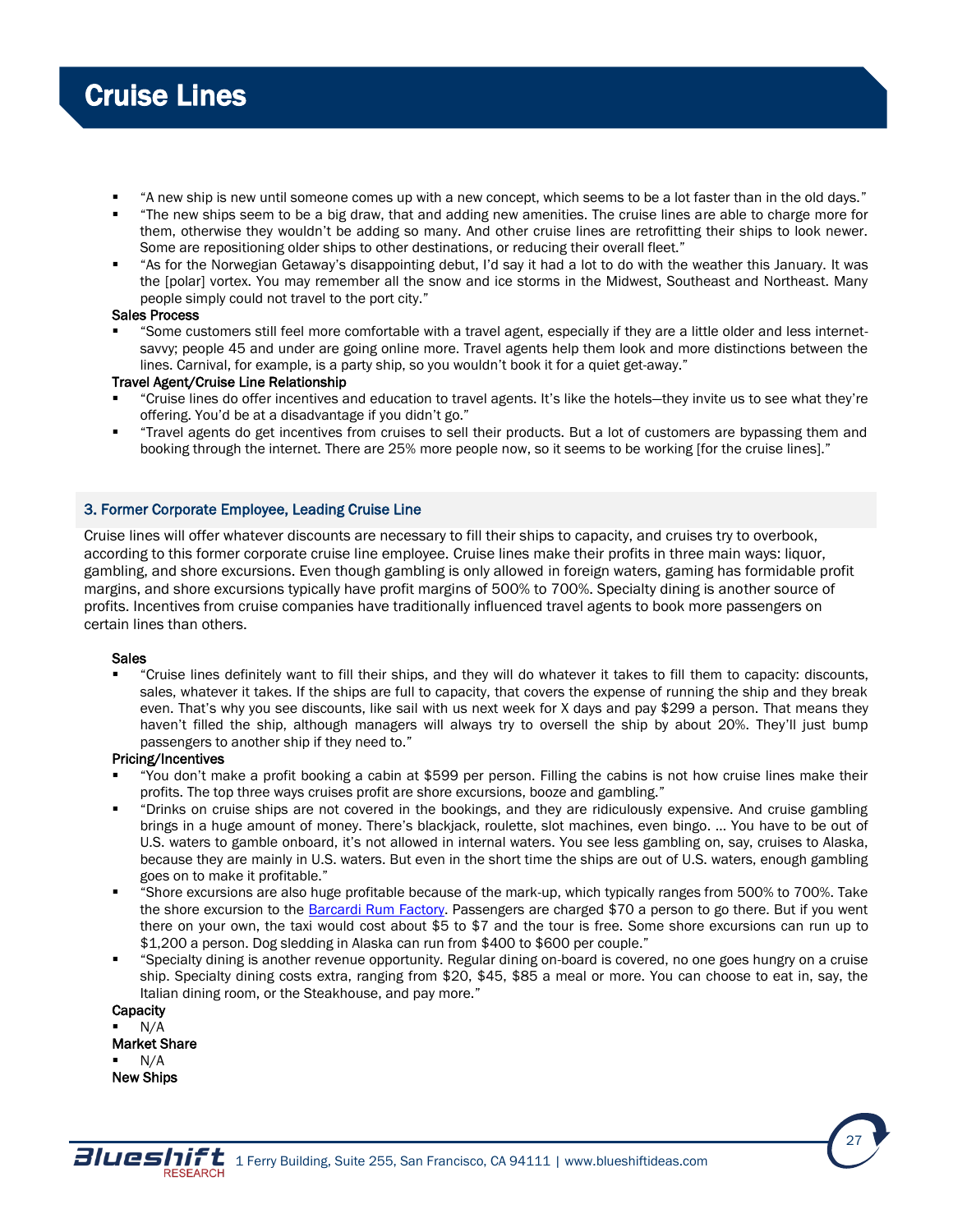- "Cruise companies use new ships for the itineraries no one wants to go on, because the draw is the new ship. Older ships have a fabulous itinerary, because no one wants to sail in them. That's how you sail your ships."
- "News that the Quantum of the Seas—the Royal Caribbean's newest, hottest ship—is being posted in China is really weird to folks in the industry. I guess Royal Caribbean wants to attract bookings in China, so they're sticking their big bad boy over there."

# Sales Process

N/A

# Travel Agent/Cruise Line Relationship

- "Do incentives from cruise lines influence travel agents? Absolutely. If the commission scale ranges from 10% to 15% for bookings, an agent would be more likely to book on the one with higher commissions. On our cruise line, an agent could make up to 25% on the commission scale, plus other perks, depending on the volume of bookings."
- "In fact, some people become travel agents when they retire basically for the perks. A lot of people dream of traveling after they retire, and travel agents do get a lot of perks and incentives."

# 4. Donna Hull, Owner and founder of myitchytravelfeet.com, a travel web magazine targeted at baby boomers

People get excited about new ships, but passengers also are very loyal to older, smaller ships that offer both comfort and intimacy. The level of service is higher, and people are more able to form close relationships than in the "floating cities" of the new megaships. Once people find a ship they like, they tend to travel on it as long as possible. For baby boomers, interesting new trends in cruise travel include adventure cruises, experiential travel and historical cruises.

### Sales

- "One trend in boomer travel is adventure cruises. It's one of the biggest things for boomers. Smaller luxury ships like the Silver Seas offer unique experiences that other lines may not. Some ships go to Antarctica, others through the Northwest Passage. And then there are the Zodiac rides, in which you can do bird watching and hiking. And you are seeing more theme cruises and historical cruises. There's also the Un-Cruise, another adventure cruise in which you can see eagles and go kayaking in the fjords."
- "Another new trend in boomer travel in general is slower travel, experiential travel. You might go to Italy not just to tour, but to take, say, cooking lessons. Or you might go to an archeology site to participate in a dig. People want to be involved, to learn more about different culture."
- "There are different kinds of small ships, but one thing they have in common is that the level of personal service is ratcheted way up. The Silver Spirit, for example, has only 500 passengers, and by the second or third day, the staff knows you by name."

# Pricing/Incentives

- "My experience is that cruises set fees for the year, but ships may change the category of the cabin. If they upgrade it, they may charge a little more."
- "You can typically find bargains in shoulder season, or get a two-for-one price on a crossing."

# **Capacity**

N/A

# Market Share

- N/A
- New Ships
- "People get excited about a new ship. Each new ship brings a little more innovation. New ships can charge more, but they have to be careful not to price themselves [out of range]."
- "Most older ships have a very loyal audience. People find a ship they like and they don't deviate much."
- "Passengers may also be in loyalty programs that give them a discount or reward depending on how often they cruise. I know on one older ship we cruised on frequently, we had free Internet the whole time (though that's pretty standard now), we got free laundry and other perks."

# Sales Process

- N/A
- Travel Agent/Cruise Line Relationship
- N/A

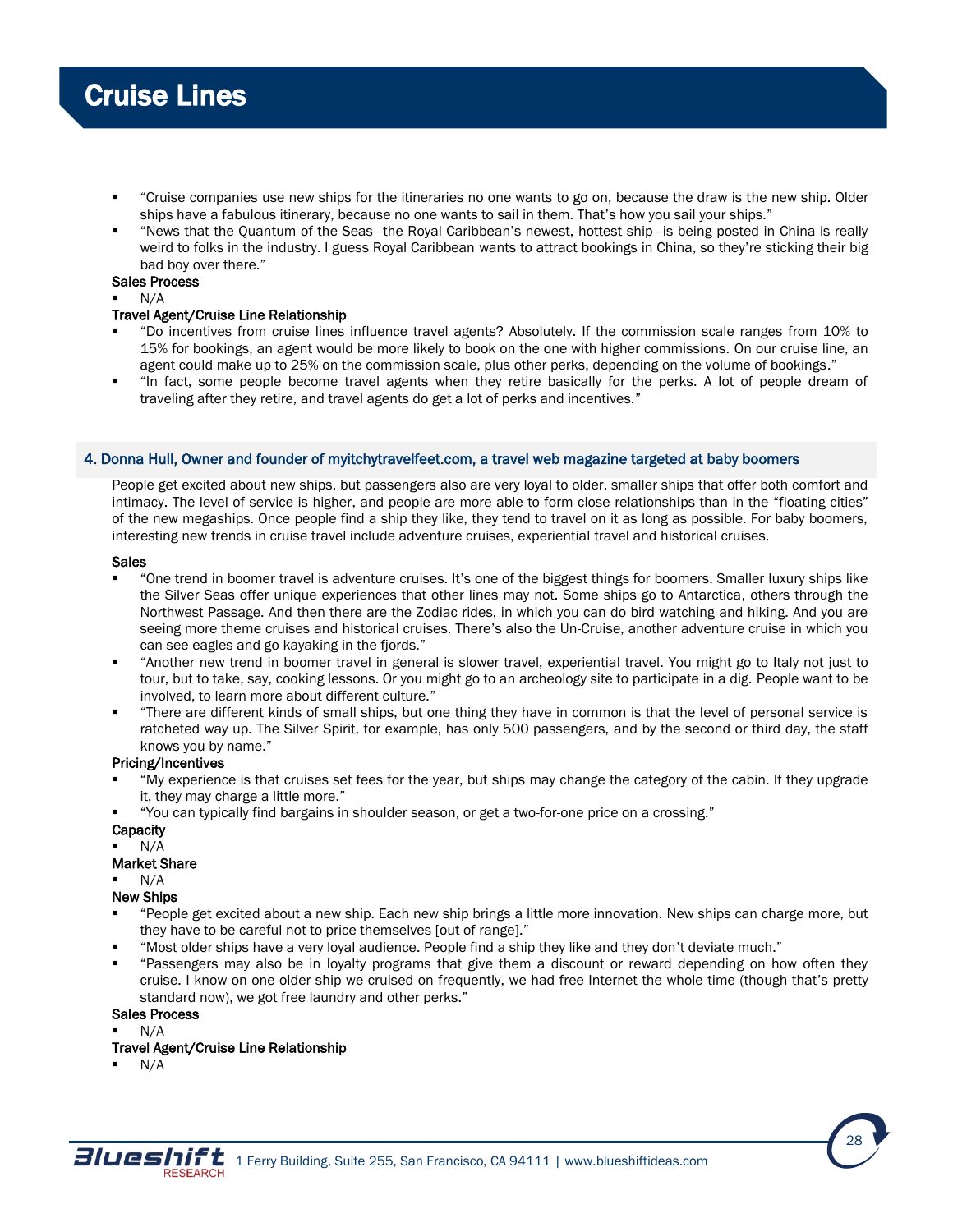# 5. Jordan Bailey, Web producer, Cruise Capital, and founder/blogger, Royal Caribbean Fans (UK)

Cruise bookings are on the rise in 2014, with Carnival alone reporting a 20% increase in bookings this wave season. Among travel agents, social media is playing a key role in attracting clients, and river cruises are a "phenomenal" new growth area in the industry, with Viking Cruises recently launching 16 new longships in 24 hours. Prices for cruises are slightly higher than 2013, although bargains abound. Publicity around new ships and affordable prices have broken the stereotype that cruises are only for wealthy retired people. New ships still command premium prices, and the Norwegian Getaway's disappointing debut probably had to do with its about-face in itinerary: it originally was scheduled to sail from Southampton to its home port of Miami, but Norwegian Cruise Lines decided she would sail to New York instead for the Super Bowl, stunning passengers who had booked a cruise to Miami. In general, cruise lines would struggle if they didn't offer sales and discounts. The Mediterranean Fly/Cruise program of [P&O Cruises](http://www.pocruises.com/) (a subsidiary of Carnival Corp.) had to drop its prices and offer vouchers to fill its ships, for example, after it overestimated how many customers would gladly fly to Venice to board the ship rather than embark in Southampton. Although the trend is toward huge "floating cities," millions of cruise passengers prefer the intimacy and flexibility of a small, elegant ship, which can dock in waters more off the tourist track. These tend to be luxury lines, however, and the industry would do well to develop a "modern, relaxed and family friendly" small ship.

# Sales

- "Cruise bookings are expected to be higher this year than 2013. One reason for this is the number of new ships debuting this year and in 2015 as well. These new ships are creating a lot of buzz in the industry at the moment, and clients are being tempted into booking on these new ships. We're also seeing a lot more first-time cruisers."
- "According to [CLIA,](http://www.cruising.org/) the cruise industry trade association, 20.9 million guests cruised in 2013 alone, a 3.3% increase over 2012. They also estimate that 2014 will see 21.7 million cruise passengers and by 2017, 23.7 million cruise passengers are expected to be carried worldwide, of which 59.1% will originate from North America and 27.4% from Europe. This is good news to travel agents that passenger numbers are increasing, but it's not the huge increase some industry experts were hoping for."
- "Over the past few years and ever since the Costa Concordia disaster, cruising has been in the public eye a lot more than previously. Although some people may not like the large ships, they are certainly helping to

20.9 million guests cruised in 2013 alone, a 3.3% increase over 2012. … 2014 will see 21.7 million cruise passengers and by 2017, 23.7 million cruise passengers are expected to be carried worldwide, of which 59.1% will originate from North America and 27.4% from Europe.

*Web Producer & Blogger*

break down common perceptions of cruising being expensive, boring and for retired people. Prices this year are still very reasonable, but seem slightly more expensive than 2013. However, there are still amazing deals out there."

# Pricing/Incentives

 "Cruise lines will always run special promotions and discounts. It's what attracts guests to book. If cruise lines charged the standard brochure price without any promotions, I think they would struggle. I don't think we'll see as many discounts this year, due to all the new ships launching and going on sale. This means we'll see more premium prices with some of the operators."

## **Capacity**

- "We've seen a staggering amount of new ships launch recently and there are plenty more still to come. In fact, we'll see 25 new cruise ships launching over the next 4 years—from smaller vessels such as Viking Ocean Cruises' Viking Star with a guest capacity of 960, right up to the mammoth cruise ships such as Royal Caribbean's Quantum and Anthem of the Seas and even a third Oasis-class vessel, the largest ships in the world carrying over 6,000 passengers each and costing \$1 billion to construct!"
- "Compared with the first quarter wave season of 2013, capacity has increased thus far and will significantly grow by the end of 2014. 2013 saw new ships launch such as Norwegian Cruise Line's Norwegian Breakaway, [Hapag Lloyd](http://www.hl-cruises.com/)  [\[Cruises](http://www.hl-cruises.com/)'] luxury Europa 2 and Princess Cruises' Royal Princess. 2014 has already seen the launch of Norwegian Getaway, the sister ship to Breakaway, and we'll also see Royal Caribbean's Quantum of the Seas launch in November as well as Regal Princess and Costa Diadema. Carnival reported that booking volumes for this year's wave season have been running almost 20% ahead of the 2013 season, significantly outpacing capacity."

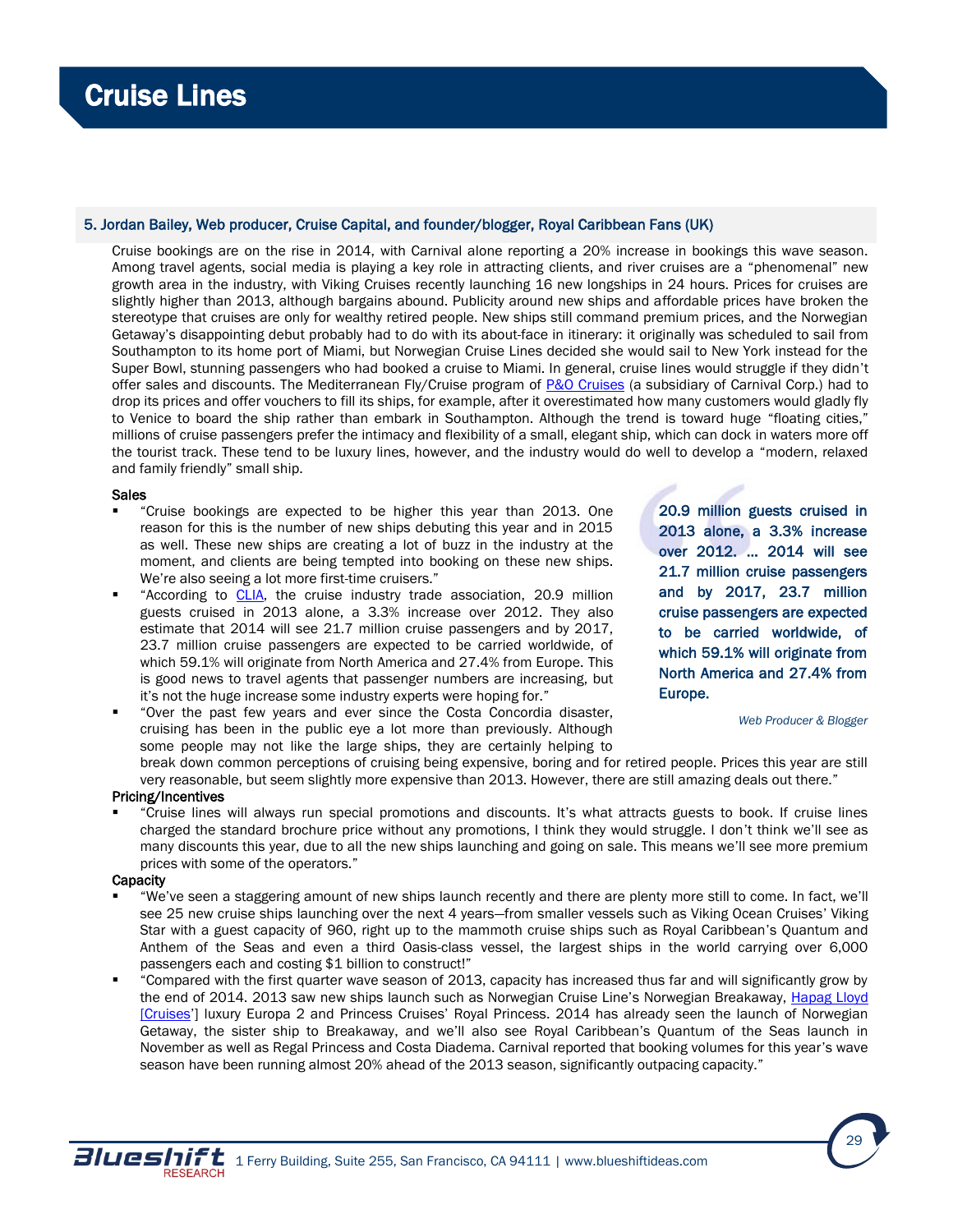"With all these new mega cruise ships launching, it's important to consider the size of the market and whether or not there will be too much capacity to fill. This has been most recently seen with P&O Cruises' Mediterranean Fly/Cruise program. They've placed one of their largest ships, Ventura, in the Mediterranean. P&O is very popular with British passengers who like the convenience of cruising out of Southampton, UK, but for every Fly/Cruise sailing, 3,000 guests must fly to Venice to board the ship. The demand just is not there, and P&O have been forced to drop prices and run promotions such as giving away 640 [British pounds'] worth of vouchers per stateroom, just to tempt cruisers into booking. They have even offered added incentives to travel agents to book passengers on board their Fly/Cruise program."

# Market Share

 "Carnival has received a lot of bad press over the past year and this has had an effect on their sales, but it seems they are recovering. Cruisers are a lot more price savvy now than they were a few years back. Those cruise lines doing well are those that can offer great value for money deals, which tempt guests into booking. More cruisers are now waiting for last minute, cheap deals. River cruises have seen a phenomenal growth over the past year. Viking River Cruises recently launched 16 new 'longships' over the space of 24 hours, beating the existing world record of 10, set by themselves in 2012."

Compared with the first quarter wave season of 2013, capacity has increased thus far and will significantly grow by the end of 2014.

*Web Producer & Blogger*

# New Ships

- "If the ship is well-maintained, clean and has all of the modern day necessities, then age does not really matter. Over the last several years, cruise lines have been selling [some of] their aging ships and replacing them with newer, larger vessels. Royal Caribbean transferred one of their oldest ships, Monarch of the Seas, in 2013, and [Saga](http://travel.saga.co.uk/holidays.aspx)  [Cruises](http://travel.saga.co.uk/holidays.aspx) retired the much loved Saga Ruby back in January this year."
- "It's important that cruise lines remember gigantic ships do not appeal to everyone. If cruise lines want to stay ahead of their competitors, they need to start thinking about the millions of passengers who prefer the smaller and intimate ships. The likes of [Fred Olsen Cruise Lines](http://www.fredolsencruises.com/home) and [Cruise & Maritime Voyages](http://us.cruiseandmaritime.com/) shows that there is a strong enough market for these smaller and older ships and prices are considerably lower than the floating cities."
- "Another advantage of smaller ships is that these vessels can get into smaller ports and allows cruisers to explore the less touristic destinations. At the moment, if guests enjoy small ships and 'off the beaten track' destinations, then they have to turn to the 'luxury cruise lines' such as Seabourn, Regent Seven Seas and Azamara Club Cruises, which are significantly higher in price. What the industry lacks is a modern, relaxed, family friendly, small ship. At one end of the scale you have the large informal, fun ships, and at the other extremity you have the more formal and luxurious small ship cruises. There seems to be no middle ground."
- "As cruise lines launch new ships, you will usually pay a premium price for the first year. When Royal Caribbean announced plans to bring Oasis of the Seas to Europe for a few sailings, prices were considerably higher than other ships sailing on a similar itinerary for the same number of nights. The reason cruise lines charge this premium is simply because there is enough demand and people will still pay the price for the experience of sailing on a new ship."
- "I was lucky enough to sail on board Norwegian Getaway for her maiden departure from Southampton. She is an impressive ship with an iconic hull design by artist, [LEBO.](http://www.lebostudios.com/) Comparing Norwegian Getaway's debut with that of her sister ship, Norwegian Breakaway, it's clear that Getaway was not marketed as strongly as Breakaway was. One of the first problems with her debut was the change in maiden voyage. Originally, she was supposed to sail from Southampton to Miami—her home port. Later Norwegian Cruise Lines revealed she would instead cruise to New York as she would be chartered for the Super Bowl. This was good publicity for Norwegian Cruise Lines and it also provided a photo opportunity of both sister ships berthed next to each other, but this affected customer loyalty [for those] who had originally booked on the cruises to Miami, only for Norwegian Cruise Line to cancel and change it."
- "Recently, there has [also] been a big trend in modernization. Cruise lines have focused a lot of time, effort and money into refurbishing their existing ships. Royal Caribbean International is nearing the end of their 'Royal Revitalization' program, where they completely modernize all of their vessels. Carnival Cruise Lines are doing the same with their 'Carnival 2.0' upgrades. It allows the cruise lines to add successful features from their latest ships and roll the features back across the existing fleet."

# Sales Process

 "Social media is playing a huge part in attracting sales. One quick tweet showcasing a cruise deal and a link to your site can reach hundreds of potential customers. Factors that are important in driving agents' recommendations are

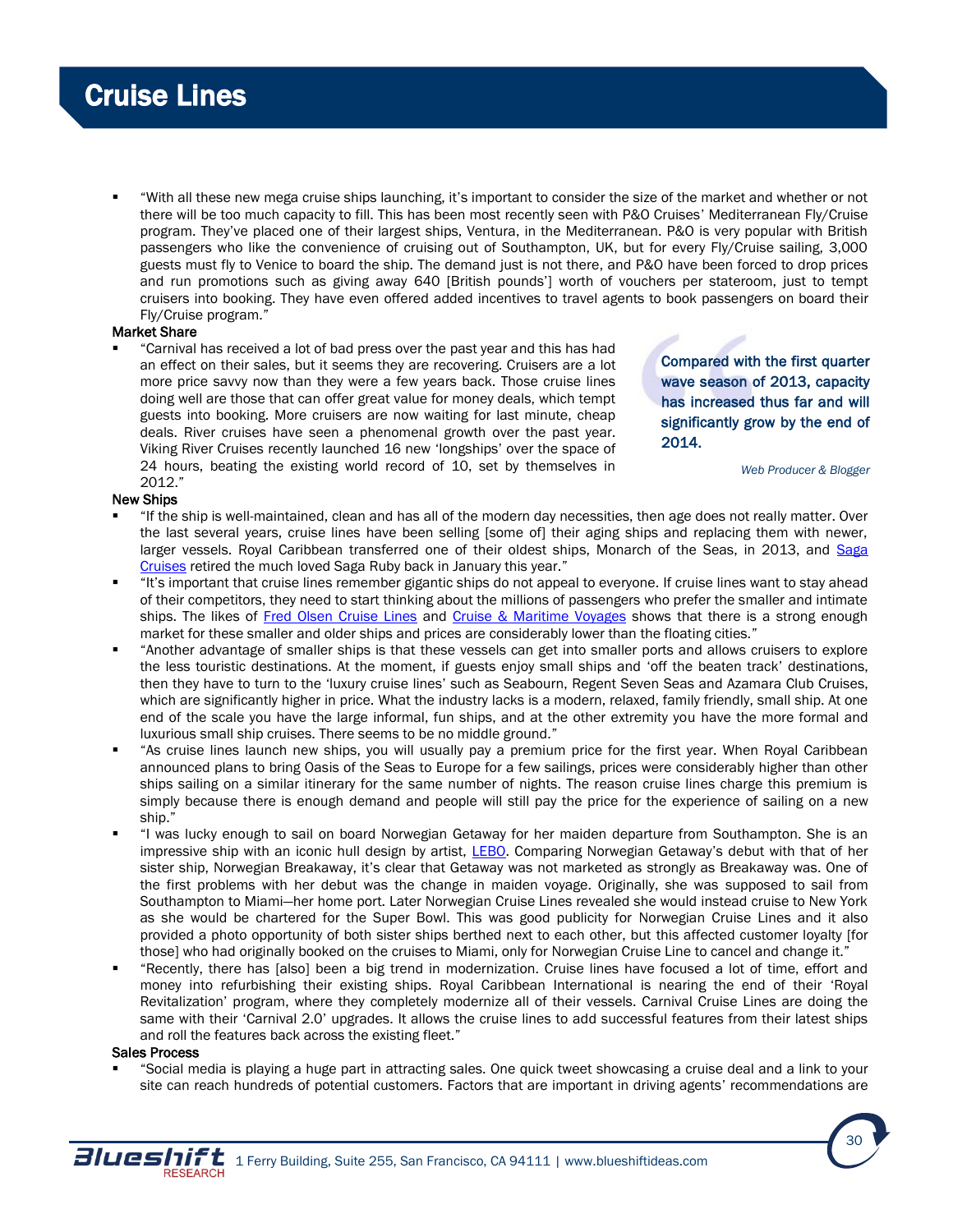

the size of the ship, age of their client, budget and their expectations of facilities. For example if a client is in their 30's and has a budget of \$600, there would be no need explaining about the luxury brand Crystal Cruises. A more suitable recommendation would be the likes of Carnival, Royal Caribbean International or Norwegian Cruise Lines."

 "Most travel agents have a basic knowledge of the different cruise brands and what each line offers. Some consultants may have cruised before or have been on a ship visit and that can help offer their clients first-hand knowledge."

## Travel Agent/Cruise Line Relationship

- "Cruise line representatives are in regular contact with travel agents, to help promote their offers and to improve consultant knowledge and training. Cruise lines can easily influence travel consultants into booking clients on their cruise line. This is mainly done by commission. A lot of the cruise lines give travel agents between 5-10% commission on every booking they make. Consultants may be persuaded to book clients on cruise lines that offer higher commission rates."
- "Cruise lines also offer incentives, such as vouchers or prize giveaways, to persuade travel agents. They may even offer a free cruise to consultants who book the most passengers onto their cruise line."

## 6. Former cruising magazine editor and UK travel series author

The first quarter of the wave season is stronger than the first quarter of 2013, with less discounting and special offers. This industry expert's expectations for 2014 have been exceeded: not only are ocean cruises doing well, but river cruises are booming, with some already sold out through 2015. New ships are designed to draw the experienced cruiser as well as the novice, and Royal Caribbean in particular is pulling out all the stops with its rock climbing walls, ice skating and flow rider surfing. Its stunning move of sending its newest big ship—the Quantum of the Seas—to port in Shanghai is a signal that Royal Caribbean views the potential cruise market in China as enormous. The Norwegian Getaway's weak debut was likely due to the already crowded market and a ho-hum itinerary. Besides a trend toward adventurous and culturally authentic cruises and shore excursions, those geared to "foodies" are a growing niche.

#### Sales

- "The wave season really appears to be picking up quite nicely. We're seeing fewer special offers and tactical discounting this quarter, compared to the first quarter of 2013. We've seen more [discount] offers from Carnival than other lines, but in general trends are toward a healthier year."
- "So far 2014 has really exceeded my expectations, both in terms of the big cruise lines and the luxury and river cruise lines."

### Pricing/Incentives

- N/A
- **Capacity**
- N/A

# Market Share

 "River cruises are attracting a lot of attention. There's an absolute plethora of choice. The industry can't seem to push them out fast enough. They only hold about 180 passengers, but they are so popular that if you haven't already booked one for next year, you may need to do that for the year after next."

The wave season really appears to be picking up quite nicely. We're seeing fewer special offers and tactical discounting this quarter, compared to the first quarter of 2013. We've seen more [discount] offers from Carnival than other lines, but in general trends are toward a healthier year.

#### New Ships

For people who cruise a lot—that may be 50% of passengers—new cruise

*Former Cruising Magazine Editor & UK Travel Series Author*

- ships are a big deal. They are eager to try all the new amenities. The Royal Caribbean, especially, is pushing the envelope as much as possible. It has added rock climbing, ice skating, bumper cars, and flow rider surfing. Zips lines are on the way. They're trying to add as much as possible to catch the eye of the repeat cruiser as well as the newcomer."
- "Normally cruise lines send older ships to test new markets. It really is quite a stunner for Royal Caribbean to be moving their newest ship to a relatively untried market like China, but it definitely says two things: first, the big cruise lines see major growth in the Chinese market as a source market for their ships, and are very keen to tap into it as

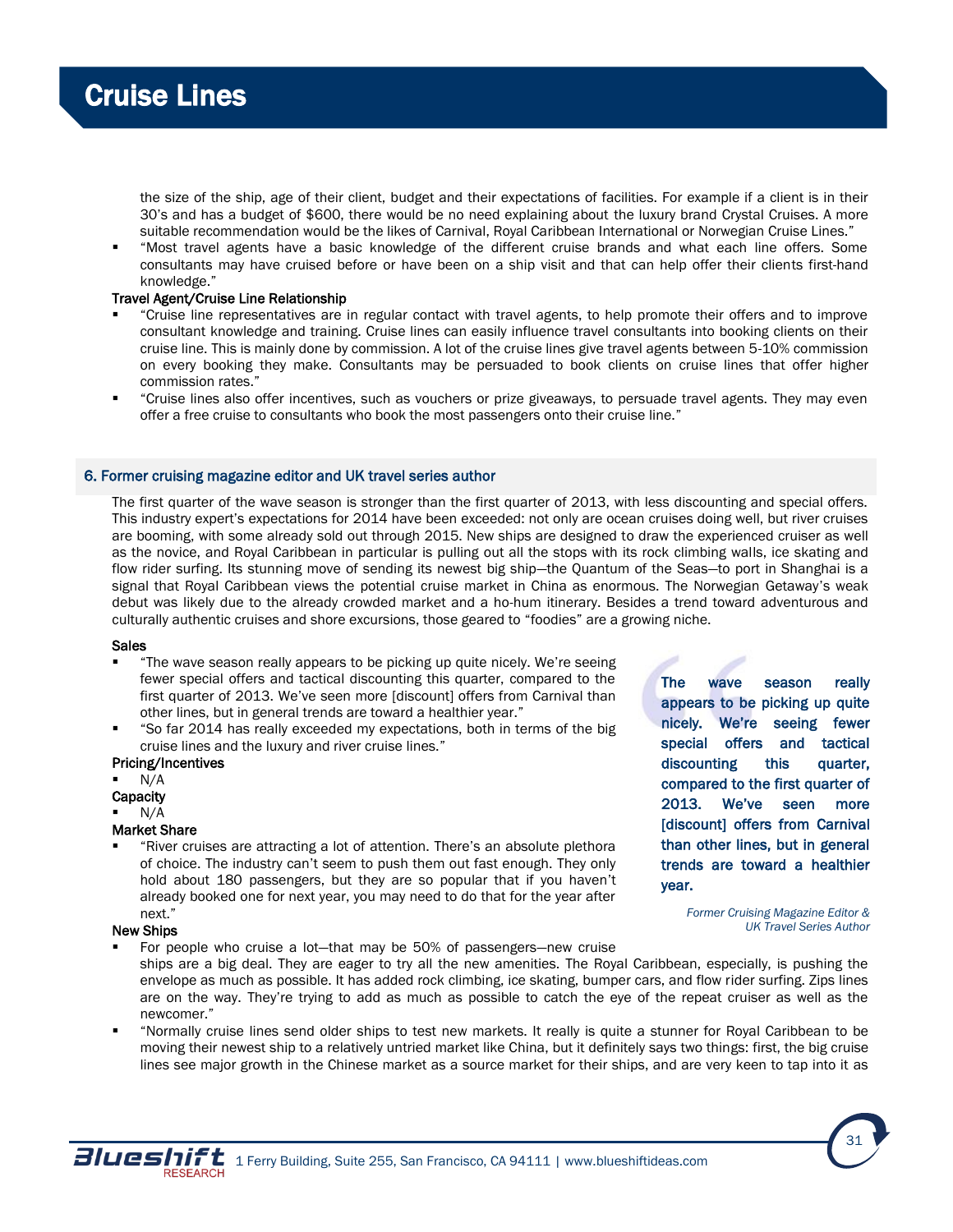

soon as possible; and asap; and second, Miami is definitely a bit played out in general cruise terms, and the cruise lines are now looking for 'new cruise frontiers' for their ships."

- "New ships usually have at least 3 to 4 years before they're no longer such a big deal. The Norwegian Epic is a good example. The company certainly got a good 3 to 4 years out of it. A new ship may be novel for as long as 5 years, then attention will turn to the next new ship."
- "The Norwegian Getaway's weak debut may have been partly coming into a very crowded market in Miami. The Norwegian Breakaway had home-ported in New York, and that seemed to work quite well. But debuting in an already crowded season may have made it hard to be the big seller Norwegian Cruise Lines was counting on. There is simply a lot of tonnage going through Florida right now."
- "In addition, The Norwegian Getaway's itinerary was very ordinary, nothing particularly exciting there, nothing new. It was a wee bit hum-drum and so not as big a draw for experienced cruisers."
- Sales Process
- N/A

# Travel Agent/Cruise Line Relationship

- "The cruise lines have historically relied very heavily on travel agents and cruise agents. And although cruise lines have cut back on commission rates, they still offer good incentives, and they'll have to keep those in place because they need agents' support. The public is still not in the mindset of booking directly with a cruise, which cruise lines would prefer; they want an experienced agent who can offer that extra value and knowledge."
- "Agents specializing in cruises are definitely very knowledgeable about ships' features—they really have to be."

River cruises are attracting a lot of attention. There's an absolute plethora of choice. The industry can't seem to push them out fast enough. They only hold about 180 passengers, but they are so popular that if you haven't already booked one for next year, you may need to do that for the year after next.

> *Former Cruising Magazine Editor & UK Travel Series Author*

# Secondary Sources

The following four sources show cruise lines making big changes in price, entertainment, and food to entice passengers, bigger and newer ships being built to increase capacity of each cruise, resident rates and stock market perks of cruise companies, and special offers being given through best agent partners.

# April 10 Market Watch [article](http://www.marketwatch.com/story/cruise-industrys-plan-to-win-over-the-haters-2014-04-09)

Cruises are making five big changes to entice new passengers, including: bringing popular musical acts; celebrity chefs and more food options; \$32 a night and kids-sail free promotions; satisfaction guarantees; and faster and cheaper wi-fi.

- "About 21.7 million people are expected to take a cruise this year, up from 21.3 million last year, according to data from Cruise Lines International Association. What's more, nearly nine in 10 cruise lines report that they've seen an increase in first-time cruisers. But while cruising is the fastest growing segment of the travel industry, only about one in four Americans has ever taken a cruise."
- "Here's what cruise executives from Carnival, Royal Caribbean and more told us they've done recently to attract a new crowd."
- 1. Acts with names you'll recognize.
	- o "Carnival will feature a record 49 concerts for travelers this year, with shows from Jennifer Hudson and Lady Antebellum, among others; Royal Caribbean brings Tony Award-winning musicals onboard like Chicago and Hairspray; and Norwegian is doing a The Grammy Experience cruise, which launched this year and features Latin Grammy Award winner Nestor Torres as a headliner."
	- $\circ$  "Plus, the number of themed cruises has jumped from about 400 to 700 in the past three years, says Howard Miles, the founder of theme cruise listing site ThemeCruiseFinder.com."

# 2. Celebrity chefs and more food options.

o "Many potential cruisers worry about lackluster buffets filled with warm, limp iceberg lettuce and sweaty American cheese. Indeed, Carnival's Berra says that food is one of the main concerns that the never-cruised have about getting onboard for the first time—and that's one of the reasons that Carnival has partnered

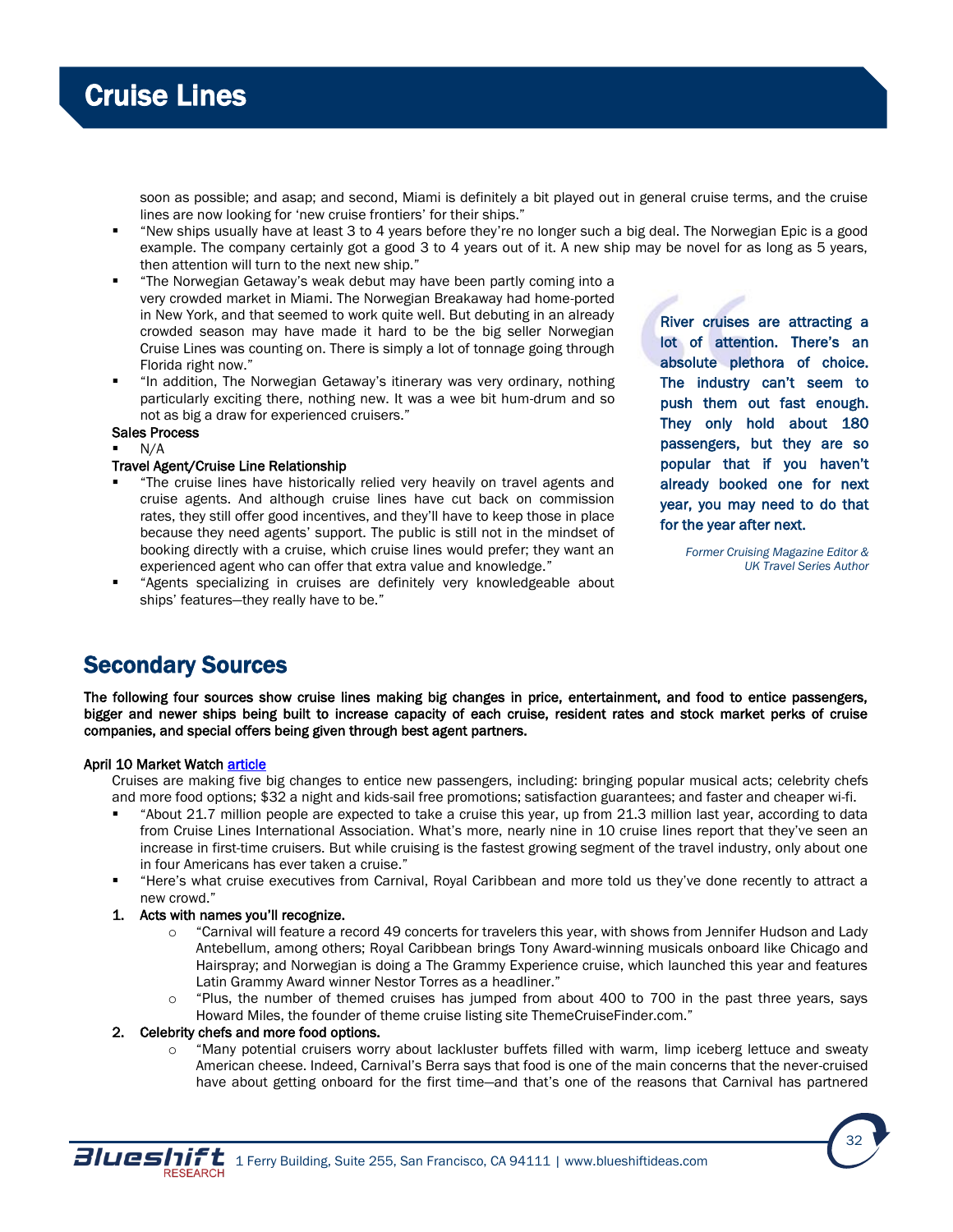with Guy Fieri to launch on-ship burger joints. Carnival isn't alone: Norwegian now has a partnership with the Cake Boss and restaurants by Geoffrey Zakarian and Royal Caribbean with Jamie Oliver and Michael Schwartz."

o "And last week, Royal Caribbean introduced what it calls 'dynamic dining'—in which it is ditching the traditional dining experience (two dinner seatings) and offering a series of 18 smaller restaurants to pick from on their new Quantum of the Seas ship. It's a move, Goldstein says, that is geared toward inexperienced cruisers (traditional cruisers, he says, seem satisfied with traditional dining options). Higher end cruise lines like [SeaDream Yacht Club](http://www.seadream.com/) focus on fare like raw food or gluten-free offerings, as well as mostly locally sourced menus."

# 3. \$32-a-night cruises and kids-sail-free promotions

- "Roscoe Mathieu, a 27-year-old writer living in China, says that 'the #1 reason' he doesn't want to cruise is the expense. 'Cruises, to me, are big white ships full of old rich people reassuring each other that although they are visiting some exotic clime or other, they do not have to interact with the countries or peoples they visit in any way,' he says; for the money, he feels he can do better elsewhere."
- o "So the cruise lines in the past year have thrown out some compelling deals. Carolyn Brown, the editor-inchief of CruiseCritic.com, says that this year's unprecedented breadth of kids-sail-free deals—offered by Norwegian, Royal Caribbean, Azamara and Carnival—were designed to attract new cruisers. Indeed, Carnival's Berra confirms that Carnival's deal was intended to bring the never-cruised on board by making it more affordable for them to cruise."
- o "The deals weren't just limited to kids-sail-free promotions. After the norovirus outbreak on Royal Caribbean earlier this year—these kinds of incidents tend to put off those who have never cruised more than old timers, surveys show—the cruise line offered up rates of \$32 per person per night. And cruise prices overall hit near record lows last year amidst the bad press."

# Satisfaction guarantees.

o "Indeed, in May 2013 following the Carnival Triumph incident, 43% of consumers who had previously taken a cruise said they were 'less likely to take a cruise now than a year ago' but that number jumped to 58% of those who had never taken a cruise. Carnival responded by offering a satisfaction guarantee—which it is still offering—that gave unsatisfied consumers a 110% refund—a move made in hopes of attracting new cruisers. 'It's designed to reassure people who say 'I've never tried this before, what if I don't like it,' says Berra."

# 5. Faster, cheaper Wi-Fi.

o "Connecting to the web on a cruise ship has long been a pricey hassle. 'Fifteen or twenty years ago, a staple element [of cruise lines' messaging] was that cruising was one of the great ways to disconnect,' says Goldstein. 'That message is unthinkable today.' But now, many cruise lines are scrambling to offer cruisers access to WiFi—an offering that Goldstein says appeals to new cruisers who don't want to be disconnected for the duration of a cruise. Royal Caribbean, for example, is testing a new, faster Wi-Fi network on its Oasis of the Seas ships and says it hopes that by the end of summer it will be operable on three of its ships."

# Jan 20 International Business Times article

Cruise lines are shown increasing their capacity with new, bigger ships. Travel agents also are noted as being the number one way to book cruises.

- "Despite several high-profile setbacks over the previous two years, the cruise industry continues to sail toward a brighter future with 2014 looking to be yet another record year for both the number of ships at sea and number of passengers on them."
- "CLIA noted that its global fleet is now comprised of 410 ships, up from 393 ships a year ago. Between 2014 and 2015, CLIA lines will introduce yet another 24 ships to meet the growing demand. These new additions represent a total capital investment of approximately \$8 billion and will add capacity for another 37,546 passengers."
- "Royal Caribbean's 4,180-passenger Quantum of the Seas is the largest of the 16 new ships expected to launch this year, followed by Norwegian Cruise Line's 3,969-passenger Norwegian Getaway, Costa Cruises' 3,700 passenger Costa Diadema, Princess Cruises' 3,560-passenger Regal

Despite several high-profile setbacks over the previous two years, the cruise industry continues to sail toward a brighter future with 2014 looking to be yet another record year for both the number of ships at sea and number of passengers on them.

*International Business Times Article*

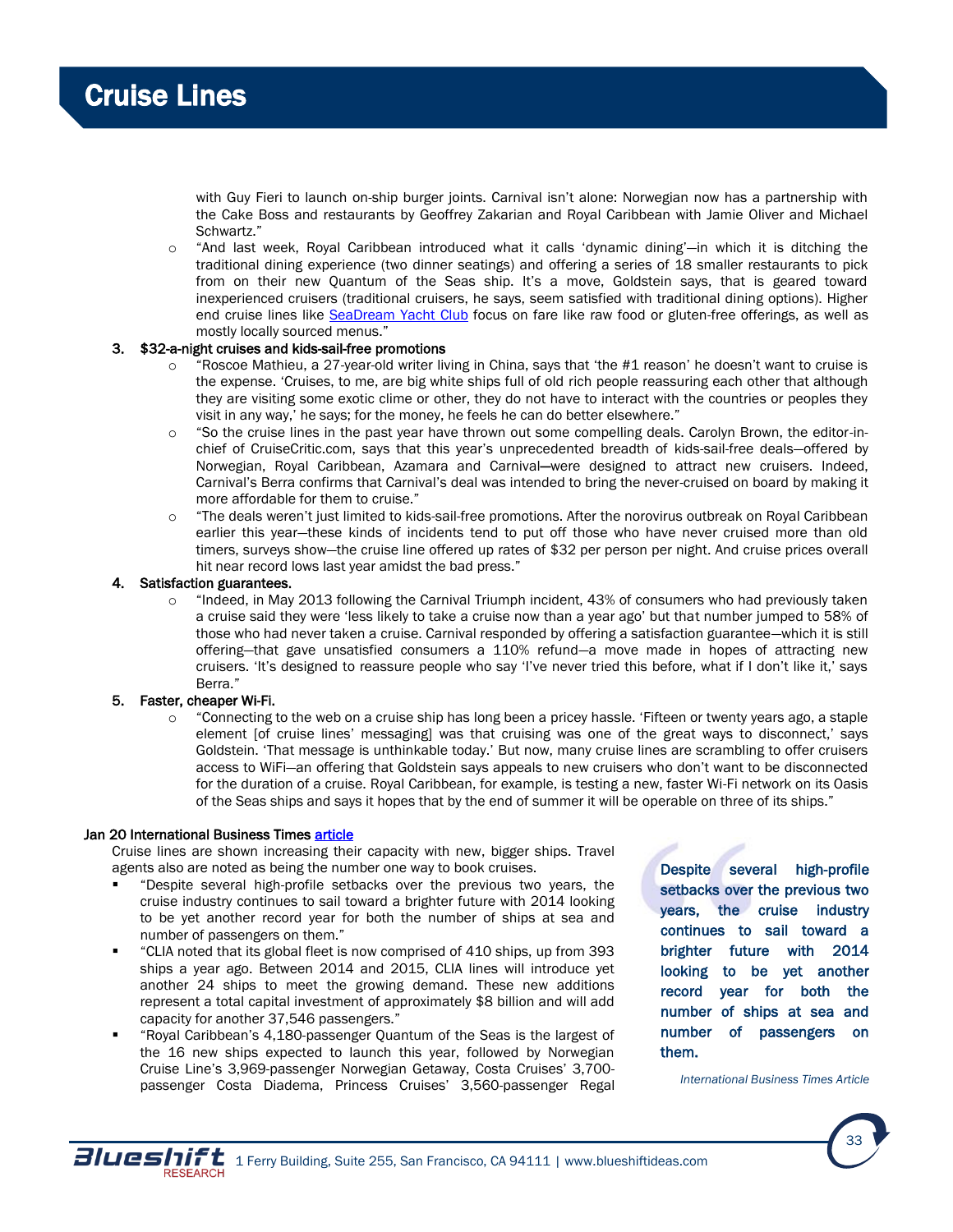

Princess and TUI's 2,500-passenger Mein Schiff 3. Most other vessels leaving the dockyard in 2014 are smaller ships catering to the booming market for European river cruising."

- "As global cruise companies add newer and bigger ships to their fleets, port operators, port authorities, local governments and port-related service providers have all had to make their own adjustments to keep pace. 'Ports are making major commitments to the success of the cruise industry with significant capital improvement in modernizing existing ports and building new ones that are technologically and environmentally advanced, while also being very cruise and passenger-friendly,' Duffy explained."
- "Regardless of where they came from, most cruisers booked their trip through a travel agent. 'Travel agents are the primary distribution channel for cruise sales and remain critically important to the cruise lines,' Duffy explained, adding that they make 'a majority' of all cruise bookings, despite playing an increasingly smaller role for many other sectors of the travel industry."
- "Travel agents surveyed by CLIA identified several cruise industry trends for 2014, including multigenerational travel, Millennial travel, active vacations at sea and river cruising. Trending cruise destinations for the New Year include U.S. and African rivers, South America, Antarctica, the Middle East, Canada and New England."

### Feb. 27 Life Hacker [article](http://lifehacker.com/ask-for-hidden-cruise-discounts-and-save-big-bucks-on-y-1532466177)

A travel expert gives two insights into saving money on cruises: one, utilizing resident rates, offered to cruisers who live near a port; and two, frequent cruise travelers should think about investing in their favorite cruise company for discounts and onboard credit.

- "If you're fond of taking cruises, these tips from travel expert Peter Greenberg will help you score some credits you might not know about and save as much as \$250 on your next sailing."
- "Greenberg notes that several cruise lines have a 'resident rate,' which is a discount just for living close to a port city or even in the whole state. One example: \$130 off a 5-day cruise that's listed at \$330. Some of the states with these special resident rates include Florida, Georgia, California, Washington, Hawaii, New York, New Jersey, and Connecticut. The best way to find these rates, he says, are from travel agents who specialize in cruises."
- "Another tip, which might matter only to frequent cruise travelers who happen to also invest in the stock market, is to buy at least 100 shares of stock in Carnival (which owns a bunch of other cruise lines) or Royal Caribbean. Those shareholders can get up to \$250 in onboard credit. Right now Carnival is trading at \$40.33 and Royal Caribbean is at \$52.49."

# Cruise Criti[c article](http://www.cruisecritic.com/articles.cfm?ID=1129)

Cruise lines are using special last minute deals through best agent partners to fill up left over space on cruises, offering steep discounts to travelers. Additionally, group rates can be found on some cruise lines to get bigger groups of people on board at discounted rates.

- "We recently heard a rumor about a seven-night cruise to Alaska on Princess for \$299—an extremely low fare, especially in light of current cruise pricing (most fares on comparable sailings are in the \$500's right now). An online search turned up no evidence of such a deal. Finally, we asked a travel agent about the offer, who said that he'd seen the deal. It was an exclusive rate offered only by Princess' best agent partners, and could not be advertised to the general public."
- "We talked to some more travel agents—and some cruise lines—to get the inside scoop. Here are the two types of 'secret fares' we found, and how you can take advantage of them."
- "These rates are like the \$299 Alaska fare mentioned above. Sometimes cruise lines have cabins left on an upcoming sailing that they can't sell—maybe it's an unpopular date or airfare to the departure port has gotten really expensive. To sell the cabins, the lines need to discount—but doing this in a public way could upset cruisers already booked on the sailing at higher rates or undermine their efforts to establish the value of a cruise at a certain rate."
- "'Within the travel industry, it is common knowledge that higher volume agencies receive special reduced 'last minute' pricing from time to time on select cruises from popular cruise lines such as Holland America, Princess and others,' says Bill Kraus, president of Cruise Club of America. 'When this occurs, cruise lines may or may not permit the agencies to advertise these special reduced rates to the general public.'"
- "Paul Allen, Holland America's vice president of sales, told us that 'select agency special rates have been an industry practice over the years. We have minimized them to virtual extinction' Meanwhile, Jan Swartz, Princess Cruises' executive vice president of sales, marketing and customer service, wrote that 'Princess offers flash fares that are last-minute deals to help fill any close-in remaining beds we may have available. Travel agents can e-mail these deals to their clients or offer them via phone.'"